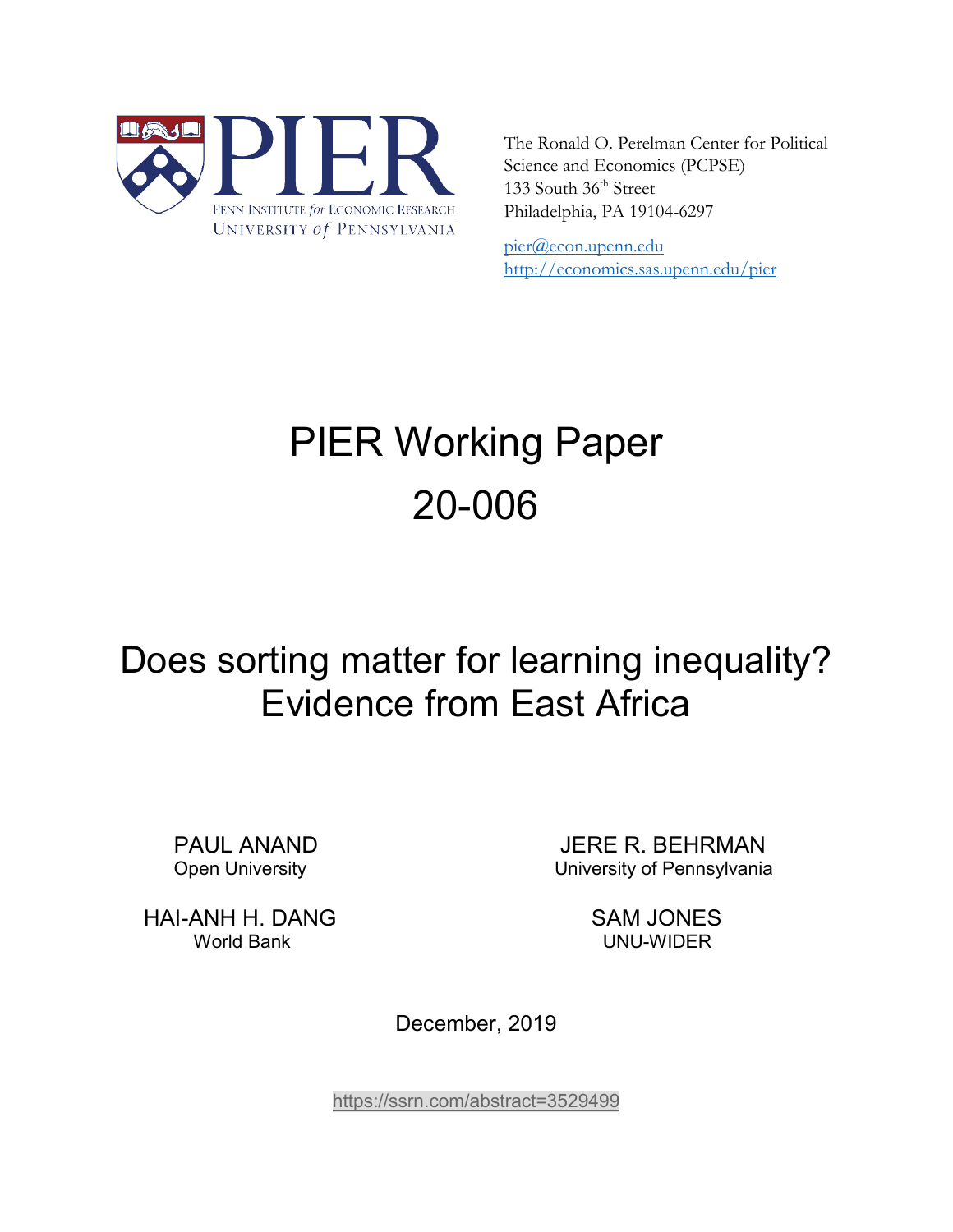# Does sorting matter for learning inequality? Evidence from East Africa

Paul Anand Jere R. Behrman Hai-Anh H. Dang Sam Jones\*

December 2019

#### Abstract

Inequalities in children's learning are widely recognized to arise from variations in both household and school-related factors. While few studies have considered the role of sorting between schools and households, even fewer have quantified how much sorting contributes to educational inequalities in low- and middle-income countries. We fill this gap using data on over 1 million children from three East African countries. Applying a novel variance decomposition procedure, our results indicate that sorting of pupils across schools accounts for at least 8 percent of the total test-score variance, eqyuivalent to half a year of schooling or more. This contribution tends to be largest for children from families at the ends of the socio-economic spectrum. Empirical simulations of steady-state educational inequalities reveal that policies to mitigate the consequences of sorting could substantially reduce inequalities in education.

<sup>\*</sup>Jones (<sam.jones@econ.ku.dk>, corresponding author) is a Research Fellow with UNU-WIDER, Mozambique; Behrman is the William R. Kenan, Jr. Professor of Economics at the University of Pennsylvania; Dang is an economist in the Analytics and Tools Unit, Development Data Group, World Bank, and is also affiliated with Indiana University, IZA, and Vietnam's Academy of Social Sciences; Paul Anand is a Professor at the Open University and Research Associate at HERC in Oxford University. We would like to thank Jed Friedman, Ha Nguyen, Ron Smith, and participants at the Centre for the Study of African Economies Conference 2019 for helpful comments on earlier versions. We are grateful to the UK Department of International Development for funding assistance through its Strategic Research Program (SRP) program. A previous version of this paper was published as World Bank Policy Research Paper # 8622 under the title "Inequality of Opportunity in Education: Accounting for the Contributions of Sibs, Schools and Sorting across East Africa".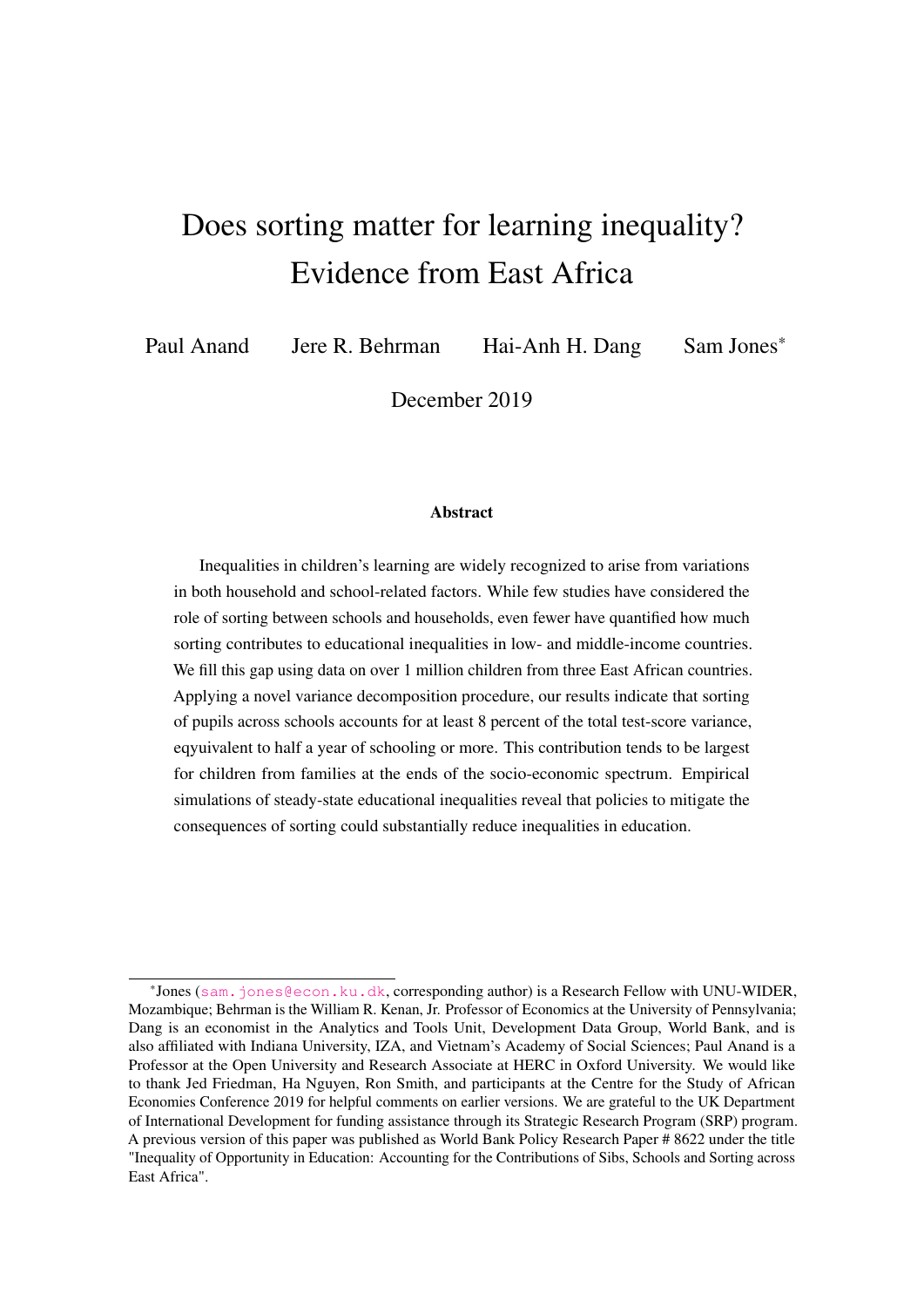### 1 Introduction

Education plays a vital role in building human capital, helping individuals make productive contributions to the economy and live fulfilled lives. The international community has recently issued a joint call for all children to have access to free and equitable education through the secondary level by 2030. To achieve this ambitious goal, it is useful to have a better understanding of the complex processes that determine educational achievement, thereby permitting more effective policies to reduce educational inequalities.

A vast literature attests that both household and school factors are key determinants of educational achievement (e.g., [Bowles,](#page-30-0) [1970;](#page-30-0) [Björklund and Salvanes,](#page-30-1) [2011;](#page-30-1) [Hanushek and](#page-32-0) [Rivkin,](#page-32-0) [2012\)](#page-32-0). Thus, unequal learning opportunities at either home or school can contribute to inequalities in final educational achievement. Moreover, home and school are unlikely to be independent. Both theoretical and empirical evidence suggests that children from disadvantaged families disproportionately attend lower-quality schools [\(Nechyba,](#page-33-0) [2006;](#page-33-0) [Hsieh and Urquiola,](#page-32-1) [2006\)](#page-32-1). Also, substantial evidence indicates that teachers serving schools in socio-economically deprived areas tend to be less experienced or less qualified, potentially limiting learning outcomes [\(Jackson,](#page-32-2) [2009;](#page-32-2) [Clotfelter et al.,](#page-31-0) [2011;](#page-31-0) [Sass et al.,](#page-33-1) [2012;](#page-33-1) [OECD,](#page-33-2) [2018\)](#page-33-2). Therefore, sorting between households and schools may accentuate educational inequalities. Consequently, policies to mitigate sorting may help narrow educational gaps between rich and poor households.

The vast bulk of evidence regarding educational sorting comes from high-income countries. However, in these contexts the significance of these processes remains unsettled. [Kremer](#page-32-3) [\(1997\)](#page-32-3) argues that eliminating neighbourhood segregation would decrease long-run educational inequality in the USA by less than two percent. In contrast, [Fernández and Rogerson](#page-31-1) [\(2001\)](#page-31-1) develop a model where enhanced sorting can have much larger effects on inequality (see also [Fernandez,](#page-31-2) [2003\)](#page-31-2); also, empirical evidence from Canada suggests that elimination of sorting either by home language or by parental schooling could reduce test-score variance as much as 40 percent in some subjects, at least in locations where school segregation is substantial [\(Friesen and Krauth,](#page-31-3) [2007\)](#page-31-3).

To our knowledge, hardly any study has sought to quantify the contribution of sorting to educational inequalities in low- and middle-income countries (LMICs). But this is not because educational outcomes are highly equal. In fact, large achievement gaps running along socio-economic lines among pupils within LMICs have been extensively documented (e.g., [Watkins,](#page-34-0) [2012\)](#page-34-0). Also, (low cost) private schools have expanded rapidly in many LMICs over recent decades, increasing possibilities for school choice [\(Heyneman and](#page-32-4)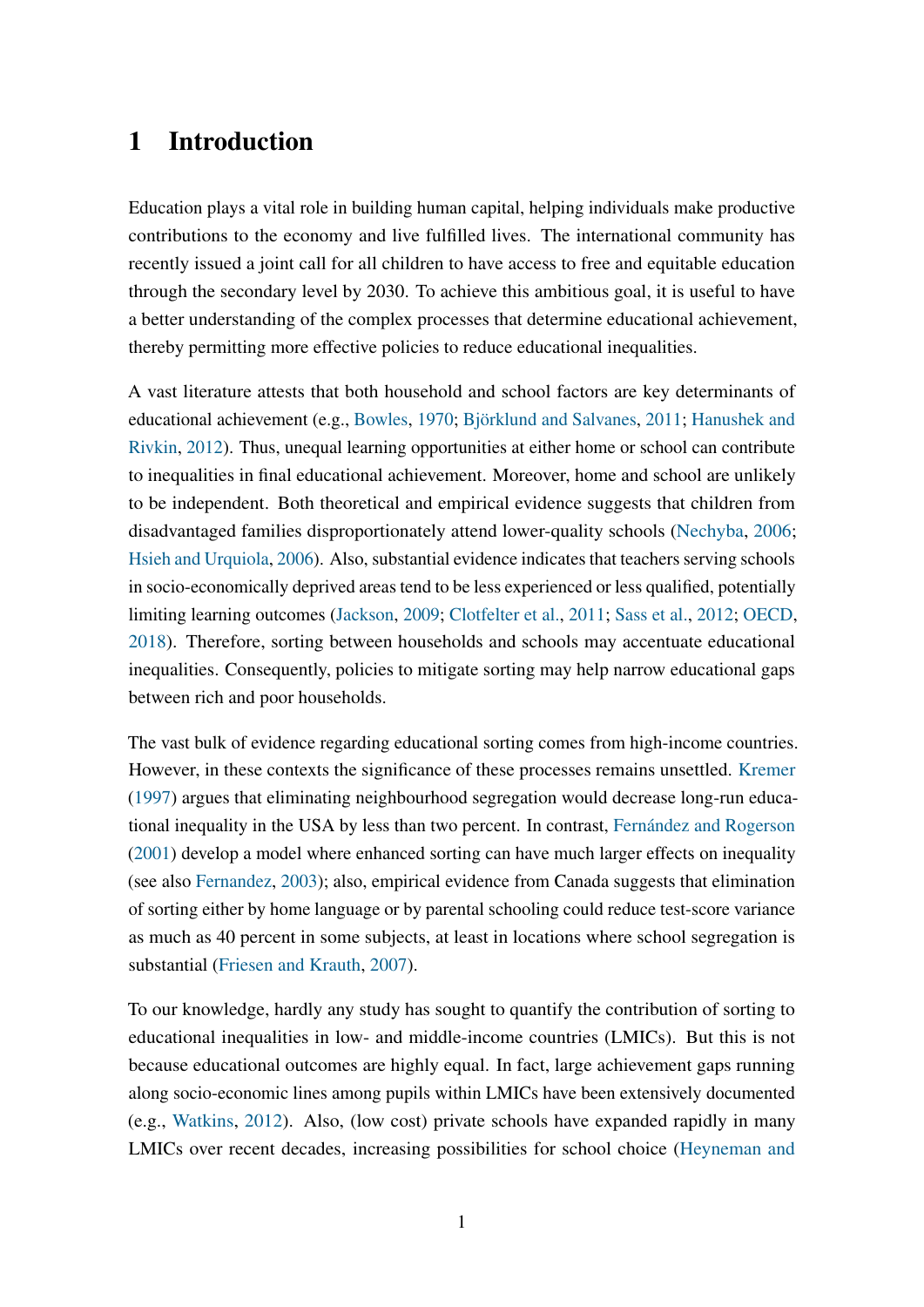[Stern,](#page-32-4) [2014\)](#page-32-4). To fill the gap in the literature, we show how estimates of the variance contribution of sorting can be derived on the basis of separate estimates of the lower-bound contributions of household and school factors. We present and apply this approach to a large-scale database of test-scores covering over 1,000,000 school-aged children from three East African countries (Kenya, mainland Tanzania and Uganda). Not only do we find a relatively high degree of segregation along socio-economic lines across communities, but we also find the contribution of sorting of children across schools within communities is positive and accounts for around 8 percent of the total test-score variance. As such, almost a fifth of the joint variation in test-scores due to systematic supra-individual circumstances – i.e., due to schools, communities, and households – can be attributed to sorting. Since these circumstances relate closely to the notion of inequality of opportunities [\(Roemer,](#page-33-3) [2002\)](#page-33-3), it follows that processes of sorting do have a material role in this domain. Further analysis of heterogeneity suggests that the same sorting contribution tends to be larger among families at both the top and bottom ends of the socio-economic distribution and among those sending their children to private schools, as well as in specific locations.

To explore the long-run implications of these results, we simulate how educational inequality evolves over time. These simulations show that for the average district in the region, the steady-state level of educational inequality would fall by around 10 percent if sorting were to be fully eliminated. While, this may not seem large at first glance, we show this is roughly equivalent to a 15 percent decline in the magnitude of the intergenerational persistence of education. Moreover, in a material number of districts, the reduction in inequality from eliminating sorting would be over 20 percent of the total variance and over 40 percent of inequality of opportunities. As such, this suggests that policies that take sorting into account, and even actively counteract it, merit attention.

The paper consists of six sections. In the next section, we outline a simple conceptual framework that guides our discussion of educational inequalities and points to the primitive components of the corresponding test-score variance decomposition. In Section [3,](#page-7-0) we show how these primitives can be estimated using standard econometric techniques, incidentally also yielding upper- and lower-bound estimates for the household and school components. For purposes of validation of these estimates we extend the estimation approach of [Altonji](#page-30-2) [and Mansfield](#page-30-2) [\(2018\)](#page-30-2), which constitutes a more direct strategy to estimate the sorting component based on a set of constructed proxy variables. In Section [4](#page-10-0) we describe the data; Section [5](#page-15-0) presents the results, showing highly comparable results across the estimation methods; and Section [6](#page-28-0) concludes.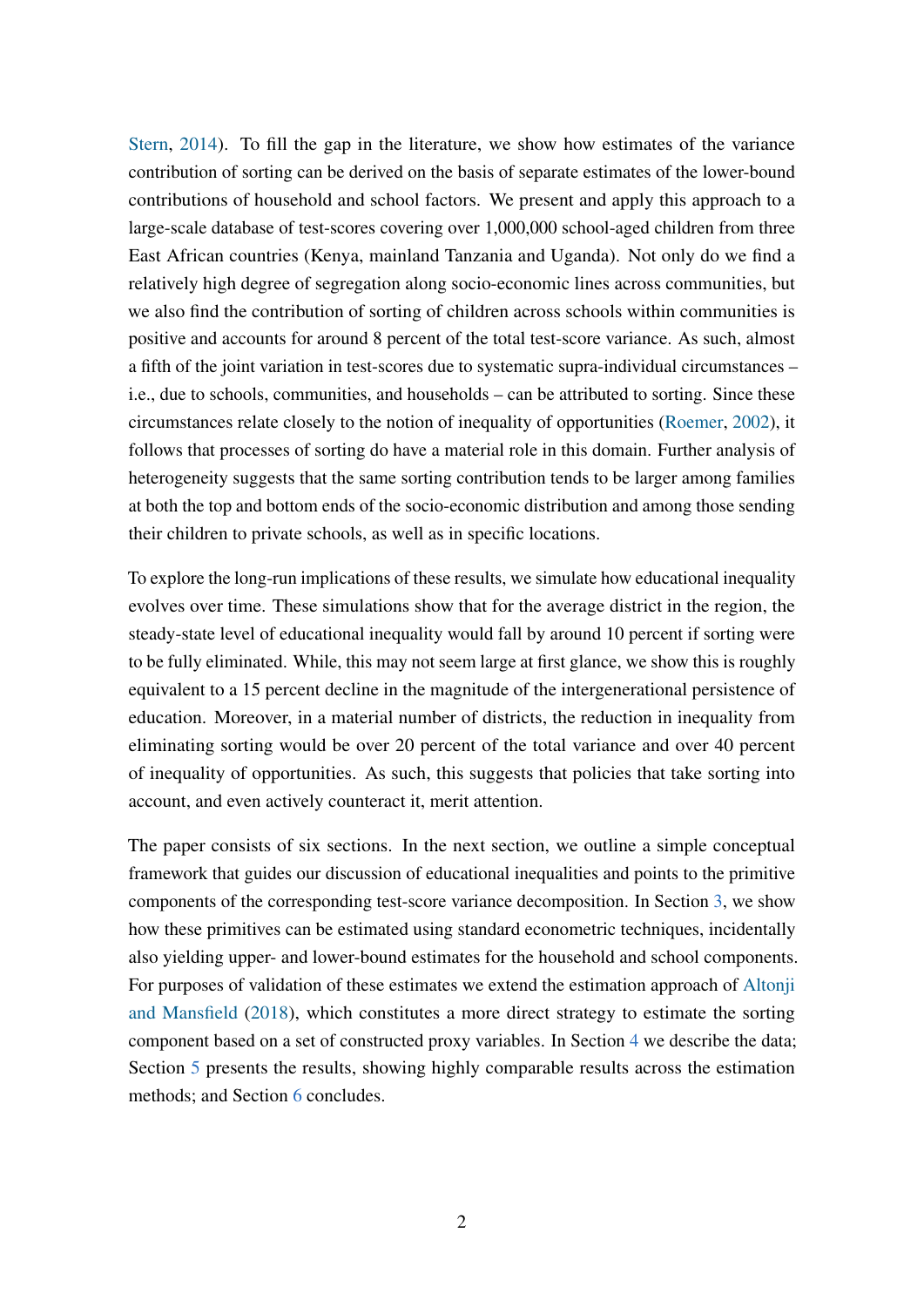### <span id="page-4-1"></span>2 Conceptual framework

A conventional point of departure for the analysis of inequality in education splits the proposed test-score generating process into the effects of households and schools in an educational production function of the following form:

<span id="page-4-0"></span>
$$
t_{ijk} = f(h_j, s_k) + e_{ijk} \tag{1}
$$

where t is a measure of educational achievement (e.g., test-scores), and indexes  $i =$  $(1, 2, \ldots, N), j = (1, 2, \ldots, H)$  and  $k = (1, 2, \ldots, S)$  refer to individual children, families and schools respectively. Following [Bowles](#page-30-0) [\(1970\)](#page-30-0) and others,  $h_j$  can be considered a comprehensive metric of the contribution of all factors shared by children in the same household (hereafter sibs) to test-scores; and  $s_k$  is a comprehensive metric of the contribution of the given school to their learning. Finally,  $e_{ijk}$  represents the remaining individual or idiosyncratic variation, which we assume is orthogonal to the household- and school-effects; i.e.,  $E(e_{ijk}|s_k, h_i) = 0$ .

To make this framework tractable for empirical analysis, two main elaborations are required. The first is to select a specific metric of inequality. While a variety of measures have been employed in the literature (e.g., [Hanushek and Wößmann,](#page-32-5) [2006\)](#page-32-5), we use the test-score variance. As [Ferreira and Gignoux](#page-31-4) [\(2014\)](#page-31-4) note, unlike other popular inequality measures, the variance is ordinally invariant to standardization procedures often used to express testscores on a comparable scale. Furthermore, the linear additive nature of the variance makes it straightforward to isolate the contributions of individual factors [\(Shorrocks,](#page-33-4) [1982\)](#page-33-4); and the variance also has the attractive property of sub-group decomposability [\(Chakravarty,](#page-30-3) [2001\)](#page-30-3).

Second, we must place some structure on  $f(.)$ , specifying how the school and household factors plausibly affect test scores. With respect to the levels expression in equation [\(1\)](#page-4-0), we adopt a simple additive linear model. Critically, however, this specification does not pin-down the (co)variance structure without further assumptions. To see this, Table [1](#page-5-0) describes four main cases, where each row invokes more specific assumptions about the level *and* variance of t. In the first row we assume the household and school factors make independent, additive contributions to outcomes. So, in terms of the associated variance, this imposes the assumption:  $E(s'_k h_j) = 0$ , which rules out any correlation between the two factors.

The zero-covariance assumption embedded in Row 1 is restrictive. With respect to education, various sorting processes, including residential segregation, school choice (by parents) and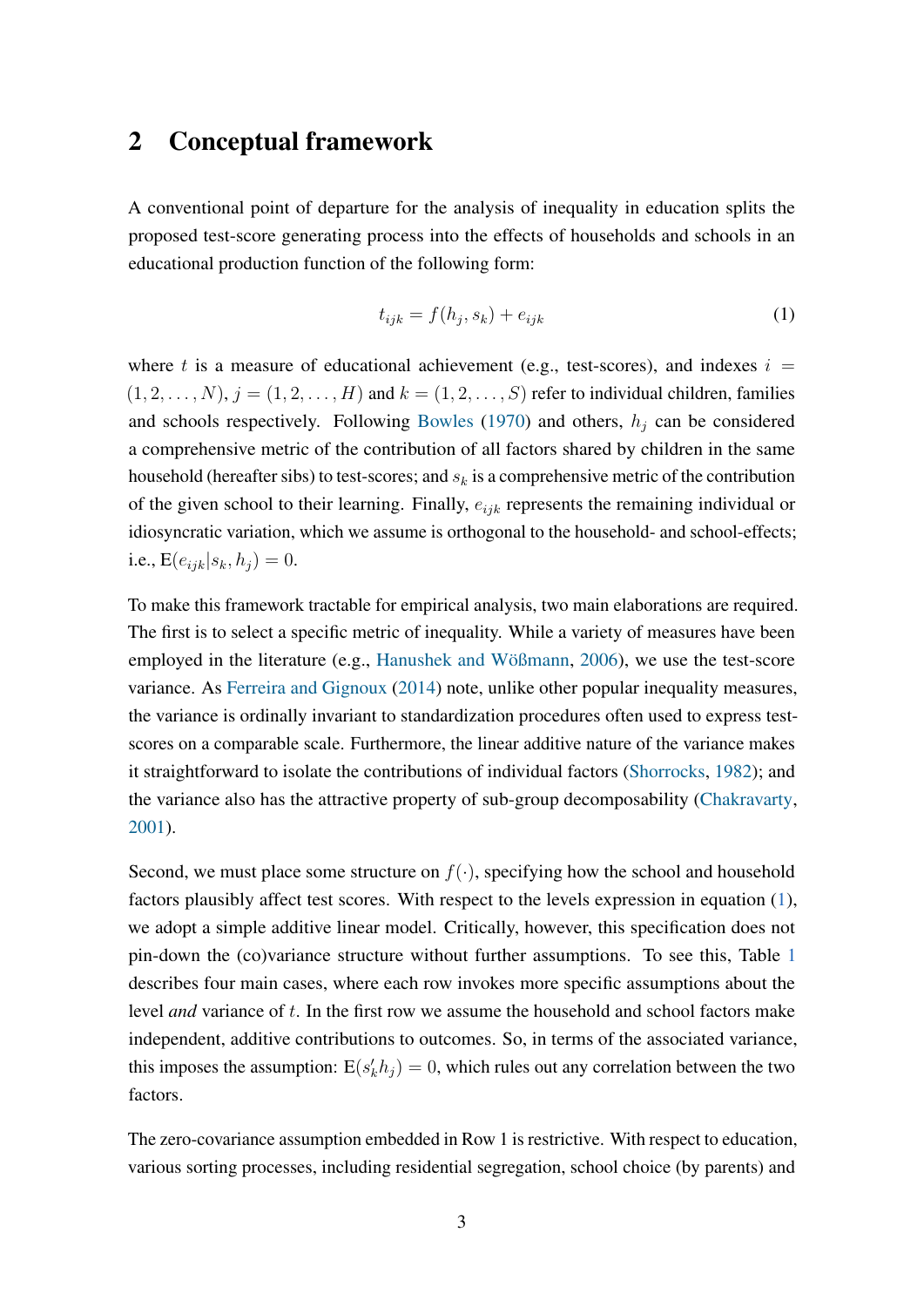| Model |                          | Score level           | Score variance                                                                                                       | Description                                       |  |
|-------|--------------------------|-----------------------|----------------------------------------------------------------------------------------------------------------------|---------------------------------------------------|--|
|       | Restricted<br>linear     | $h_i + s_k + e_{ijk}$ | $\sigma_h^2 + \sigma_s^2 + \sigma_e^2$                                                                               | Independent households<br>& schools               |  |
|       | Unrestricted<br>linear   | $h_i + s_k + e_{ijk}$ | $\sigma_b^2 + \sigma_s^2 + 2\Sigma_{hs} + \sigma_e^2$                                                                | Correlated household &<br>school factors          |  |
| 3     | Household<br>upper-bound |                       | $h_i + \gamma h_{ik} + \nu_k + e_{ijk}$ $(1 + \gamma)^2 \sigma_h^2 + \sigma_v^2 + \sigma_e^2$                        | Household effects partly<br>absorb school effects |  |
|       | School<br>upper-bound    |                       | $s_k + \theta \bar{s}_{kj} + \omega_j + e_{ijk}$ $(1+\theta)^2 \sigma_s^2 + \sigma_{\omega}^2 + \sigma_{\epsilon}^2$ | School effects partly<br>absorb household effects |  |

<span id="page-5-0"></span>Table 1: Summary of alternative test-score data-generating processes

Note: score variance in Rows 3 and 4 assume  $\sigma_h^2 \equiv \text{Var}(h_j) \approx \text{Var}(\bar{h}_{jk})$  and  $\text{Var}(s_k) \approx \text{Var}(\bar{s}_{kj})$ .

teacher allocation rules, have all been identified as potential determinants of schooling outcomes (e.g., [Fernandez,](#page-31-2) [2003;](#page-31-2) [Nechyba,](#page-33-0) [2006;](#page-33-0) [Hanushek and Yilmaz,](#page-32-6) [2007\)](#page-32-6) In such cases, the restriction in Row 1 is untenable, and an unrestricted linear model may apply (Row 2), in which any such sorting is captured via the covariance between household- and school-effects.

An interpretation consistent with the unrestricted linear (sorting) model is that the household and school factors have no direct mutual effects – i.e., both effects are separately predetermined but become correlated through *ex post* processes of sorting or assortative matching. However, this is not the only mechanism that could generate a correlation between these factors. Some part of the school effect may reflect the causal effect of (average) constituent households, such as when households make direct financial or time commitments to school functioning. This kind of mechanism is also suggested by versions of cream-skimming models, where average peer quality in a school (or class) is driven by household characteristics, which in turn directly influences individual achievement [\(Walsh,](#page-34-1) [2009\)](#page-34-1). An extreme version of this is captured in the third row of Table [1,](#page-5-0) which assumes  $s$ can be partitioned into a component that is oblique or parallel to  $h$  (by construction) and an orthogonal component  $\nu$ , with own variance  $\sigma_{\nu}^2$ :

<span id="page-5-1"></span>
$$
s_k = \gamma \frac{1}{N_k} \sum_{\forall j \mid K = k} h_{jK} + \nu_k = \gamma \bar{h}_{jk} + \nu_k \tag{2}
$$

and with  $E(\bar{h}'_{jk}\nu_k) = 0$ .

Applying this expression to the unrestricted linear model, Row 3 gives a strict upper-bound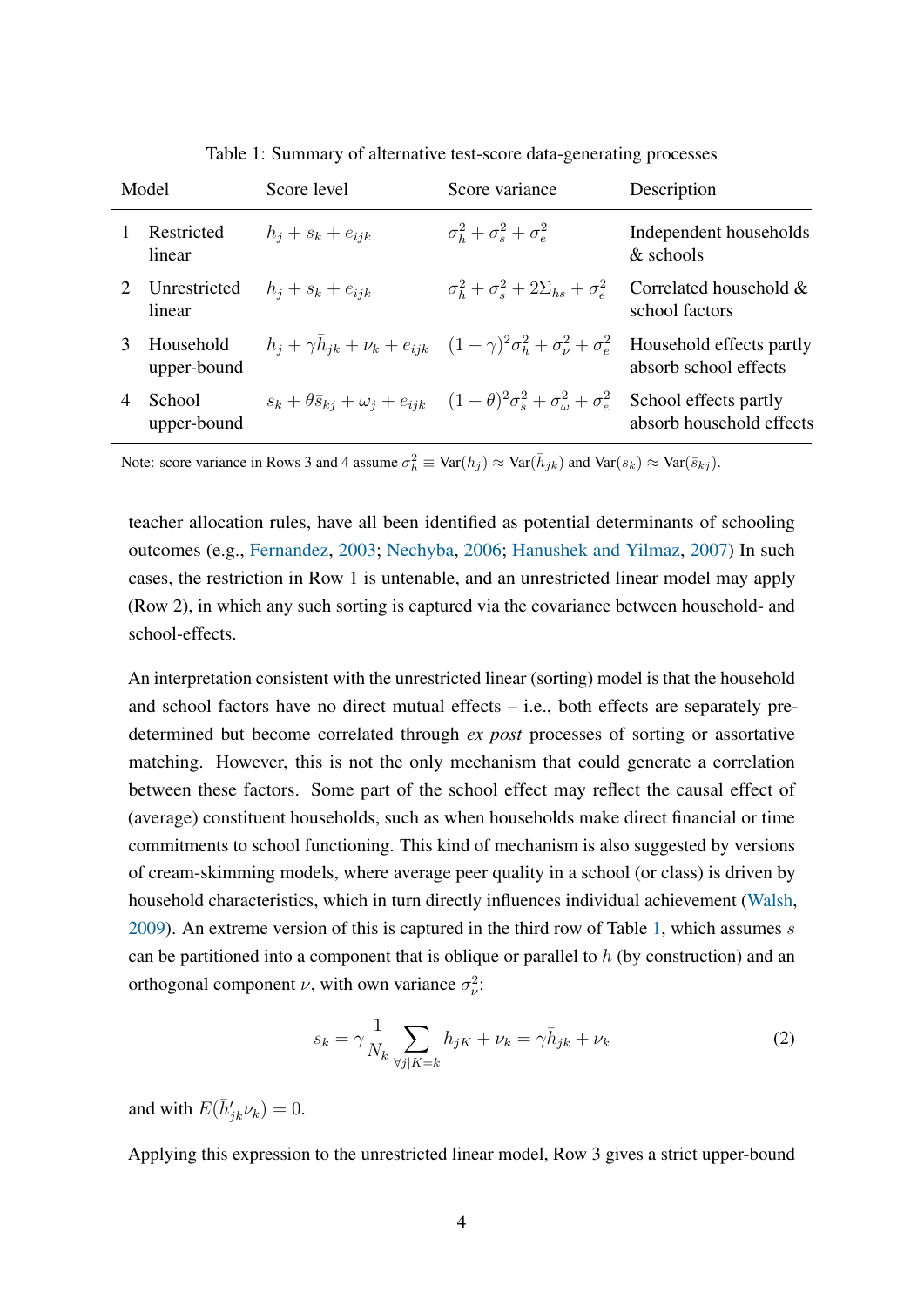on the variance contribution due to households. The corollary is given in Row 4, where household-effects are assumed to be (partial) reflections of given school-effects, plus an orthogonal component. Note that in both these cases, the observed covariance between household- and school-effects is attributed wholly to one of the factors and no remaining sorting is allowed (by construction). As such, and as we clarify further below, the models in Rows 3–4 of Table [1](#page-5-0) provide bounds on the variance components of interest, including an absolute upper-bound on sorting.

Existing literature has frequently estimated inequality of opportunities via some variant of the household upper-bound model. Concretely, various studies treat family effects as a single fixed unobserved factor and omit any consideration of school-effects. [Björklund](#page-30-1) [and Salvanes](#page-30-1) [\(2011\)](#page-30-1) describe this approach and show how, under this set-up, the relative variance contribution of households equals the correlation in outcomes between siblings. They summarize estimates of sibling correlations in various developed countries, ranging from 0.24 in former East Germany to over 0.60 in the USA. While many of these estimates are based on grades of completed schooling, [Mazumder](#page-32-7) [\(2011\)](#page-32-7) estimates sibling correlations across learning domains for children in the USA. His estimates are of the same broad magnitude, ranging from approximately 0.35 to 0.50. For the UK, [Nicoletti and Rabe](#page-33-5) [\(2013\)](#page-33-5) analyze results from compulsory national tests and find somewhat larger sibling correlations (>0.50). Estimates of sibling correlations in developing countries are scarce, mainly reflecting data constraints. Exceptions are [Behrman et al.](#page-30-4) [\(2001\)](#page-30-4), who find the sib correlation across Latin American countries in terms of completed years of schooling, lies between around 0.30 and 0.60; and [Emran and Shilpi](#page-31-5) [\(2015\)](#page-31-5), who find a sibling correlation of around 60 percent in years of schooling among children in India (see also [Hertz et al.,](#page-32-8) [2007\)](#page-32-8).

Variation in school (or teacher) effects point to differences in school quality. Many studies seek to assess the magnitude of these effects (e.g., [Pritchett and Viarengo,](#page-33-6) [2015;](#page-33-6) [Sass et al.,](#page-33-1) [2012;](#page-33-1) [Hanushek and Rivkin,](#page-31-6) [2006\)](#page-31-6), in some cases also controlling for the contribution of family background to avoid confounding. For instance, [Freeman and Viarengo](#page-31-7) [\(2014\)](#page-31-7) use PISA data to investigate the (sources of) variance in school-effects. They report that a regression of test-scores on school dummies alone (as per the school upper-bound model) explains around two-thirds of the variation in the data, while a limited set of observed family background variables accounts for just one-third, after controlling for school-effects. Dang and Glewwe (2018??) find that schools and communities explain around 40 percent of the variation in either test-scores or years of schooling among Vietnamese children. However, studies of this sort remain rare for LMIC contexts and hardly any explicitly estimate the complete variance contributions of *both* schools and households, including their covariance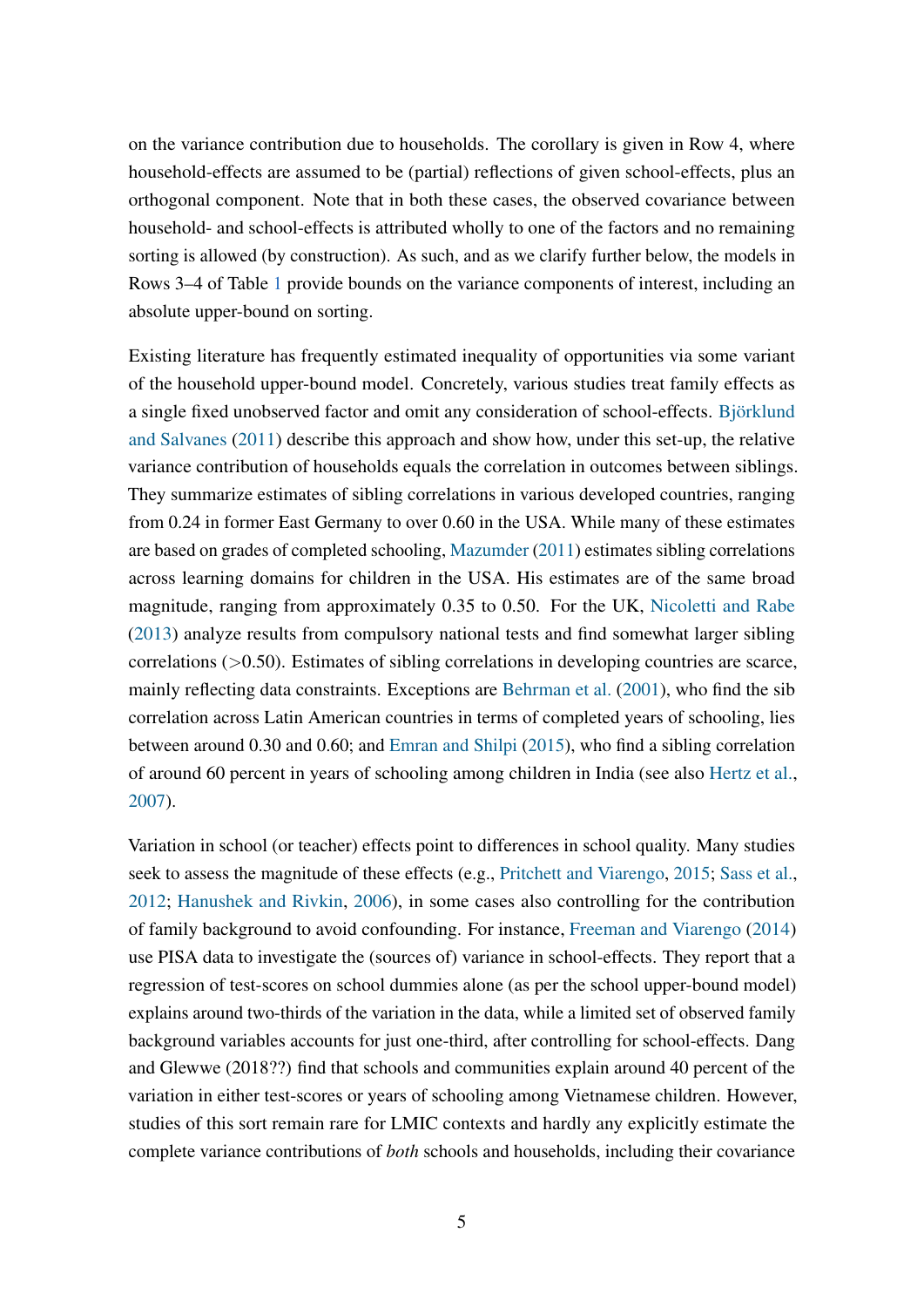(for an exception, see [Carneiro,](#page-30-5)  $2008$ ).<sup>1</sup> As such, the direction and magnitude of sorting – defined generically as the factor covariance – has been largely neglected.

# <span id="page-7-0"></span>3 Decomposition

#### 3.1 Methods

To address the gap in the literature we propose a multi-factor variance decomposition. The aim is to identify the main components of educational inequalities, which amounts to apportioning the variance across households and schools without imposing any particular covariance structure *a priori*. In doing so, and following [Gibbons et al.](#page-31-8) [\(2014\)](#page-31-8), we seek to identify bounds on the variance contributions of households and schools plus the sorting component.

The main analytical insight, from which the empirical methods flow, is that the various models set out in Table [1](#page-5-0) can all be (re)stated in terms of a set of primitive quantities. As we explain further below, this means it is not necessary to estimate the correlated variance components  $(\sigma_h^2, \sigma_s^2)$  directly. To see this, note that in relation to equation [\(1\)](#page-4-0), the lower-bound or uncorrelated variance contribution of any given factor directly relates to its raw or unadjusted contribution via the pairwise-correlation coefficient  $(\rho_{sh})$ . For example, using the upper-bound household model, the lower-bound on the school component can be rewritten as:  $\sigma_{\nu}^2 = (1 - \rho_{hs}^2)\sigma_s^2$  (see [A](#page-36-0)ppendix A for derivation). In other words, the uncorrelated or lower-bound contribution due to schooling is proportional to one minus the square of the correlation coefficient between the two factors. An equivalent expression relates the lower-bound and raw-variance contributions of the household factor.

Using this insight, we can then rewrite the unrestricted linear model as:

<span id="page-7-1"></span>
$$
\sigma_t^2 = \frac{\sigma_\omega^2 + \sigma_\nu^2 + 2\rho_{hs}\sigma_\omega\sigma_\nu}{1 - \rho_{hs}^2} + \sigma_e^2
$$
\n(3a)

$$
\Leftrightarrow 2\rho_{hs}\sigma_{\omega}\sigma_{\nu} = (1 - \rho_{hs}^2)(\sigma_t^2 - \sigma_e^2) - (\sigma_{\omega}^2 + \sigma_{\nu}^2)
$$
 (3b)

It follows that once three specific quantities are known – namely, the two uncorrelated variance shares and the total variance jointly attributable to the two latent factors given

<sup>&</sup>lt;sup>1</sup> By 'complete', we refer to both observed and unobserved aspects of each factor. In this sense, where studies rely on a limited set of observed proxies for any single effect, the observed component only can be expected to represent a part of the overall variance associated with the factor of interest [\(Ferreira and Gignoux,](#page-31-4) [2014\)](#page-31-4), thereby constituting a lower-bound.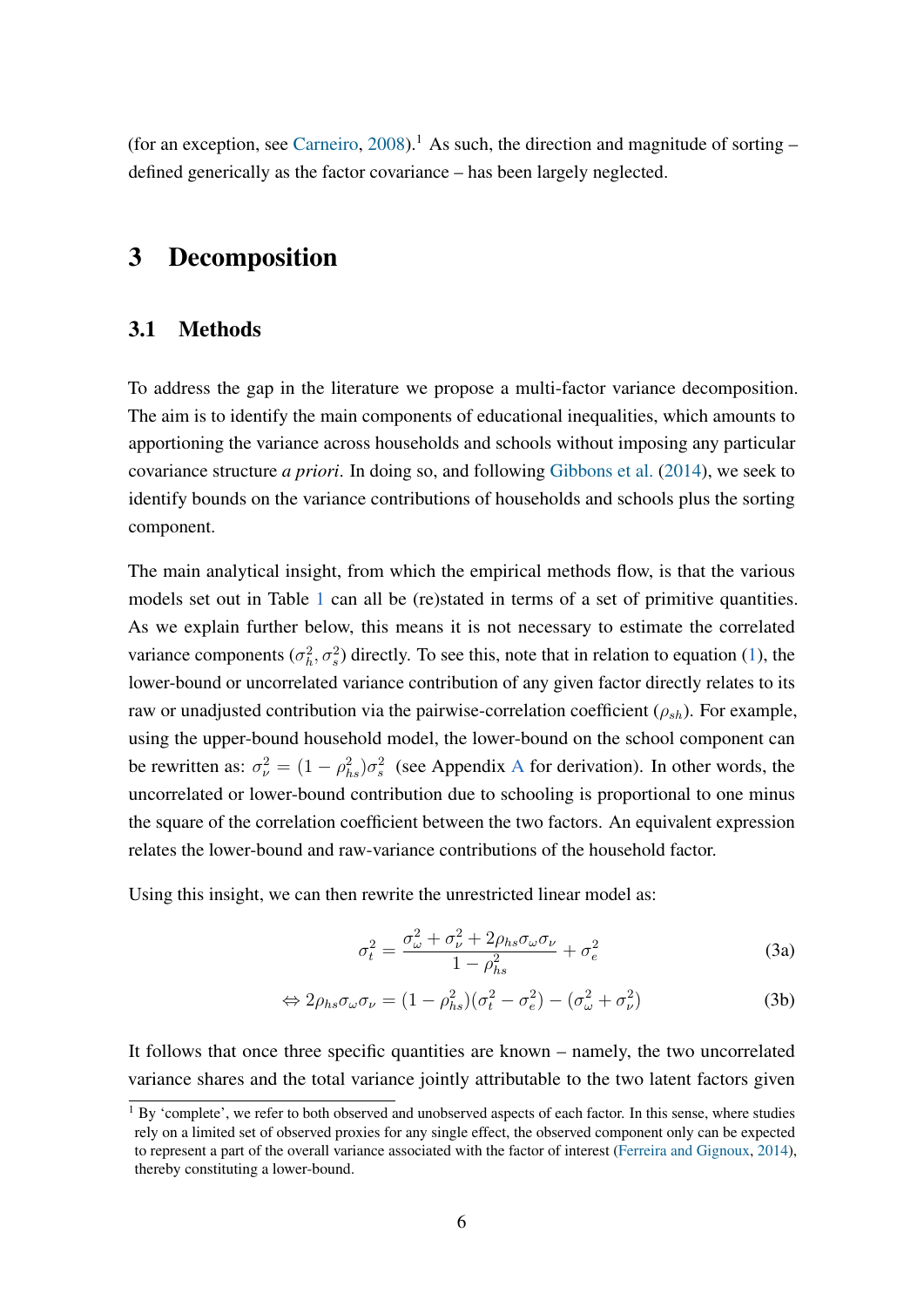by  $(\sigma_t^2 - \sigma_e^2)$  – then the unknown correlation coefficient can be obtained as the root to equation [\(3b\)](#page-7-1). Furthermore, and as summarised in Appendix Table [D1,](#page-40-0) *any* of the variance decomposition components of interest, including the contribution of sorting, can be calculated from the three primitives  $(\sigma_{\omega}^2, \sigma_{\nu}^2, \rho_{hs})$ . Thus, the empirical objective of the varaince decomposition is to estimate these primitives.

Before proceeding to implementation, it is important to note that households and schools are encountered in the same locations and, thus, may share a common community (neighbourhood) component. To capture this explicitly, the household and school effects can be operationalised as follows:

<span id="page-8-0"></span>
$$
z_{jkl} = c_l + h_{jl} + s_{kl} \tag{4}
$$

where z represents the joint contribution of schools and households in location  $l$ ; and  $c$  is the location-specific effect. Admittedly, the nature and magnitude of these types of effects remains controversial (e.g., [Oreopoulos,](#page-33-7) [2003\)](#page-33-7). However, there is growing evidence that the quality of local environments can have a material influence on child development trajectories [\(Chetty et al.,](#page-31-9) [2016;](#page-31-9) [Chetty and Hendren,](#page-30-6) [2018\)](#page-30-6). Moreover, ignoring the contribution of the latter term would mean they are simply absorbed by the upper-bound household or school effect estimates, in turn muddying the interpretation of the variance decomposition components. Consequently, as detailed below, in our empirical implementations we estimate the implied community effects separately.<sup>2</sup>

#### 3.2 Implementation

To estimate the primitives presented above, we first adopt a simple fixed-effects indirect approach (denoted FEi). As suggested by Table [1,](#page-5-0) the uncorrelated (lower-bound) school and household variance contributions can be obtained from household and school upperbound models respectively. In fact, following [Solon et al.](#page-33-8) [\(2000\)](#page-33-8) (also [Raaum et al.,](#page-33-9) [2006\)](#page-33-9), a regression of the test-scores on a set of household dummies (only) will capture not just the stand-alone household-effect but also the effect of all unobserved variables correlated with this factor, including sorting  $-$  i.e., following equation [\(2\)](#page-5-1), the household dummies will absorb the joint contribution of  $h_j$  and  $\bar{h}_{jk}$ ; and, based on these estimates, residual variation aggregated to the school-level will be orthogonal to all included factors by construction, yielding the uncorrelated (lower-bound) school factor  $(\nu)$ . Using a set of school dummies, the same approach provides estimates for the uncorrelated (lower-bound)

 $2$  In doing so, we impose that the estimated household/school-effects are orthogonal to the community effects, implying the estimates of sorting will not be confounded by selection of households or schools *across* communities. As such, the estimated contribution of sorting (defined above) should be interpreted in a narrow or within-community sense.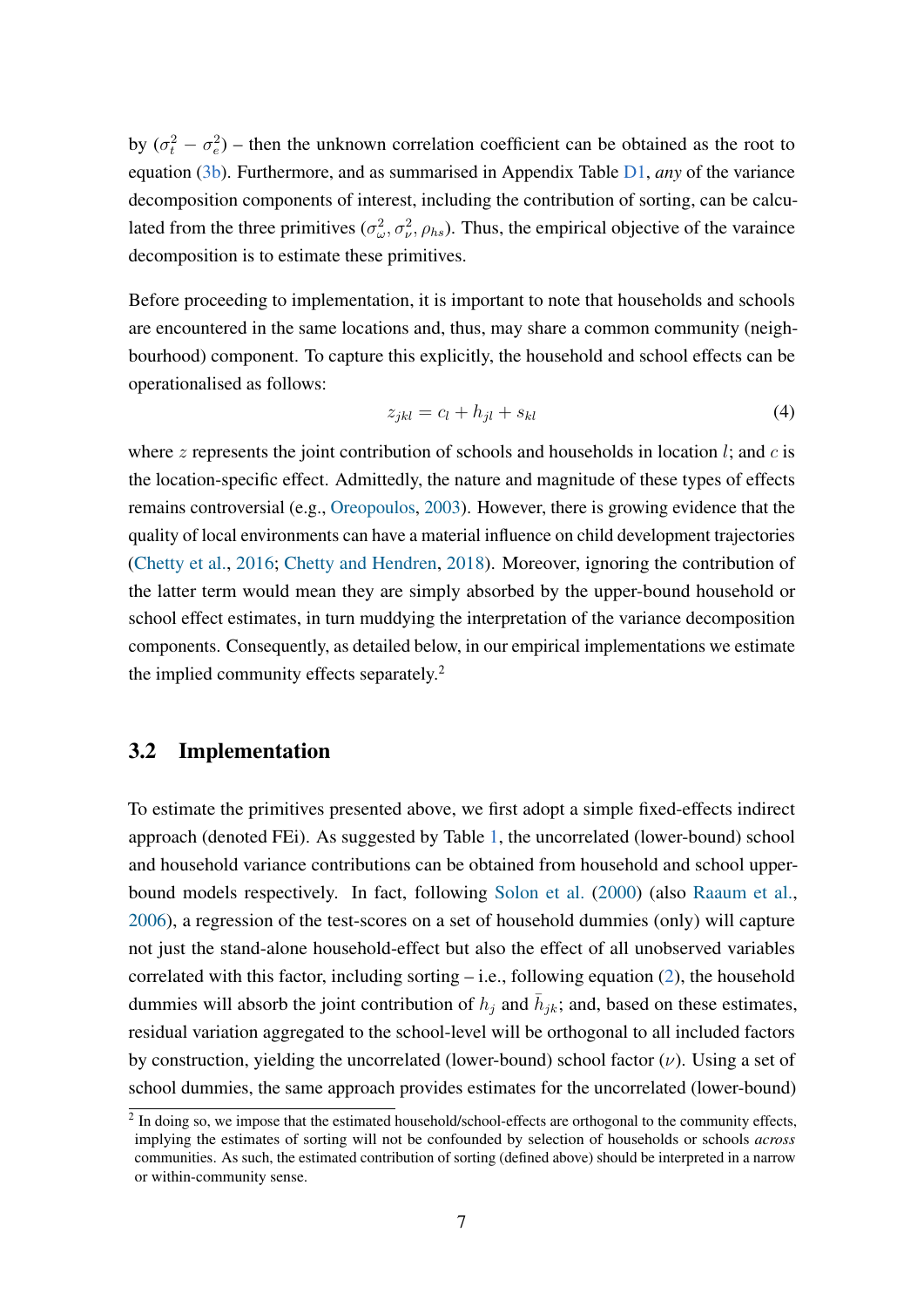household variance contribution; and the associated contribution of sorting is calculated on the basis of equation [\(3b\)](#page-7-1). Step-by-step details of this procedure are set out in Appendix [B.](#page-37-0)

A drawback of using such fixed-effects procedures is that estimates of latent factors generally include measurement error, meaning the corresponding raw-variance shares will be upwards biased [\(Koedel et al.,](#page-32-9) [2015\)](#page-32-9). To address this, we use empirical Bayes shrinkage, which involves adjusting each estimated effect toward a common prior by a factor proportional to the estimated noise-to-signal ratio in the original estimates. Following [Stanek et al.](#page-33-10) [\(1999\)](#page-33-10), we shrink each estimated fixed effect (e.g.,  $\hat{h}_j$ ) toward a global mean as follows:

$$
\tilde{h}_j = \bar{h}_j + \psi(\hat{h}_j - \bar{h}_j)
$$
\nwith shrinkage factor

\n
$$
0 < \psi = \frac{\sigma_h^2}{\sigma_h^2 + \sigma_e^2/N_j} < 1
$$
\n(5)

Here,  $N_j$  is the effective degrees of freedom available to estimate each of the j effects;  $\sigma_{\hat{h}}^2$  is the raw-variance of the estimated household fixed effect;  $\sigma_{\hat{\epsilon}}^2$  is the estimated overall residual variance; and  $\bar{h}_j$  is the sample fixed-effect mean, typically zero under conventional normalization restrictions.

A second approach to dealing with the presence of sorting is suggested by [Altonji and](#page-30-2) [Mansfield](#page-30-2) [\(2018\)](#page-30-2) (hereafter, AM18). Motivated by a concern that sorting on unobserved variables may bias estimates of the effects of group-level inputs, such as schools, these authors show that where households with different characteristics also have differing effective preferences (willingness-to-pay) for underlying school or community amenities, group averages of observed household or pupil characteristics can be employed as control functions. Inclusion of these generated variables, henceforth referred to as sorting proxies, in a regression model thus permits identification of a lower-bound on the unique (variance) contribution of school factors. In this set up, the specification of interest becomes:

<span id="page-9-0"></span>
$$
t_{ijkl} = h'_{O,j}\beta + \bar{h}'_{O,k}\gamma + [h_{jl}] + [s_{kl}] + e_{ijkl}
$$
\n(6)

where  $h_{O,j}$  are observed household-level covariates;  $\bar{h}_{O,k}$  are the set of sorting proxies. Treating the terms in brackets as (uncorrelated) household and school random-effects, the specification can be estimated using a linear mixed-effects estimator (denoted MLM; as used by AM18).

An advantage of this more direct procedure is that it relies on a single estimation equation. A drawback is that the random-effects are assumed to be orthogonal to the set of included covariates, implying equation  $(6)$  may be misspecified.<sup>3</sup> Furthermore, while the

 $\frac{3}{3}$  For households, a 'tighter' lower-bound variance share is obtained by adding the estimated variance of the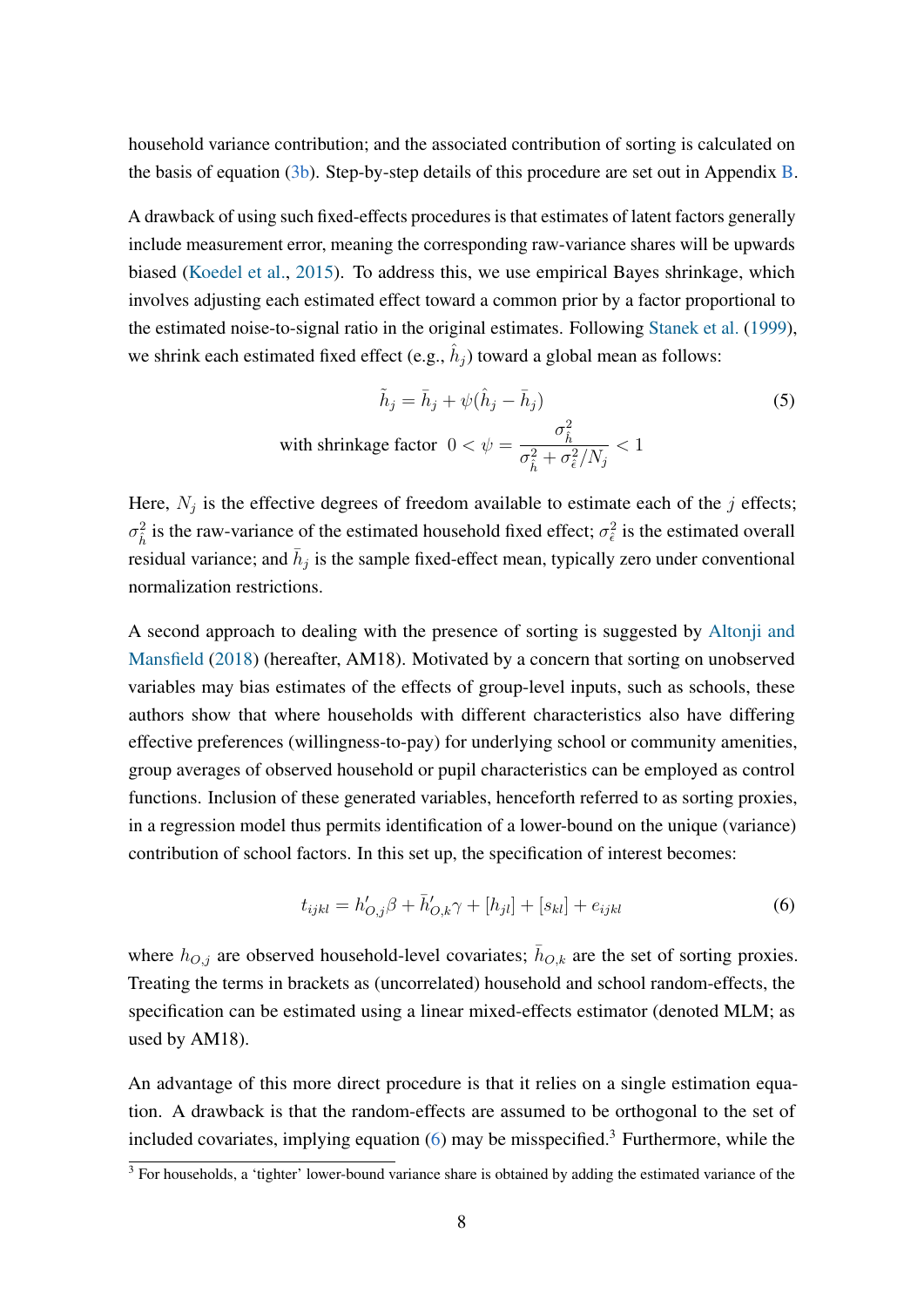variances of the random effects are estimated as model parameters, their associated bestlinear-unbiased predictors (BLUPs or conditional modes) typically do not share the same variance-covariance structure as the estimated population-level moments (see [Morris,](#page-33-11) [2002\)](#page-33-11). Consequently, the BLUPs may not be reliable for the purposes of investigating systematic patterns in the random effects (e.g., subgroup heterogeneity).<sup>4</sup> Consequently, as an additional validation procedure, we extend the AM18 approach to incorporate fixed- as opposed to random-effects terms. As described in Appendix  $\overline{B}$ , this involves modifying the indirect estimation procedure whereby the sorting proxies are used directly to account for variation in test-scores before estimation of the (one-way) household and school fixed-effects. This procedure is denoted FEd.

Finally, it merits clarification why we do *not* seek to estimate the (correlated) variance components from the outset  $(\sigma_h^2, \sigma_s^2)$ . While this might seem more straightforward, these factors cannot be identified easily. Treating them as conventional random-effects requires imposing a zero pairwise covariance restriction, ruling out the presence of sorting. This limitation is not shared by two-way fixed-effects models, but a downside of these methods is that the pairwise correlation of the estimated fixed-effects vectors tends to be biased downwards [\(Abowd et al.,](#page-30-7) [2002\)](#page-30-7). As [Andrews et al.](#page-30-8) [\(2008\)](#page-30-8) demonstrate, this is driven by a quasi-mechanical relation, whereby if one factor (e.g., household-effects) is over-estimated then on average the other factor (e.g., schools) will be under-estimated (also [Andrews](#page-30-9) [et al.,](#page-30-9)  $2012$ ).<sup>5</sup> Furthermore, while methods to correct for the negative covariance bias in two-way fixed-effects estimators have been proposed (see [Gaure,](#page-31-10) [2014\)](#page-31-10), they remain work in progress.

#### <span id="page-10-0"></span>4 Data

Since 2010, the Uwezo initiative has undertaken large-scale household-based surveys of academic achievement in Kenya, mainland Tanzania and Uganda.<sup>6</sup> The surveys target children residing in households aged between the official starting-school age and 16 and are representative at both national and district levels. Excluding the initial surveys, five

fitted observed component to the variance of the random component.

<sup>4</sup> Estimation of high-dimensional mixed-effects models also is highly computationally intensive and prone to convergence problems. In the present case we use the lme4 package in R for estimation [\(Bates,](#page-30-10) [2010\)](#page-30-10).

<sup>&</sup>lt;sup>5</sup> Intuitively, this reflects the general problem of model over-parameterization; and the magnitude of bias tends to be larger where fewer observations are available to estimate each effect, which is particularly relevant here as the latent effects are highly granular (e.g., households).

<sup>6</sup> The approach adopted by Uwezo has been inspired by exercises carried out in India by the Assessment Survey Evaluation Research Centre (ASER). For further details and comparison to other regional assessments see [Uwezo](#page-33-12) [\(2012\)](#page-33-12); [Jones et al.](#page-32-10) [\(2014\)](#page-32-10).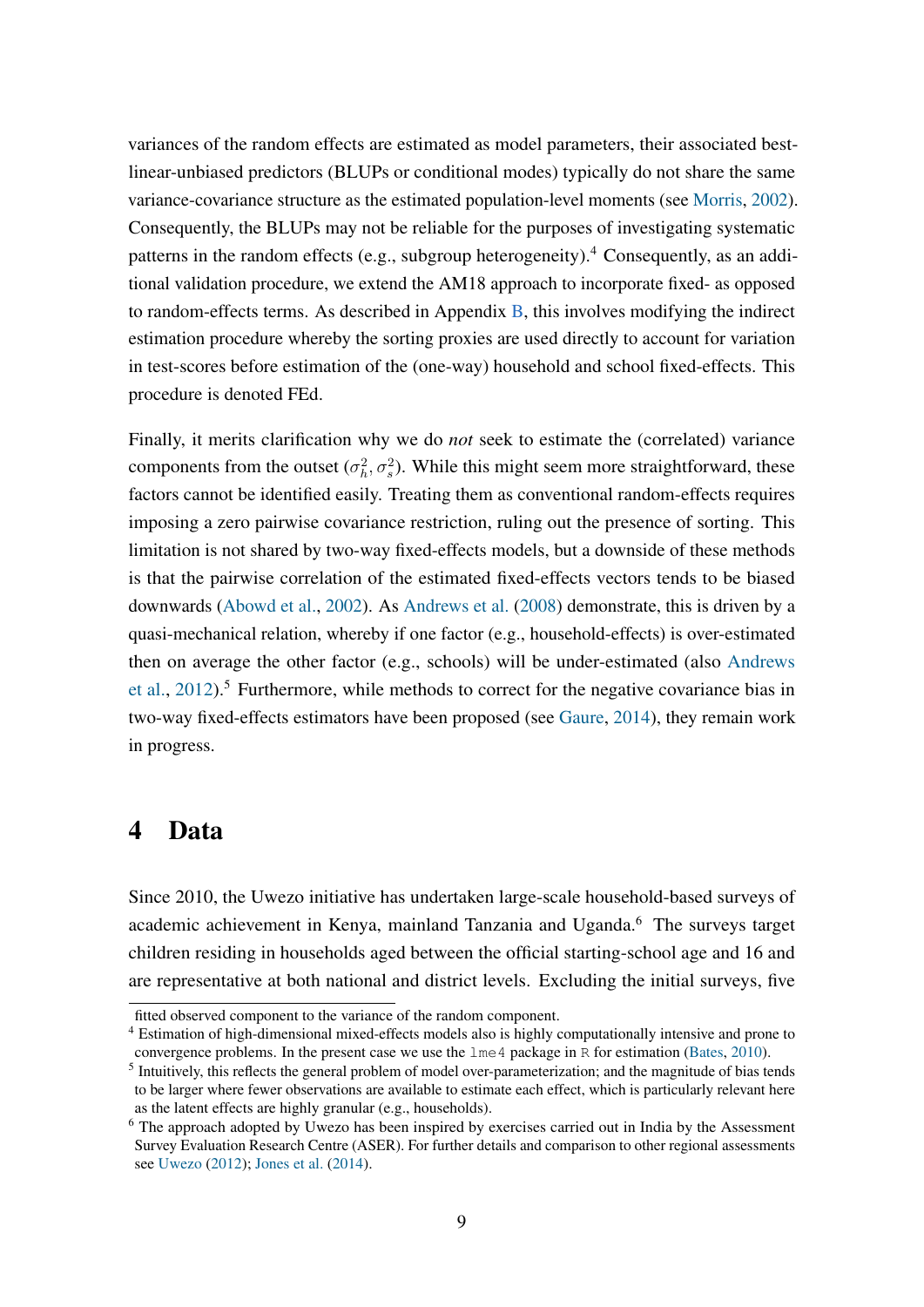rounds of the Uwezo surveys are publicly available (2011-2015) and used here. For each household, the surveys collected information covering general characteristics, as well as the demographic and educational details of resident children (e.g., age, gender, whether or not attending school, etc.). Also, all children of school age were individually administered a set of basic oral literacy and numeracy tests, which were tailored to each country and varied by survey round based on a common template to reflect competencies stipulated in the national curriculum at the grade 2 level.

The literacy and numeracy tests (the Uwezo tests) are described in detail in [Jones et al.](#page-32-10) [\(2014\)](#page-32-10). The literacy tests refer to national languages of instruction in which pupils are tested at the end of primary school – i.e., English and Kiswahili in Tanzania and Kenya; and just English in Uganda. Importantly, the Uwezo tests are not adapted to the children's ages or their completed level of schooling. Given that they focus on basic competencies, it is thus unsurprising there are strong age- related differences, which affect both the level and variance of scores between age cohorts. From the present perspective, this between-cohort variation can be considered unwanted noise (see [Mazumder,](#page-32-11) [2008\)](#page-32-11). As a result, so as to construct an overall metric of achievement, we transform the raw integer scores on the individual tests in two steps. First, we apply a graded response IRT model to the suite of tests answered by each child, yielding an estimated achievement score (the empirical Bayes mean of the latent trait).<sup>7</sup> Next, to place the scores on a comparable scale, we standardize them to take a mean of zero and standard deviation of one within each survey, country and age group. This removes all unwanted variation in the score levels that would add noise to the decomposition; also, since the same Uwezo test forms are administered to children of all ages in each household, it accounts for the fact that the raw score standard deviation is not constant across age groups.

Table [2](#page-13-0) reports regional means and standard deviations of the test-scores for the sample used in the present analysis, pooling data from different rounds. Note that due to the relatively basic competency levels assessed by the Uwezo tests, we exclude children above 14 years old, as they tend to perform at the upper end of the tests (and show much lower variance). The analytical sample also excludes observations that can be perfectly predicted using either household or school fixed-effects – i.e., singletons have been removed. The first (column I) of the table reports weighted means of the raw competency tests (ordinal scores); column II reports the IRT scores standardized by country and round, but not age; and column III reports the final measures, including age standardization. As can be seen,

<sup>&</sup>lt;sup>7</sup> Further details on request. Due to differences in test forms between countries and across years, we estimate these models separately by country and survey round. Also, in a small number of cases the graded response model did not converge and, instead, we used a partial credit model. The test-scores derived from the IRT procedure are extremely highly correlated with those constructed from a conventional standardization.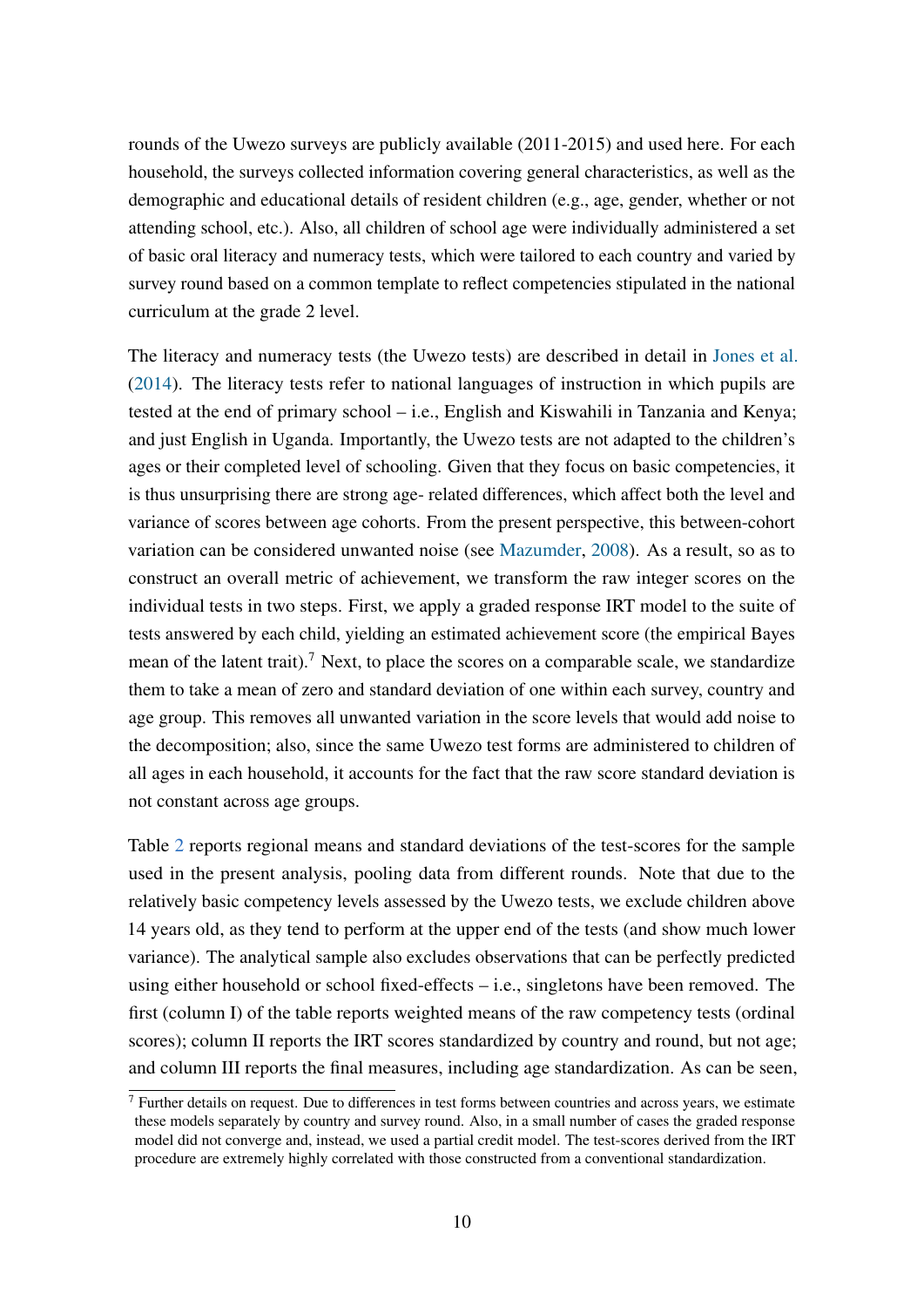movement from the second to the third metric constitutes a simple monotone transformation. Also, as per the methodological discussion of Section [3,](#page-7-0) the analytical focus is on the variance components of the test-score; and there is no evidence to suggest these dropped observations are distributed in a systematic pattern over regions or districts. The (sample) standard deviations of the test-scores are reported in parentheses in the table.<sup>8</sup>

To implement the decomposition procedures, household and school indexes must be defined. The former is trivial – unique indexes are ascribed to all siblings in the same household (in each year).<sup>9</sup> The school-effects are less straightforward. In the present data, limited information about schools is provided. Nonetheless, we know the kind of school attended (none, public or private) and whether or not children attend the main public schools in their local community (catchment area). Consequently, for each enumeration area, we categorise children into four school categories: (1) those not attending school; (2) those attending the specific (known, matched) local public schools; (3) those attending other public schools; and (4) those attending private schools. The advantage of this procedure is that, within each household, children can be associated to different school-effects – i.e., the school and household-effects are crossed. A downside is that for the last two school categories we do not identify specific schools; as such, these effects capture average school quality of a given type.

Further descriptive statistics for the dataset are reported in Table [3.](#page-14-0) This shows the number of unique children  $(i)$ , households  $(j)$  and schools  $(k)$  covered in the dataset. Additionally, the table reports summary statistics, including average child characteristics and schooling status indicators (those out of school, the shares attending the specific matched public schools, and those attending private schools). Overall, these indicate the sample is comprehensive and balanced (by age and gender).<sup>10</sup> It also reveals there are systematic differences in schooling among countries as well as across regions within each country  $-$  e.g., in all countries enrolment rates differ substantially across regions (e.g., from 80.0 to 96.5 percent in Kenya) as do the shares of children attending private school.

<sup>&</sup>lt;sup>8</sup> In line with [Ferreira and Gignoux](#page-31-4) [\(2014\)](#page-31-4), the rank position of each region according to its test-score variance is largely preserved, regardless of the transformation applied.

<sup>9</sup> The Uwezo surveys are cross-sectional in nature and no attempt is made to track the same children over time.

<sup>&</sup>lt;sup>10</sup> Average ages are higher in Tanzania as the starting school age is seven, compared to six in the other countries.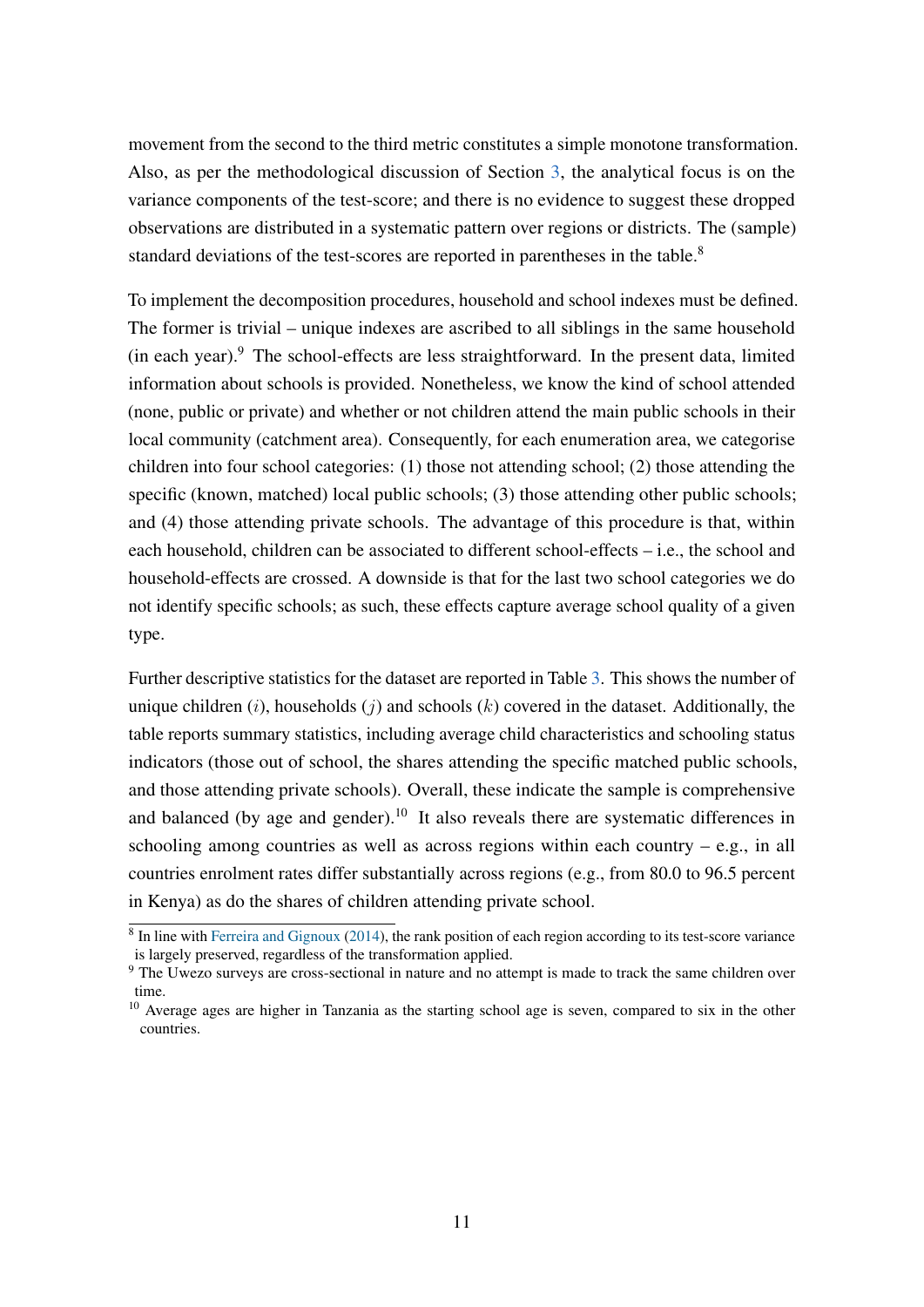|           |                    | Raw score |           |         | <b>IRT</b> | IRT std. |           |  |
|-----------|--------------------|-----------|-----------|---------|------------|----------|-----------|--|
|           | Country & Region   | Mean      | Std. dev. | Mean    | Std. dev.  | Mean     | Std. dev. |  |
| KE        | Central            | 4.68      | (1.63)    | 0.38    | (0.86)     | 0.45     | (0.83)    |  |
|           | Coast              | 3.71      | (2.04)    | $-0.10$ | (1.01)     | $-0.12$  | (1.01)    |  |
|           | Eastern            | 4.06      | (1.91)    | 0.04    | (0.97)     | 0.03     | (0.95)    |  |
|           | North Eastern      | 3.21      | (2.04)    | $-0.36$ | (1.03)     | $-0.36$  | (1.13)    |  |
|           | Nyanza             | 3.87      | (1.97)    | $-0.06$ | (0.99)     | $-0.08$  | (0.95)    |  |
|           | <b>Rift Valley</b> | 3.89      | (2.01)    | $-0.03$ | (1.02)     | $-0.03$  | (1.03)    |  |
|           | Western            | 3.66      | (2.02)    | $-0.15$ | (1.01)     | $-0.19$  | (0.98)    |  |
|           | All                | 3.95      | (1.97)    | $-0.00$ | (1.00)     | 0.00     | (1.00)    |  |
| TZ        | Arusha             | 3.10      | (1.81)    | 0.19    | (0.99)     | 0.22     | (1.00)    |  |
|           | Dar Es Salaam      | 3.45      | (1.70)    | 0.36    | (0.95)     | 0.40     | (0.95)    |  |
|           | Iringa             | 2.92      | (1.82)    | 0.09    | (1.00)     | 0.09     | (1.00)    |  |
|           | Kagera             | 2.67      | (1.80)    | $-0.08$ | (0.98)     | $-0.09$  | (0.98)    |  |
|           | Kigoma             | 2.28      | (1.81)    | $-0.22$ | (0.97)     | $-0.24$  | (0.96)    |  |
|           | Ruvuma             | 2.82      | (1.77)    | 0.01    | (0.97)     | $-0.00$  | (0.96)    |  |
|           | Singida            | 2.84      | (1.84)    | 0.06    | (1.00)     | 0.07     | (0.98)    |  |
|           | Tabora             | 2.36      | (1.84)    | $-0.23$ | (1.00)     | $-0.25$  | (1.00)    |  |
|           | Tanga              | 2.86      | (1.80)    | 0.03    | (0.98)     | 0.03     | (0.96)    |  |
|           | All                | 2.77      | (1.83)    | 0.00    | (1.00)     | 0.00     | (1.00)    |  |
| <b>UG</b> | Central            | 2.93      | (1.82)    | 0.29    | (0.95)     | 0.34     | (0.96)    |  |
|           | Eastern            | 2.17      | (1.70)    | $-0.13$ | (0.97)     | $-0.16$  | (0.94)    |  |
|           | Northern           | 1.95      | (1.66)    | $-0.28$ | (0.99)     | $-0.32$  | (0.99)    |  |
|           | Western            | 2.55      | (1.81)    | 0.08    | (1.00)     | 0.09     | (0.99)    |  |
|           | All                | 2.42      | (1.79)    | 0.00    | (1.00)     | $-0.00$  | (1.00)    |  |

<span id="page-13-0"></span>Table 2: Metrics of achievement (test-scores), by country & region

Note: achievement refers to literacy and numeracy, combined; regions in Tanzania and Kenya are aggregated for clarity of presentation (see Appendix [C\)](#page-39-0); KE is Kenya; TZ is Tanzania (mainland); UG is Uganda; test-scores combine achievement in literacy and numeracy, as described in the text; 'IRT' are the achievement scores estimated via IRT models; 'IRT std.' are the same scores standardized by age, country and survey round; all survey rounds are pooled.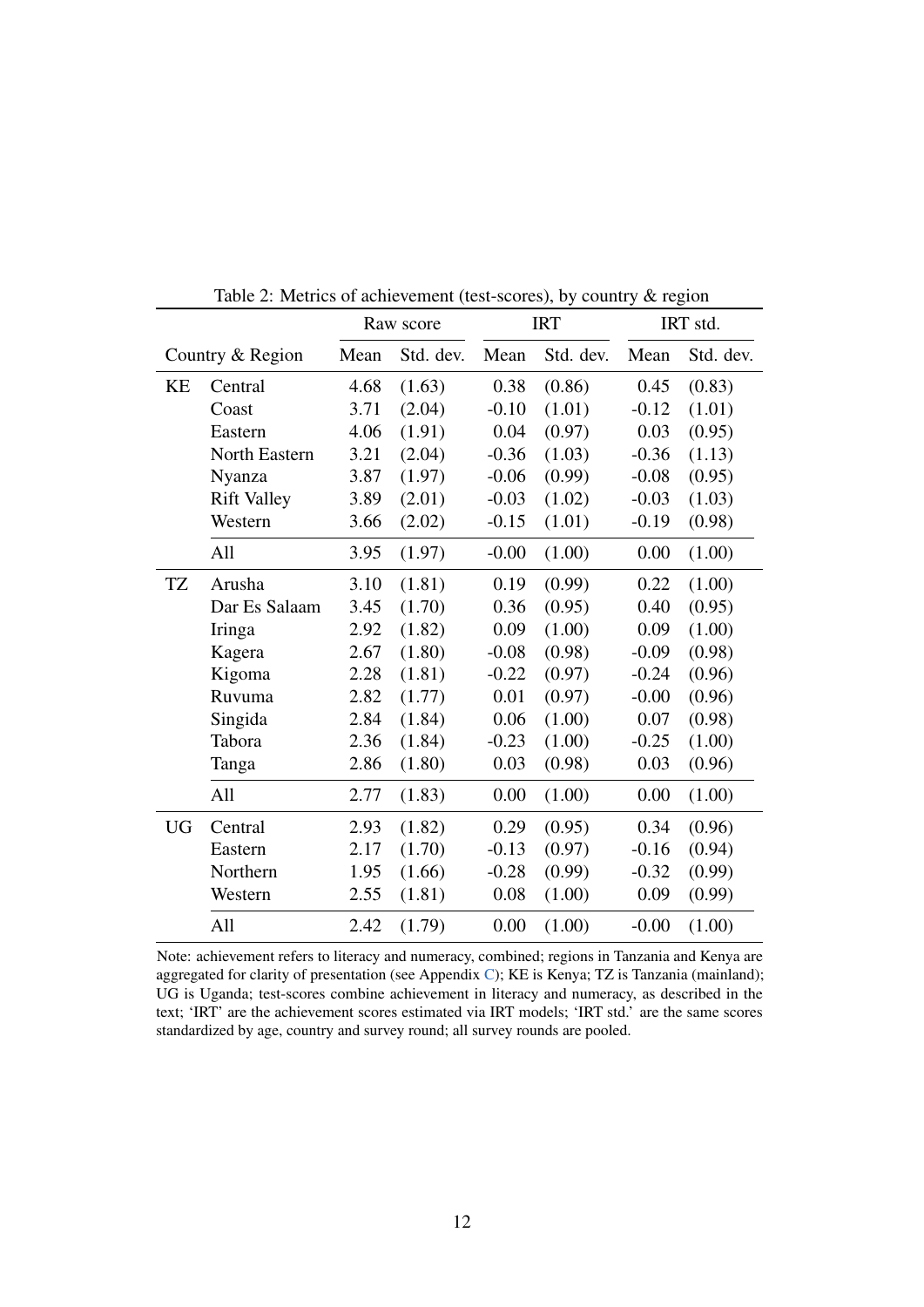|                    |         | Index count |                  |      | School status |      |                |      |
|--------------------|---------|-------------|------------------|------|---------------|------|----------------|------|
| Country & Region   | i       | j           | $\boldsymbol{k}$ | Age  | Female None   |      | Match? Private |      |
| <b>KE</b> Central  | 25,337  | 11,055      | 4,756            | 9.6  | 52.0          | 3.5  | 43.3           | 26.7 |
| Coast              | 34,667  | 13,349      | 4,332            | 9.6  | 50.3          | 15.0 | 40.5           | 18.5 |
| Eastern            | 56,916  | 23,173      | 7,597            | 9.6  | 50.3          | 5.7  | 59.7           | 6.4  |
| North Eastern      | 40,239  | 14,489      | 3,031            | 9.3  | 44.9          | 20.0 | 55.2           | 3.6  |
| Nyanza             | 52,681  | 20,895      | 7,487            | 9.6  | 50.2          | 8.5  | 50.5           | 13.9 |
| <b>Rift Valley</b> | 119,236 | 46,896      | 14,481           | 9.5  | 49.4          | 10.6 | 50.8           | 12.0 |
| Western            | 57,200  | 22,063      | 7,149            | 9.6  | 50.2          | 7.6  | 52.9           | 8.0  |
| All                | 386,276 | 151,920     | 48,833           | 9.6  | 50.0          | 9.0  | 50.3           | 13.5 |
| TZ Arusha          | 32,535  | 13,738      | 4,358            | 10.0 | 48.8          | 10.4 | 53.4           | 6.0  |
| Dar Es Salaam      | 13,795  | 5,867       | 2,032            | 10.0 | 51.6          | 7.7  | 48.2           | 5.7  |
| Iringa             | 29,351  | 12,876      | 4,254            | 10.0 | 50.7          | 13.6 | 61.9           | 3.9  |
| Kagera             | 32,664  | 13,103      | 4,186            | 10.0 | 49.9          | 17.5 | 54.0           | 3.8  |
| Kigoma             | 20,994  | 8,700       | 2,626            | 10.0 | 50.4          | 20.9 | 52.5           | 5.4  |
| Ruvuma             | 17,514  | 7,780       | 2,809            | 10.1 | 50.4          | 10.0 | 66.2           | 2.8  |
| Singida            | 19,926  | 8,574       | 2,603            | 10.0 | 50.5          | 14.7 | 61.6           | 3.2  |
| Tabora             | 33,127  | 13,058      | 3,835            | 9.9  | 50.1          | 22.4 | 51.0           | 3.7  |
| Tanga              | 24,561  | 10,336      | 3,171            | 10.0 | 49.4          | 12.5 | 61.1           | 3.3  |
| All                | 224,467 | 94,032      | 29,874           | 10.0 | 50.2          | 15.3 | 56.3           | 4.2  |
| <b>UG</b> Central  | 46,474  | 16,954      | 6,016            | 9.5  | 49.9          | 5.1  | 24.3           | 48.2 |
| Eastern            | 86,761  | 30,557      | 8,707            | 9.6  | 49.8          | 4.3  | 44.7           | 23.9 |
| Northern           | 72,306  | 26,654      | 6,804            | 9.5  | 48.7          | 13.4 | 53.1           | 6.0  |
| Western            | 52,746  | 20,065      | 6,744            | 9.6  | 50.3          | 6.3  | 36.2           | 29.0 |
| All                | 258,287 | 94,230      | 28,271           | 9.5  | 49.7          | 6.9  | 38.9           | 28.0 |

<span id="page-14-0"></span>Table 3: Descriptive statistics, by country & region

Note: regions in Tanzania and Kenya are aggregated for clarity of presentation (see Appendix [C\)](#page-39-0); KE is Kenya; TZ is Tanzania (mainland); UG is Uganda;  $i, j, k$  refer to the number of unique observations for the individual, household and school-grade effects respectively; all other columns are means or proportions; 'match?' indicates the share of children attending the identified main local public school; all survey rounds are pooled.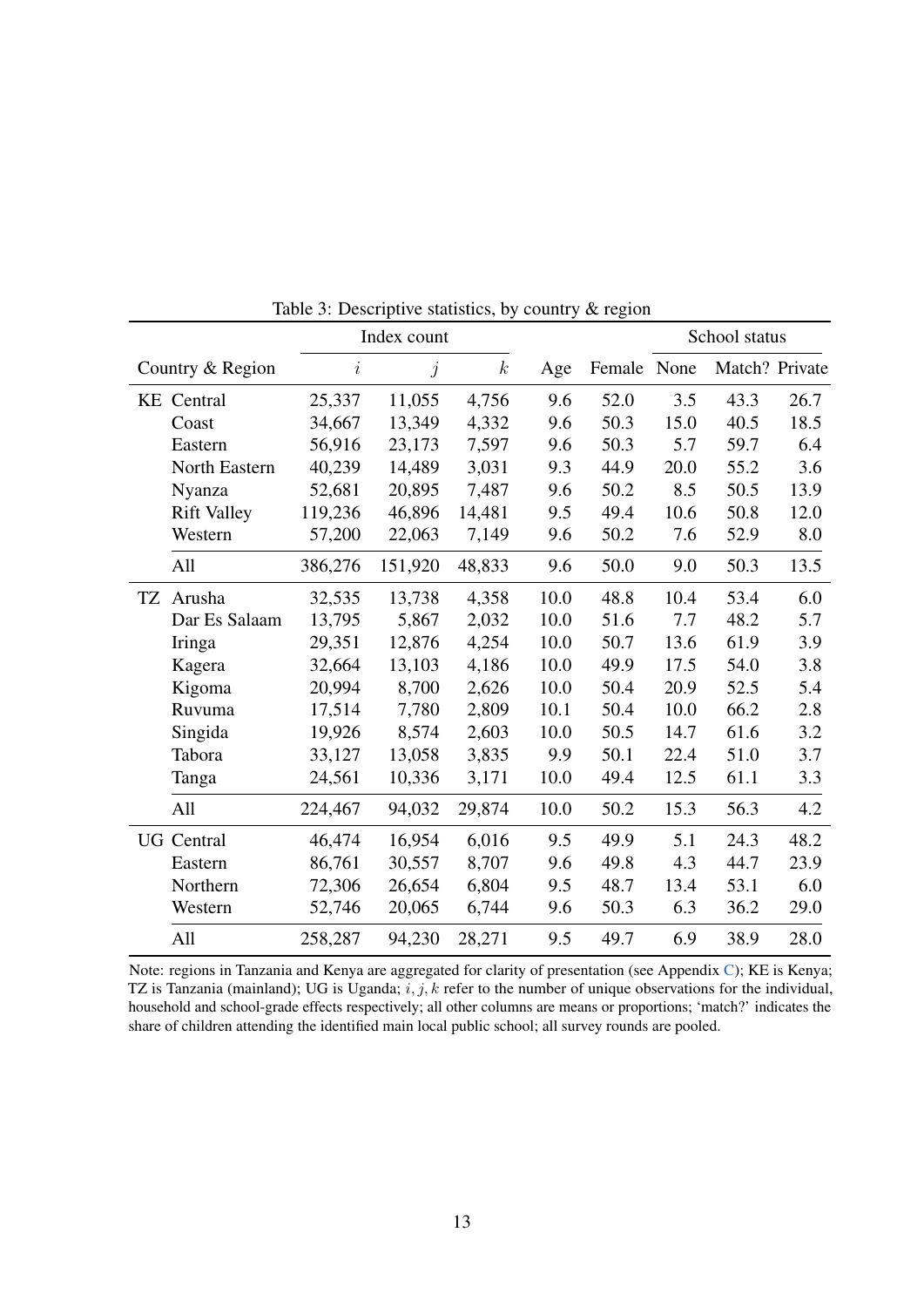### <span id="page-15-0"></span>5 Results

#### 5.1 Spatial clustering

We begin with a preliminary review of the degree of spatial clustering or segregation – i.e., the extent to which similar types of children are found in the same schools or communities. To do so, we compare the correlation between individuals within different aggregate units, which is equivalent to the proportion of the variance attributable to the between-group structure of the data (for similar exercises see [Fryer and Levitt,](#page-31-11) [2004;](#page-31-11) [Friesen and Krauth,](#page-31-3) [2007,](#page-31-3) [2010;](#page-31-12) [Lindahl,](#page-32-12) [2011;](#page-32-12) [Emran and Shilpi,](#page-31-5) [2015\)](#page-31-5). The magnitude of the correlation across members of the same group, and how quickly this falls as we move to higher levels of aggregation, thus indicates the extent to which variables are spatially segregated (clustered). For instance, if local communities only contained households with the exact same socioeconomic status, then the proportion of variance in socio-economic status accounted for by communities would be equal to that accounted for by households, indicating a very high degree of clustering.

Results from this exercise are reported in Table [4,](#page-16-0) covering a range of variables. As might be expected, assuming child gender is approximately random, the between-group variance share accounted for by households is extremely low. For the remaining variables, however, clustering by households, schools or communities is much higher. For instance, more than two thirds of the variation in access to clean water is accounted for both by schools and by communities. Overall, a little more than half of the total variation in aggregate socio-economic status in the region (SES) is attributable to (average) differences between distinct communities, implying substantial levels of residential clustering or economic segregation.

Turning to the educational outcomes in the bottom of the table, we observe somewhat lower magnitudes of clustering across communities and schools, partly reflecting the presence of variation between children within households.<sup>11</sup> In terms of achievement on the Uwezo tests as measured by the age-adjusted IRT scores, the correlation between siblings is almost 50 percent, which is highly comparable to magnitudes found in a range of other countries (Section [2\)](#page-4-1). More notably, however, the correlation between pupils attending the same schools, as well as between children in the same communities, is only moderately lower. Nearly 40 percent of the overall variation in achievement is accounted for by schools, and 30 percent between distinct residential locations. Although the definition of communities

 $\frac{11}{11}$  Of course, enrolment is fully accounted for by school-level variation; but there is within-household variation in enrolment.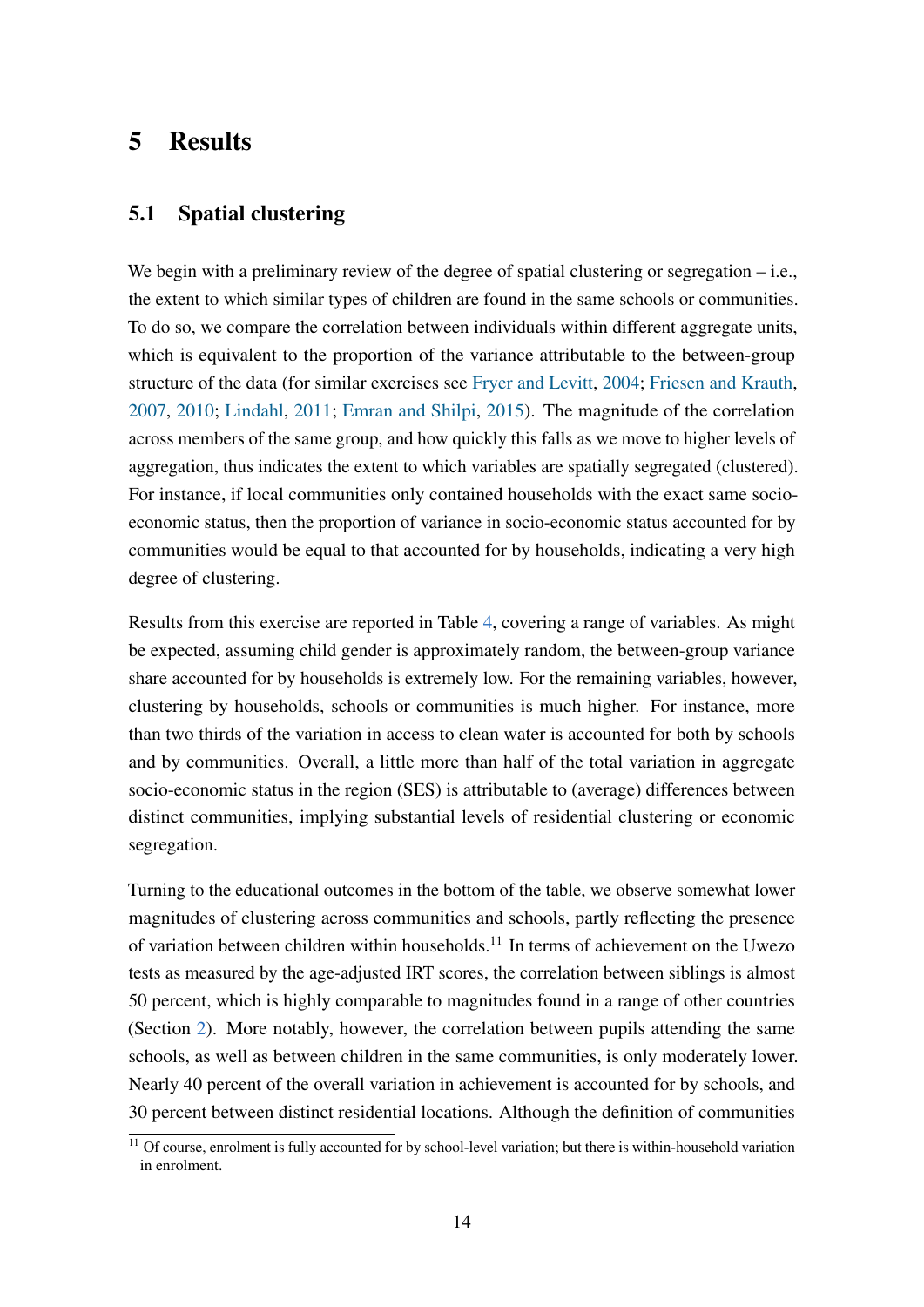| Group level $\rightarrow$ | Hhld. | Sch.  | Vill. | District Region |     | Ratios  |         |
|---------------------------|-------|-------|-------|-----------------|-----|---------|---------|
| Variable                  | (a)   | (b)   | (c)   | (d)             | (e) | (b)/(a) | (c)/(b) |
| Female                    | 3.0   | 3.0   | 1.7   | 0.1             | 0.0 | 1.01    | 0.56    |
| Hhld. has electricity     | 100.0 | 54.0  | 47.5  | 19.1            | 7.4 | 0.54    | 0.88    |
| Hhld. has clean water     | 100.0 | 70.5  | 66.9  | 13.4            | 2.8 | 0.70    | 0.95    |
| Hhld. owns phone          | 100.0 | 38.9  | 33.0  | 10.3            | 5.4 | 0.39    | 0.85    |
| Mother's education        | 100.0 | 52.7  | 46.4  | 13.6            | 6.7 | 0.53    | 0.88    |
| Aggregate SES index       | 100.0 | 58.6  | 51.8  | 22.5            | 9.4 | 0.59    | 0.88    |
| Enrolled                  | 40.6  | 100.0 | 27.7  | 8.2             | 3.2 | 2.46    | 0.28    |
| Highest grade             | 50.2  | 42.9  | 31.1  | 11.8            | 5.2 | 0.85    | 0.72    |
| Math achivement (IRT)     | 42.6  | 31.9  | 25.4  | 7.3             | 2.9 | 0.75    | 0.80    |
| Literacy achivement (IRT) | 45.0  | 34.4  | 28.2  | 10.7            | 5.0 | 0.76    | 0.82    |
| Overall achivement (IRT)  | 48.8  | 37.5  | 30.2  | 10.6            | 4.6 | 0.77    | 0.81    |

<span id="page-16-0"></span>Table 4: Percent of between-group variance attributable to alternative grouping structures

Note: cells in columns  $(a)$ –(e) report the correlation between children within the same grouping unit (e.g., households, schools, etc.), which is the adjusted  $R^2$  from a one-way fixed-effects model, without covariates; for highest grade, this correlation is calculated conditioning on child age; final two columns report ratios.

is not equivalent across studies, these latter magnitudes appear to be a factor larger than encountered in developed countries. For example for pupils in the UK, [Nicoletti and Rabe](#page-33-5) [\(2013\)](#page-33-5) find a sibling correlation (the household upper-bound variance share) in achievement of around the same order of magnitude, but a neighbour correlation of less than 15 percent (among children at Key Stages 2 and 4); and in the USA, [Solon et al.](#page-33-8) [\(2000\)](#page-33-8) find a sibling correlation of around 50 percent in educational attainment, but a neighbour correlation of under 20 percent. In comparison, the degree of clustering of both economic and educational outcomes in East Africa appears large.

#### 5.2 Aggregate variance bounds

Turning to the variance decomposition, Table [5](#page-17-0) reports estimates of the three primitives required to calculate the within-community sorting component (also shown). Together these form the basis for calculation of the variance bounds, which are set out in Table [6](#page-18-0) and cover the household upper-bound model (HUB), the unrestricted linear model (ULM) and school upper-bound model (SUB). In both tables we present estimates on a pooled (all East Africa) basis from each of the three procedures described in Section [3](#page-7-0) – namely, our own indirect fixed-effects approach (FEi), as well as the mixed-effects model (MLM) and the direct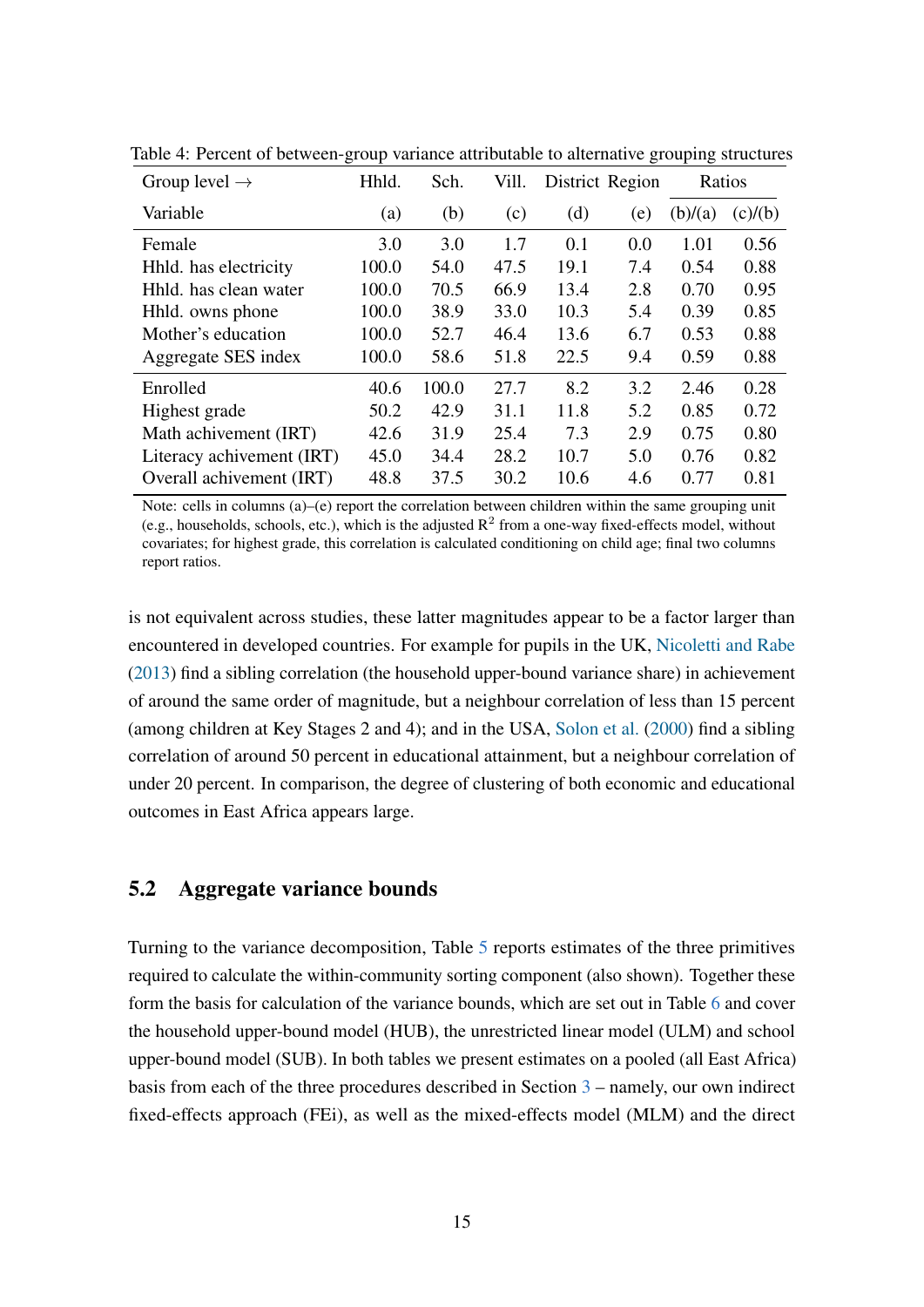|                       |                   |        | Absolute (in st. dev. units) |        | Relative (in $\%$ ) |        |        |  |
|-----------------------|-------------------|--------|------------------------------|--------|---------------------|--------|--------|--|
|                       |                   | FEi    | MLM                          | FEd    | FEi                 | MLM    | FEd    |  |
| Household             | $\sigma_{\omega}$ | 45.1   | 46.0                         | 45.1   | 20.3                | 21.1   | 20.3   |  |
|                       |                   | (0.2)  | (0.3)                        | (0.2)  | (0.3)               | (0.3)  | (0.3)  |  |
| School                | $\sigma_{\nu}$    | 14.3   | 27.6                         | 21.2   | 2.1                 | 7.6    | 4.5    |  |
|                       |                   | (0.2)  | (0.1)                        | (0.2)  | (0.1)               | (0.1)  | (0.1)  |  |
| Correlation           | $\rho_{hs}$       | 0.41   | 0.40                         | 0.30   | 0.41                | 0.40   | 0.30   |  |
|                       |                   | (0.01) | (0.02)                       | (0.01) | (0.01)              | (0.02) | (0.01) |  |
| $\Rightarrow$ Sorting | $2\Sigma_{hs}$    | 25.3   | 34.5                         | 24.9   | 6.4                 | 11.9   | 6.2    |  |
|                       |                   | (0.3)  | (1.0)                        | (0.3)  | (0.2)               | (0.6)  | (0.2)  |  |

<span id="page-17-0"></span>Table 5: Primitive components of variance decomposition, all East Africa

Note: columns indicate the outcome transformation and decomposition method (fixed-effects indirect, mixed-effects linear model and fixed-effects direct respectively); 'absolute' refers to standard deviation units ( $\times$  100); 'relative' is as a percent of the total variance; standard errors (in parentheses) calculated via a clustered bootstrap procedure.

fixed-effects (FEd) procedures based on AM18.<sup>12</sup> The tables also report results based on absolute variance shares, given in standard deviation units  $(\times 100)$ , and relative variance shares, given in percentages. The relative contribution of the relevant components to overall inequality of opportunity, which effectively refers to the systematic components above the level of the individual, are further illustrated in Figure [1.](#page-19-0)

Looking at Table [5,](#page-17-0) we note that the three decomposition methods yield highly consistent results; hence, the different methods yield similar estimates for the various variance bounds (Table [6\)](#page-18-0). Despite some differences in precise magnitudes, discussed further below, this suggests the present results are robust to the method of estimation (e.g., mixed- versus fixedeffects) and, more specifically, that our simple indirect approach (FEi) performs adequately. Furthermore, we find a positive correlation between the household- and school-effects, ranging between 0.30 and 0.41. Consequently, the derived within-community sorting component, shown in the final row, is always larger than the stand-alone (lower-bound) contribution of schools. As such, within-community sorting makes a non-trivial contribution to the total variance in test-scores. This contribution may not appear so large, particularly when viewed in relative terms (between 12 and 6 percent). But this must be placed in context. According to the Uwezo data, an additional year of schooling is associated with an approximate 0.18 standard deviation increase in a child's test-score *ceteris paribus*. Thus,

<sup>&</sup>lt;sup>12</sup> For the MLM results, variance components are calculated from the estimated BLUPs of the random-effects plus their standard error, which match the population second moments. Furthermore, the estimated BLUPs of the random-effects show material cross-correlation, particularly with the community effect. As a result, in order to assure comparability with the fixed-effects procedures in which the school and household primitives are defined as uncorrelated factors, we use only the component of the estimated school and household BLUPs that are orthogonal to the community component. Further details available on request.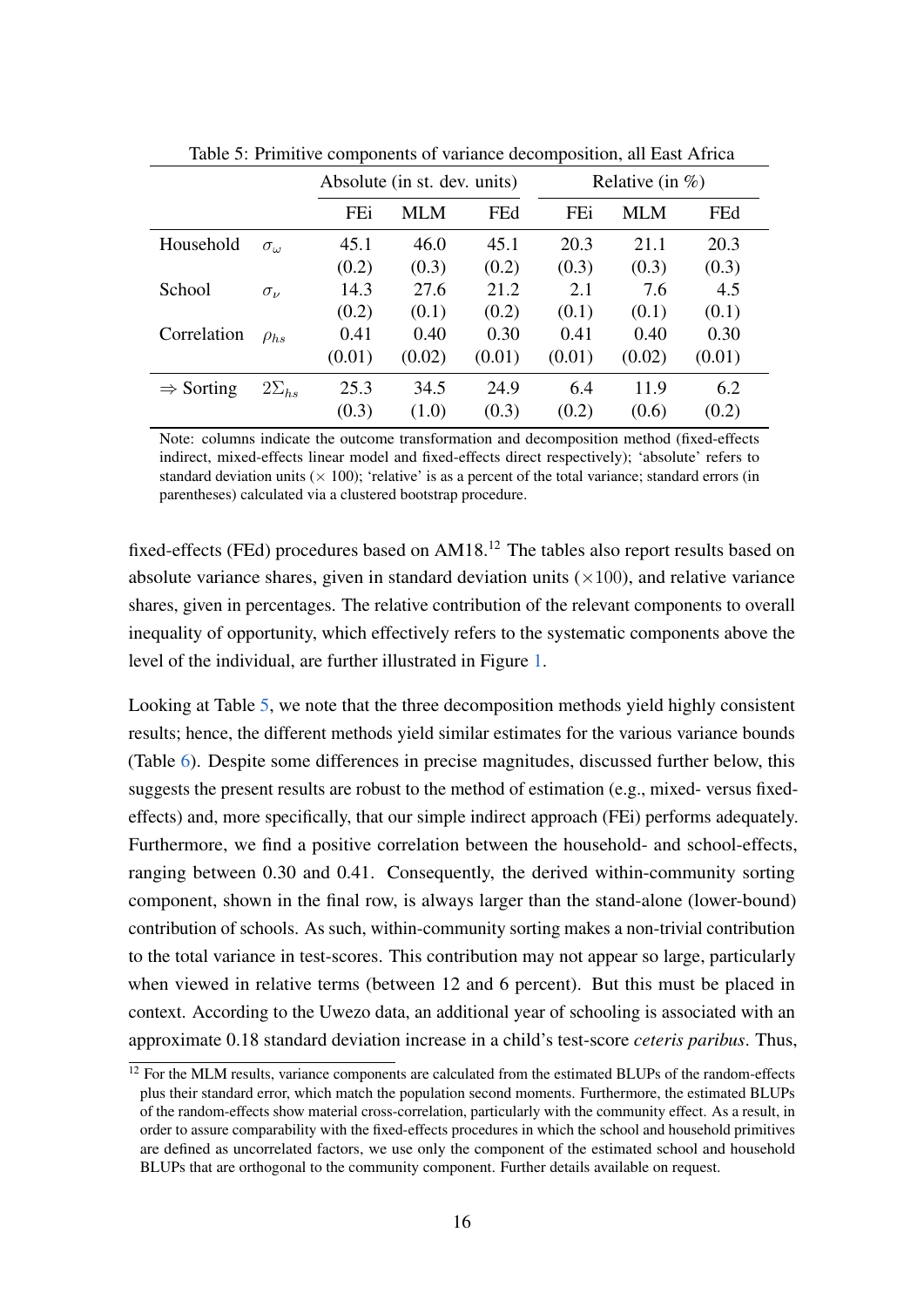| Method $\rightarrow$                                      |            | FEi        |            |                | <b>MLM</b> |            |            | FEd        |            |
|-----------------------------------------------------------|------------|------------|------------|----------------|------------|------------|------------|------------|------------|
| Model $\rightarrow$                                       | <b>HUB</b> | <b>ULM</b> | <b>SUB</b> | <b>HUB</b>     | <b>ULM</b> | <b>SUB</b> | <b>HUB</b> | <b>ULM</b> | <b>SUB</b> |
| (a) Absolute contributions (st. dev. units $\times$ 100): |            |            |            |                |            |            |            |            |            |
| Individual                                                | 10.0       | 10.0       | 10.0       | 8.1            | 8.1        | 8.1        | 10.0       | 10.0       | 10.0       |
|                                                           | (0.2)      | (0.2)      | (0.2)      | (0.1)          | (0.1)      | (0.1)      | (0.2)      | (0.2)      | (0.2)      |
| Household                                                 | 55.9       | 49.5       | 45.1       | 62.0           | 50.1       | 46.0       | 53.7       | 47.2       | 45.1       |
|                                                           | (0.3)      | (0.2)      | (0.2)      | (1.1)          | (0.5)      | (0.3)      | (0.3)      | (0.2)      | (0.2)      |
| School                                                    | 14.3       | 15.7       | 36.1       | 27.6           | 30.1       | 49.9       | 21.2       | 22.2       | 36.1       |
|                                                           | (0.2)      | (0.2)      | (0.4)      | (0.1)          | (0.3)      | (1.3)      | (0.2)      | (0.2)      | (0.4)      |
| Sorting                                                   |            | 25.3       |            | $\overline{a}$ | 34.5       |            |            | 24.9       |            |
|                                                           |            | (0.3)      |            |                | (1.0)      |            |            | (0.3)      |            |
| Community                                                 | 37.1       | 37.1       | 37.1       | 40.5           | 40.5       | 40.5       | 37.1       | 37.1       | 37.1       |
|                                                           | (0.4)      | (0.4)      | (0.4)      | (0.4)          | (0.4)      | (0.4)      | (0.4)      | (0.4)      | (0.4)      |
| Residual                                                  | 72.0       | 72.0       | 72.0       | 60.7           | 60.7       | 60.7       | 72.0       | 72.0       | 72.0       |
|                                                           | (1.0)      | (1.0)      | (1.0)      | (0.5)          | (0.5)      | (0.5)      | (1.0)      | (1.0)      | (1.0)      |
| (b) Relative contributions (percent):                     |            |            |            |                |            |            |            |            |            |
| Individual                                                | 1.0        | 1.0        | 1.0        | 0.6            | 0.6        | 0.6        | 1.0        | 1.0        | 1.0        |
|                                                           | (0.0)      | (0.0)      | (0.0)      | (0.0)          | (0.0)      | (0.0)      | (0.0)      | (0.0)      | (0.0)      |
| Household                                                 | 31.3       | 24.5       | 20.3       | 38.4           | 25.1       | 21.1       | 28.9       | 22.3       | 20.3       |
|                                                           | (0.6)      | (0.4)      | (0.3)      | (0.9)          | (0.3)      | (0.3)      | (0.5)      | (0.4)      | (0.3)      |
| School                                                    | 2.1        | 2.5        | 13.0       | 7.6            | 9.1        | 24.9       | 4.5        | 4.9        | 13.0       |
|                                                           | (0.1)      | (0.1)      | (0.4)      | (0.1)          | (0.1)      | (1.0)      | (0.1)      | (0.1)      | (0.4)      |
| Sorting                                                   |            | 6.4        |            |                | 11.9       |            |            | 6.2        |            |
|                                                           |            | (0.2)      |            |                | (0.6)      |            |            | (0.2)      |            |
| Community                                                 | 13.7       | 13.7       | 13.7       | 16.4           | 16.4       | 16.4       | 13.7       | 13.7       | 13.7       |
|                                                           | (0.3)      | (0.3)      | (0.3)      | (0.3)          | (0.3)      | (0.3)      | (0.3)      | (0.3)      | (0.3)      |
| Residual                                                  | 51.9       | 51.9       | 51.9       | 36.9           | 36.9       | 36.9       | 51.9       | 51.9       | 51.9       |
|                                                           | (0.8)      | (0.8)      | (0.8)      | (0.8)          | (0.8)      | (0.8)      | (0.8)      | (0.8)      | (0.8)      |

<span id="page-18-0"></span>Table 6: Decomposition of variation in achievement across East Africa

Note: super-columns indicate the decomposition method (fixed-effects indirect, mixed-effects linear model and fixed-effects direct respectively) and sub-columns the assumed variance components model, which are the household upper-bound model (HUB), the unrestricted linear model (ULM) and the school upper-bound model (SUB); standard errors (in parentheses) calculated via a clustered bootstrap procedure.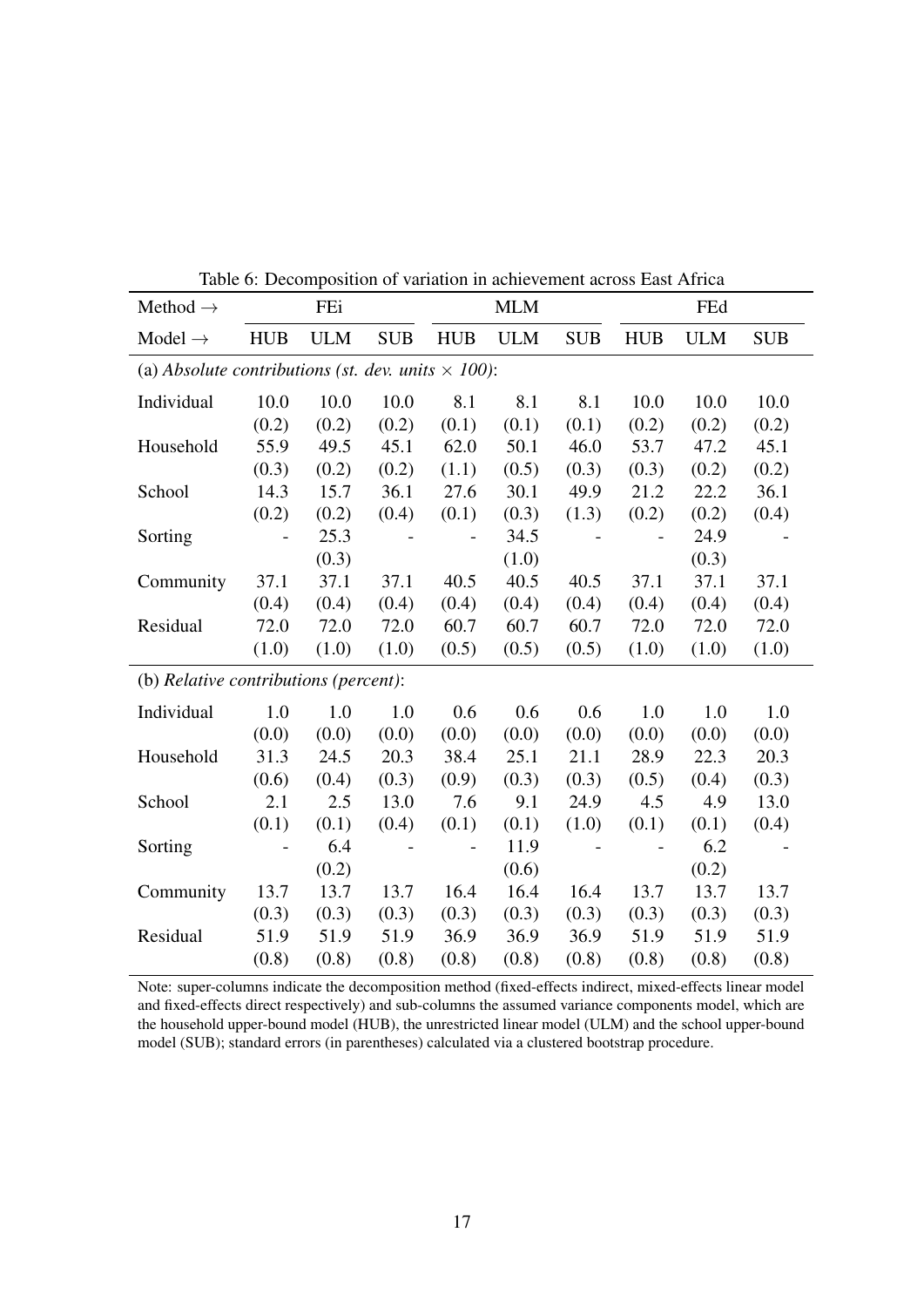<span id="page-19-0"></span>Figure 1: Variance components (in % of inequality of opportunities), alternative methods and models, East Africa pooled



Note: bars indicate the percentage contribution of each factor to inequality of educational opportunity (IEO), which is the variance accounted for by systematic supra-individual factors (households, schools, communities plus their covariance); abbreviations for methods and models are as per Table [6.](#page-18-0)

the contribution of sorting to the variance in test-scores is roughly equivalent to around half a year of schooling.

Three further points merit note. First, sources of inequality of educational opportunity outside the household, including sorting, are substantial. Considering the ULM results in Table [6,](#page-18-0) the combination of schools, communities and sorting is always greater than the household contribution alone; and the same insight derives from the school upper-bound model, where the contributions of schooling and communities exceeds that of households.<sup>13</sup> Second, the stand-alone contribution of schools also is fairly moderate, representing no more than 10 percent of the total variance under the ULM estimates. Necessarily, this limits the overall contribution of sorting; in this sense, were variation between schools to increase, one would expect the contribution of sorting also to be larger (assuming the same

 $\frac{13}{13}$  Another way of interpreting the magnitude of the sorting contribution is in terms of the gap between the lower and upper-bound contributions of schools and households. Following Table [D1,](#page-40-0) the smaller the correlation coefficient, the smaller the gap. But for both effects, the gap is relatively wide – e.g., based on the direct method, the school-effect ranges from 4.2 to 11.3 percent of the variation in achievement.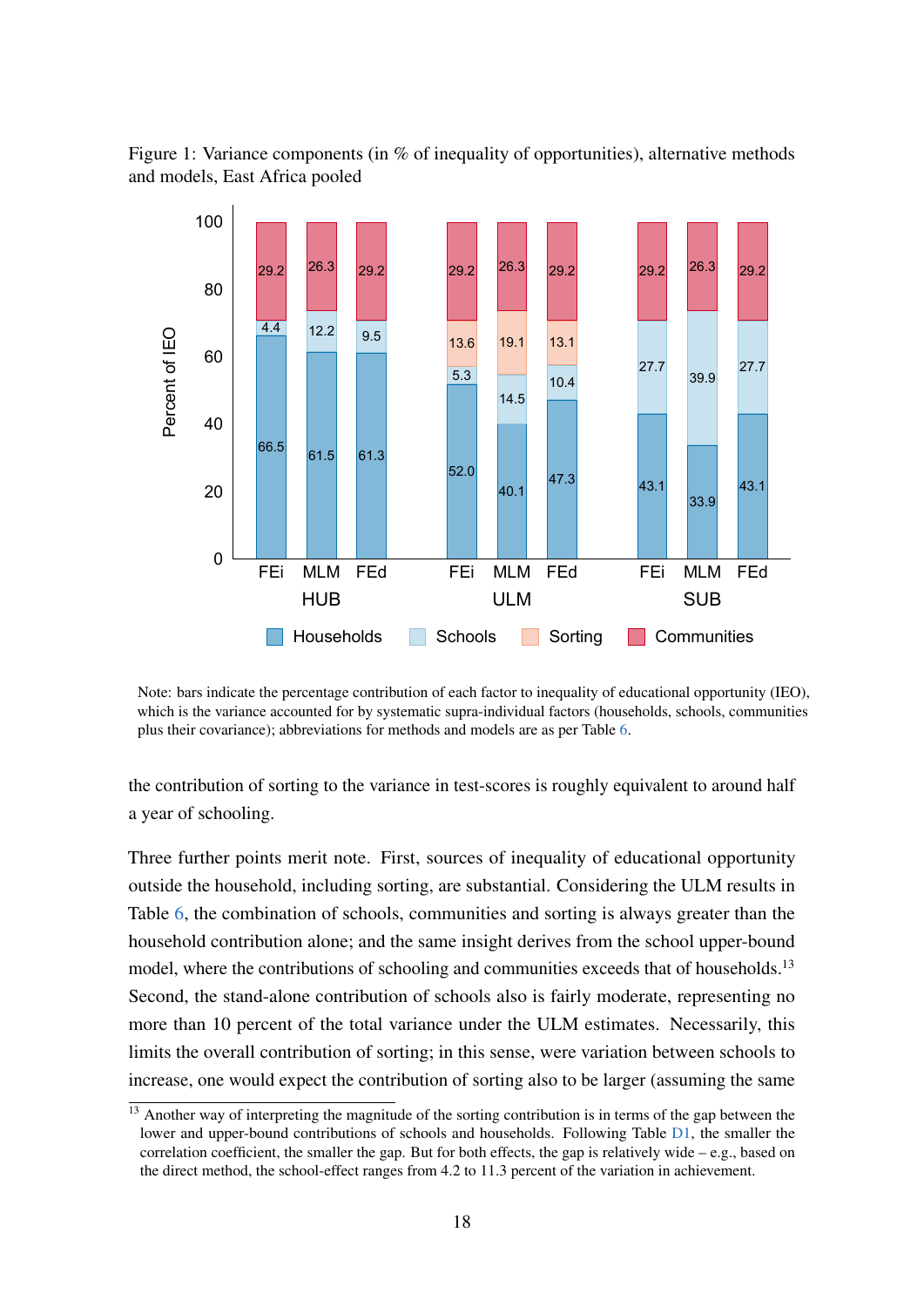correlation holds). In comparative terms, however, these magnitudes are not especially small. For example, AM18 estimate that school *and* community effects jointly explain around 5 percent of the variation in high school graduation rates (lower-bounds). Here, schools alone account for roughly the same amount of variation in achievement; but, when combined with community effects, the joint contribution is at least 15 percent (Table [6\)](#page-18-0). Similarly, the joint contribution of schools and communities taken from the school upperbound estimates, which are generally more comparable to estimates found elsewhere (e.g., [Freeman and Viarengo,](#page-31-7) [2014\)](#page-31-7) are hardly trivial. Our estimates for East Africa place this joint effect at around 25 percent (at least), which is similar to the average school-effect variance contribution calculated by [Pritchett and Viarengo](#page-33-6) [\(2015\)](#page-33-6) for a range of countries. So, while the present results do point to some similarities in the respective variance contributions of different components between East Africa and elsewhere, the material contribution of residential location within the joint school/community effect is noteworthy.

Third, differences in estimates between the three decomposition methods appear to derive from two main sources. On the one hand, some of the differences for the correlation and sorting components simply reflect the sensitivity of calculations based on equation [\(3b\)](#page-7-1). Recall we estimate  $\rho_{hs}$  from the household- and school-effect lower-bounds. Thus, even minor differences here, such as slightly larger values under the MLM approach, are magnified in the estimates for the correlation term (as it is their product which is of interest for sorting). On the other hand, the mixed- and fixed-effects approaches treat the community effects in a slightly different fashion. In the latter case, community effects are removed from the joint fixed effect (households plus schools) in the first of the series of orthogonal projections (see Appendix  $\overline{B}$ ). As such, and in similar fashion to the upper-bound models discussed in Section [2,](#page-4-1) the estimated community variance contribution will capture *both* the direct effect of shared community-level factors on outcomes (e.g., via environmental conditions) plus any covariance with either household or school factors. Thus, any possible sorting of households (or teachers) across different communities will be absorbed by the community effect.<sup>14</sup> In the mixed-effects approach, all terms are estimated simultaneously, meaning that a strict distinction between within- and between-community components is not enforced *ex ante*. Although we implement a correction for this to obtain the uncorrelated school and household components (see above), this methodological difference is likely to explain the (small) disparities in our estimates of the community effect and the uncorrelated variance components.

 $\frac{14}{14}$  Since we not observe the same households (or teachers) across different communities, we are not able to distinguish between the direct and sorting effects associated with residential location.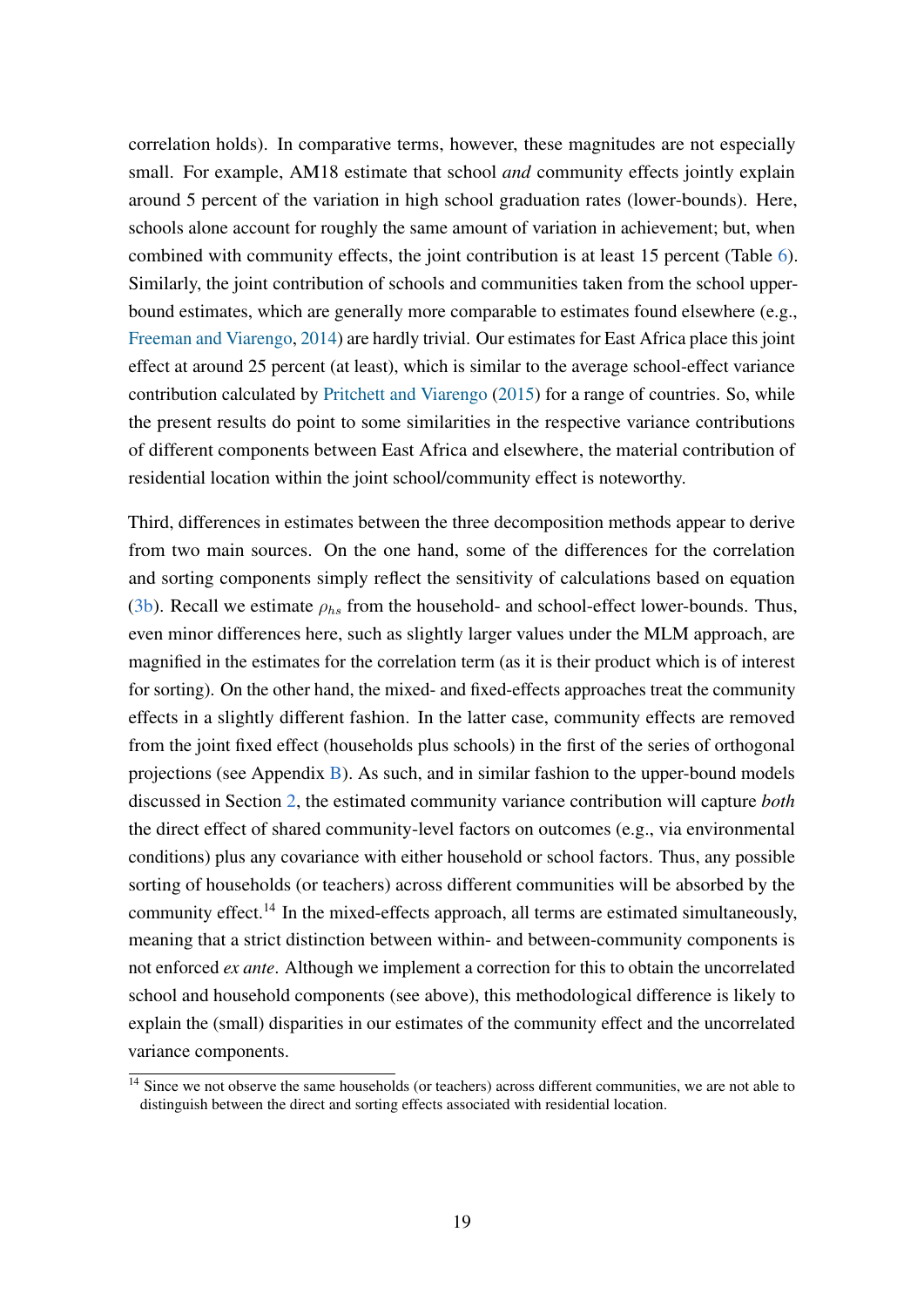#### 5.3 Subgroup heterogeneity

Averages can often hide substantial heterogeneity. Thus, to look behind the pooled results, we take advantage of the properties of the variance and calculate the decomposition for specific subgroups. These results are presented in Table [7,](#page-23-0) where we stratify individuals along various dimensions – gender, age group, schooling status, school type and SES quintile. For simplicity, and given the broad consistency across the empirical procedures, hereafter we only present results for the direct fixed-effects method. This is chosen as it gives the most conservative estimates for both the correlation coefficient and sorting component (see Table [5\)](#page-17-0). For reference, Appendix Table [D2](#page-41-0) presents the identical subgroup decomposition in absolute magnitudes; and Tables [D3](#page-42-0) and [D4](#page-43-0) present the same relative and absolute results based on the mixed-effects method, which provides the largest estimates of the sorting component among the three methods.

Focusing on the main insights, there are no systematic differences in the variance components by gender or age. However, there are moderate differences among socio-economic groups. In particular, lower quintiles display comparatively larger contributions due to both households and schools, as well as a higher correlation coefficient, leading to a larger sorting component (5.4 versus 3.7 percent). In other words, IEO is larger among the less advantaged. Even more critical differences emerge between children who are in and out of school. Recall that the school-effect treats all children within each community who are not enrolled as a separate category (effect). Thus, when we undertake the decomposition for *all* children, the school and sorting effects not only refer to specific schools (for those enrolled) but also the effect of the local environment (for children out of school), including the general quality of available schools. In this sense, the overall variance decomposition (e.g., Table [6\)](#page-18-0) refers to both the extensive and intensive margins of engagement in the school system.

Understood in this light, the variance decomposition for the subgroup of enrolled children only captures variation at the intensive margin within the formal school system; and the variance decomposition for the subgroup of non-enrolled children only captures variation at the intensive margin outside of the schooling system. Since we note that the householdschool-effect correlation is considerably lower within these two subgroups (<15 percent versus 24 percent overall), mechanically this means that the group-specific averages of both effects must not only diverge considerably from the overall means, but they do so in the same direction as the correlation coefficient. That is, out-of-school children face both lower household *and* lower (general) school-effects. In turn, much of the contribution due to sorting is at the extensive margin, reflecting differences in conditions faced by children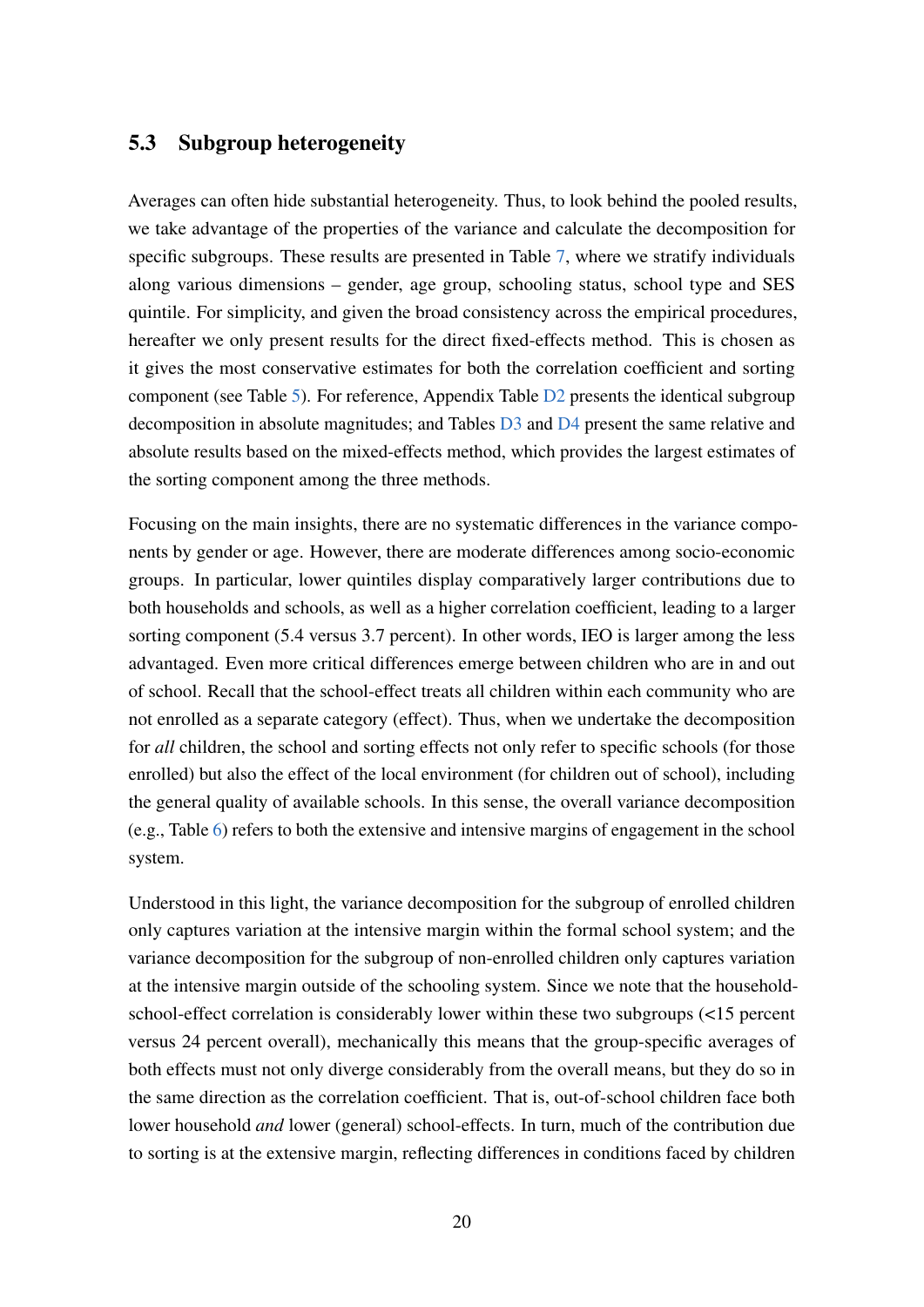attending school and those who do not. Plausibly, some of this may be due to a causal effect of poor-quality local schools faced by less advantaged children on the decision to attend; but we cannot prove this here.

The final subgroup distinction in Table [7](#page-23-0) points to differences between school types within the schooling system. In particular, we find a larger household-school-effect correlation and (correspondingly) a larger relative contribution of sorting among children attending private schools compared to those attending public school (16 versus 12 percent). We also note that the contribution of variation between schools is moderately larger in the private sector. This may well reflect differences associated with lower- and higher-cost private schools, where these segments serve children of quite different backgrounds. Also, and consistent with previous literature, this suggests that where there is greater scope for school choice, processes of sorting tend to be larger.

#### 5.4 Spatial heterogeneity

A related form of heterogeneity relates to geographical locations. Arguably, this is particularly relevant from the perspective of policy as it speaks to the possibility of targeted interventions. A spatial perspective is also motivated by educational differentials within each country, as shown in Table [2.](#page-13-0) These indicate large differences in both the average level and variance of test-scores across regions of each country. Retaining our focus on the unrestricted linear model presentation estimated via the direct (fixed-effects) method, Figure [2](#page-24-0) illustrates the relative variance components for each country, and Tables [D5](#page-44-0)[–D7](#page-46-0) report results at the regional level within each country.

As in the previous subsection, we find substantial heterogeneity in the size and relative importance of the different factors. Between countries, the structure of (relative) IEO appears most distinct in Tanzania where the contribution of communities and sorting is generally larger. Within countries, the absolute variance contribution of different components can vary by a factor of around three. For instance, in Kenya the absolute contribution of sorting in the Central region is 0.11 standard deviation units versus 0.33 in the North Eastern region. Similarly, we see large differences in the variance contribution of schools, ranging from 0.13 (Central) to 0.30 units (North Eastern). In relative terms such differences are somewhat less pronounced; but, even here there remain material differences in the contributions of schools and sorting among regions. We also note that regions containing the capital city in each country (defined here as Central in Kenya and Uganda, Dar Es Salaam in Tanzania) tend to display comparatively lower absolute test-score inequalities, as well as somewhat smaller variation due to schools and sorting. This is consistent with an interpretation that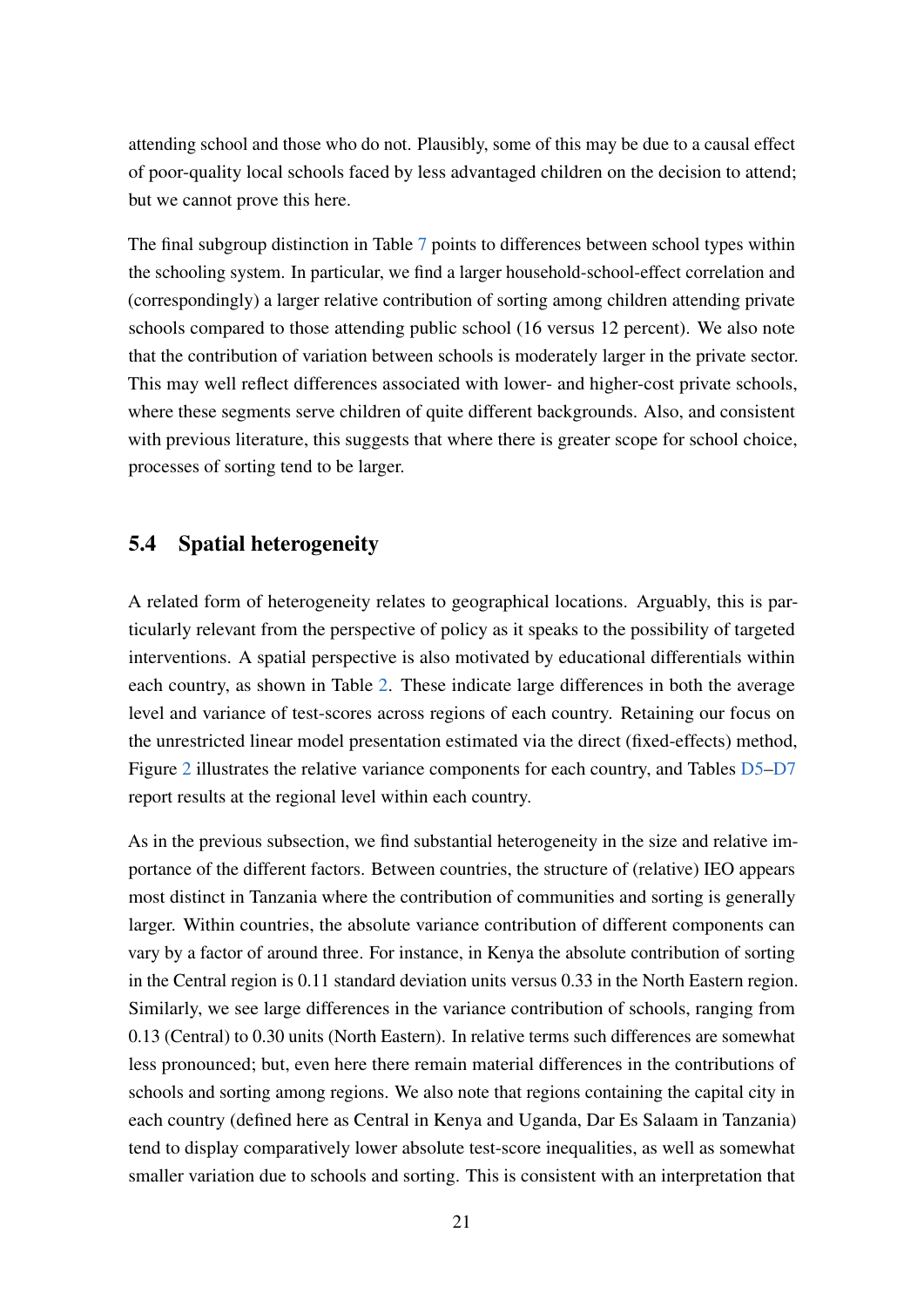| Group          | Level          | raone r. Suo group variance accomposition (in percent or total variance)<br>Indiv. | Hhld         | Sch.         | Sort           |              | Comm. Resid. | Total                                                     | Correl.     |
|----------------|----------------|------------------------------------------------------------------------------------|--------------|--------------|----------------|--------------|--------------|-----------------------------------------------------------|-------------|
|                |                | $\sigma_x^2$                                                                       | $\sigma_h^2$ | $\sigma_s^2$ | $2\Sigma_{hs}$ | $\sigma_c^2$ | $\sigma_e^2$ | $\sigma_t^2$                                              | $\rho_{hs}$ |
| Female         | N <sub>0</sub> | 0.9                                                                                | 22.4         | 5.0          | 13.8           | 6.4          | 51.6         | 100.0                                                     | 0.30        |
|                |                | (0.0)                                                                              | (0.5)        | (0.1)        | (0.3)          | (0.2)        | (1.0)        | $\sim$ $-$                                                | (0.01)      |
|                | Yes            | 0.8                                                                                | 22.2         | 4.8          | 13.8           | 6.0          | 52.3         | 100.0                                                     | 0.29        |
|                |                | (0.0)                                                                              | (0.4)        | (0.1)        | (0.3)          | (0.2)        | (1.0)        | $\sim$ $-$                                                | (0.01)      |
| Age group      | $6-9$          | 1.4                                                                                | 23.0         | 5.6          | 14.3           | 6.5          | 49.1         | 100.0                                                     | 0.29        |
|                |                | (0.1)                                                                              | (0.6)        | (0.2)        | (0.4)          | (0.3)        | (1.5)        | $\sim 100$ $\mu$                                          | (0.01)      |
|                | $10-13$        | 0.6                                                                                | 21.6         | 4.4          | 13.3           | 5.9          | 54.3         | 100.0                                                     | 0.30        |
|                |                | (0.0)                                                                              | (0.3)        | (0.1)        | (0.2)          | (0.2)        | (0.7)        | $\sim$ $-$                                                | (0.01)      |
| SES quintile   | $\mathbf{1}$   | 1.3                                                                                | 23.5         | 5.5          | 14.9           | 7.5          | 47.4         | 100.0                                                     | 0.33        |
|                |                | (0.1)                                                                              | (0.3)        | (0.2)        | (0.3)          | (0.3)        | (0.6)        | $\sim 100$ km $^{-1}$                                     | (0.01)      |
|                | $\overline{2}$ | 1.2                                                                                | 22.9         | 5.5          | 14.2           | 7.1          | 49.1         | 100.0                                                     | 0.32        |
|                |                | (0.1)                                                                              | (0.3)        | (0.1)        | (0.2)          | (0.3)        | (0.6)        | $\sim$ $-$                                                | (0.01)      |
|                | 3              | 1.0                                                                                | 22.9         | 5.1          | 14.1           | 6.1          | 50.7         | 100.0                                                     | 0.28        |
|                |                | (0.0)                                                                              | (0.2)        | (0.1)        | (0.2)          | (0.2)        | (0.4)        | $\sim 100$ km s $^{-1}$                                   | (0.01)      |
|                | $\overline{4}$ | 1.0                                                                                | 22.3         | 5.4          | 14.1           | 6.2          | 51.0         | 100.0                                                     | 0.28        |
|                |                | (0.0)                                                                              | (0.2)        | (0.1)        | (0.2)          | (0.2)        | (0.5)        | $\sim 10^{-10}$ m $^{-1}$                                 | (0.01)      |
|                | 5              | 0.9                                                                                | 20.8         | 5.1          | 15.3           | 6.1          | 51.7         | 100.0                                                     | 0.30        |
|                |                | (0.0)                                                                              | (0.3)        | (0.1)        | (0.3)          | (0.2)        | (0.5)        | $\mathcal{L}^{\mathcal{L}}(\mathcal{L}^{\mathcal{L}})$ .  | (0.01)      |
| Enrolled       | N <sub>o</sub> | 1.6                                                                                | 18.0         | 10.4         | 14.1           | 4.4          | 51.4         | 100.0                                                     | 0.16        |
|                |                | (0.1)                                                                              | (0.6)        | (0.3)        | (0.5)          | (0.4)        | (1.0)        | $\sim 10^{-1}$ $\sim$                                     | (0.02)      |
|                | Yes            | 0.3                                                                                | 22.8         | 4.2          | 14.6           | 3.8          | 54.2         | 100.0                                                     | 0.20        |
|                |                | (0.0)                                                                              | (0.4)        | (0.1)        | (0.3)          | (0.1)        | (0.8)        | $\sim 100$ km $^{-1}$                                     | (0.00)      |
| Private school | N <sub>o</sub> | 0.4                                                                                | 23.7         | 3.8          | 15.2           | 3.5          | 53.4         | 100.0                                                     | 0.18        |
|                |                | (0.0)                                                                              | (0.2)        | (0.1)        | (0.3)          | (0.1)        | (0.4)        | $\sim 10^{-10}$                                           | (0.00)      |
|                | Yes            | 0.3                                                                                | 21.3         | 6.0          | 14.1           | 4.8          | 53.6         | 100.0                                                     | 0.21        |
|                |                | (0.0)                                                                              | (0.4)        | (0.3)        | (0.5)          | (0.3)        | (1.1)        | $\sim 10^{11}$ $\sigma$                                   | (0.01)      |
| All            |                | 1.0                                                                                | 22.3         | 4.9          | 13.7           | 6.2          | 51.9         | 100.0                                                     | 0.30        |
|                |                | (0.0)                                                                              | (0.4)        | (0.1)        | (0.3)          | (0.2)        | (0.8)        | $\mathcal{L}_{\text{max}}$ and $\mathcal{L}_{\text{max}}$ | (0.01)      |

<span id="page-23-0"></span>Table 7: Sub-group variance decomposition (in percent of total variance)

Note: the table reports direct fixed-effects variance decomposition estimates, based on the unrestricted linear model representation; standard errors (in parentheses) are calculated via a clustered bootstrap procedure.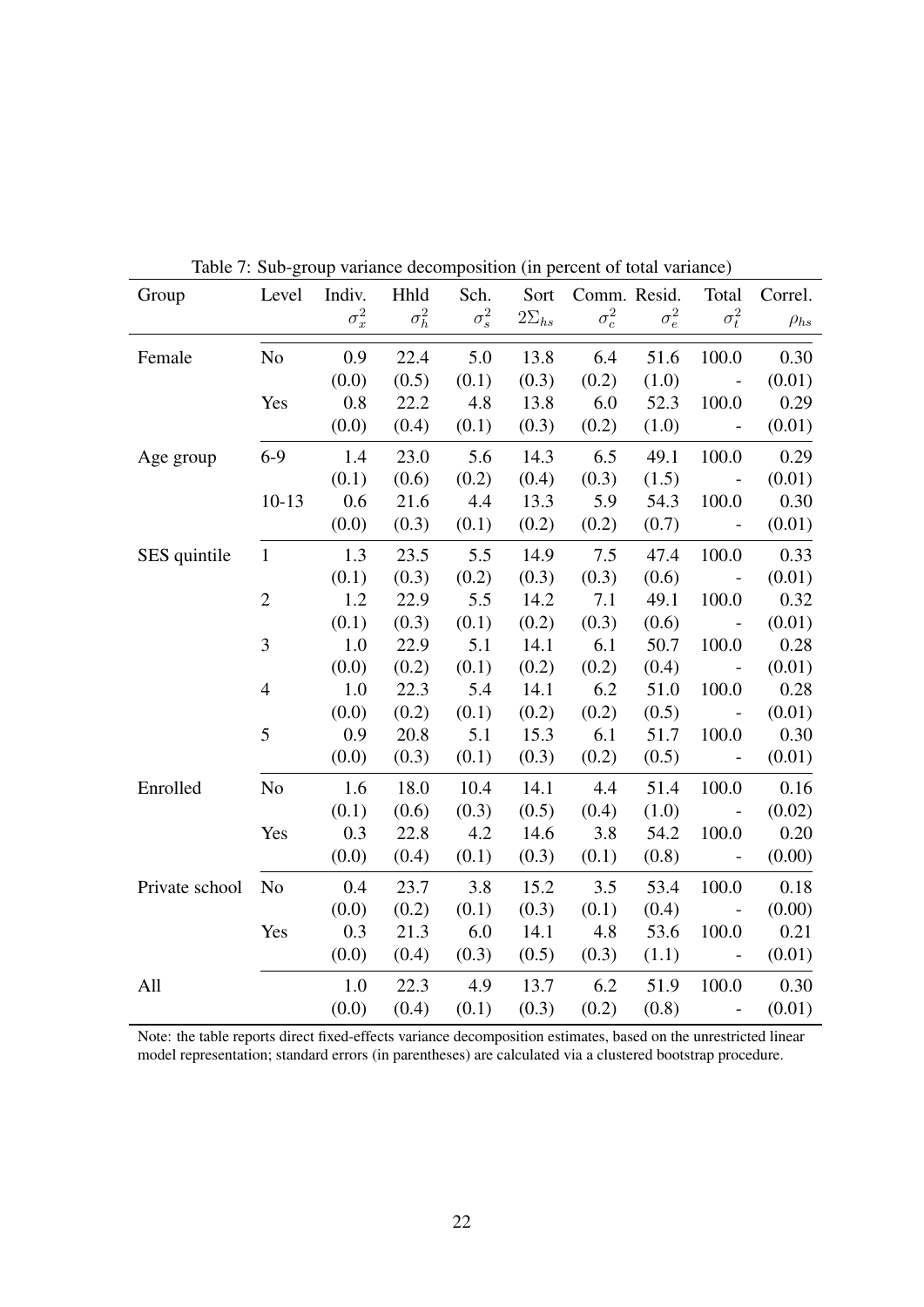Figure 2: Variance components (in % of IEO), unrestricted linear model, by country

<span id="page-24-0"></span>

Note: bars indicate the percentage contribution of each factor to inequality of educational opportunity (IEO), which is the variance accounted for by systematic supra-individual factors (households, schools, communities and their covariance); estimates taken from the direct fixed-effects variance decomposition procedure, based on the unrestricted linear model representation; KE is Kenya; TZ is Tanzania (mainland); and UG is Uganda.

capital cities tend to provide more equal access to schools of a similar quality.

An advantage of the Uwezo data is that we can run the same analysis at the district level. Figure [3](#page-25-0) plots the cumulative empirical district-level distributions of the relative variance shares for the four main IEO components taken from the preferred estimates, by country. These confirm substantial variations across all components within each country, but country-specific differences continue to be evident – i.e., the distribution functions display (approximate) first-order dominance in all cases. Variation in the magnitude of sorting across countries is confirmed in Figure [4,](#page-26-0) which shows the cumulative distribution of the estimates for  $\rho_{hs}$  across districts, based on both the direct and MLM procedures. This underlines that the correlation between household- and school-effects is substantially larger in Tanzania – e.g., for the median district, the correlation in Tanzania is almost twice that in Uganda. But within each country, movement from the 10th to the 90th percentile of the district-level distribution is associated with at least a 15 percentage point increase in the correlation coefficient. In other words, spatial heterogeneity in sorting is material.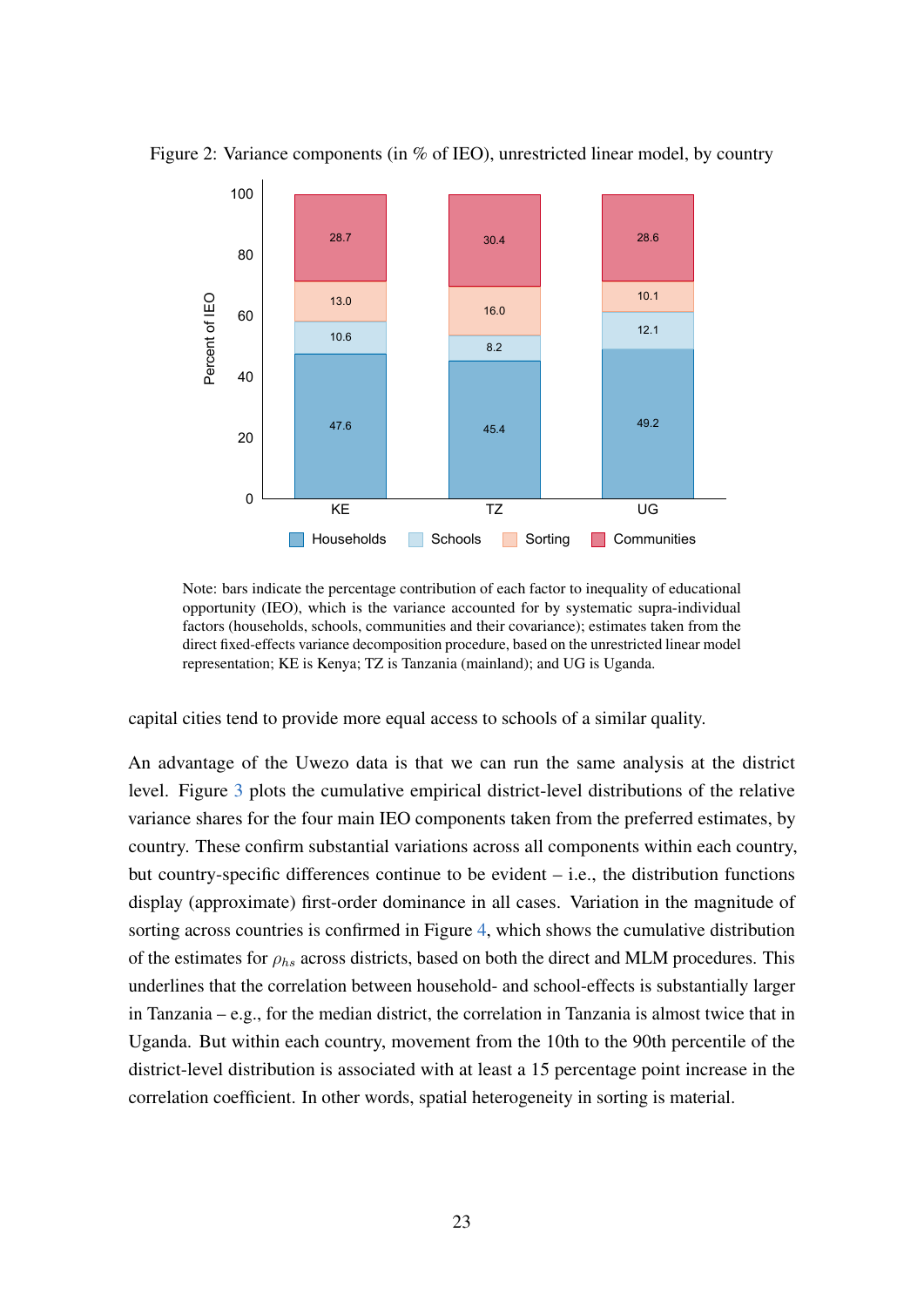<span id="page-25-0"></span>

Figure 3: Cumulative distribution of variance components (in %) across districts, by country

Note: lines indicate the cumulative distribution of of relative contributions of each factor to total test-score variance; estimates taken from the direct fixed-effects variance decomposition procedure, based on the unrestricted linear model representation; KE is Kenya; TZ is Tanzania (mainland); and UG is Uganda.

#### 5.5 Long-run inequalities

Finally, following the spirit of [Kremer](#page-32-3) [\(1997\)](#page-32-3), we consider the implications of sorting for long-run (steady-state) educational inequalities. The key idea here is that in the presence of positive educational sorting, children from more advantaged families receive a double benefit that can be expected to exacerbate inequalities over time. Such children benefit both from family circumstances and from higher-quality schooling, which has a multiplicative effect across generations.

In order to quantify the potential magnitude of these effects, we move to a dynamic or intergenerational setting. Furthermore, we adopt the simple formulation that household effects (h) are directly proportional to parental achievement, reflecting both parental capacity to support learning and other characteristics that flow from their educational level. Indexing generations by g, and using previous notation, these assumptions imply  $h_{jg} \approx h_{j0} + \delta t_{j,g-1}$ ,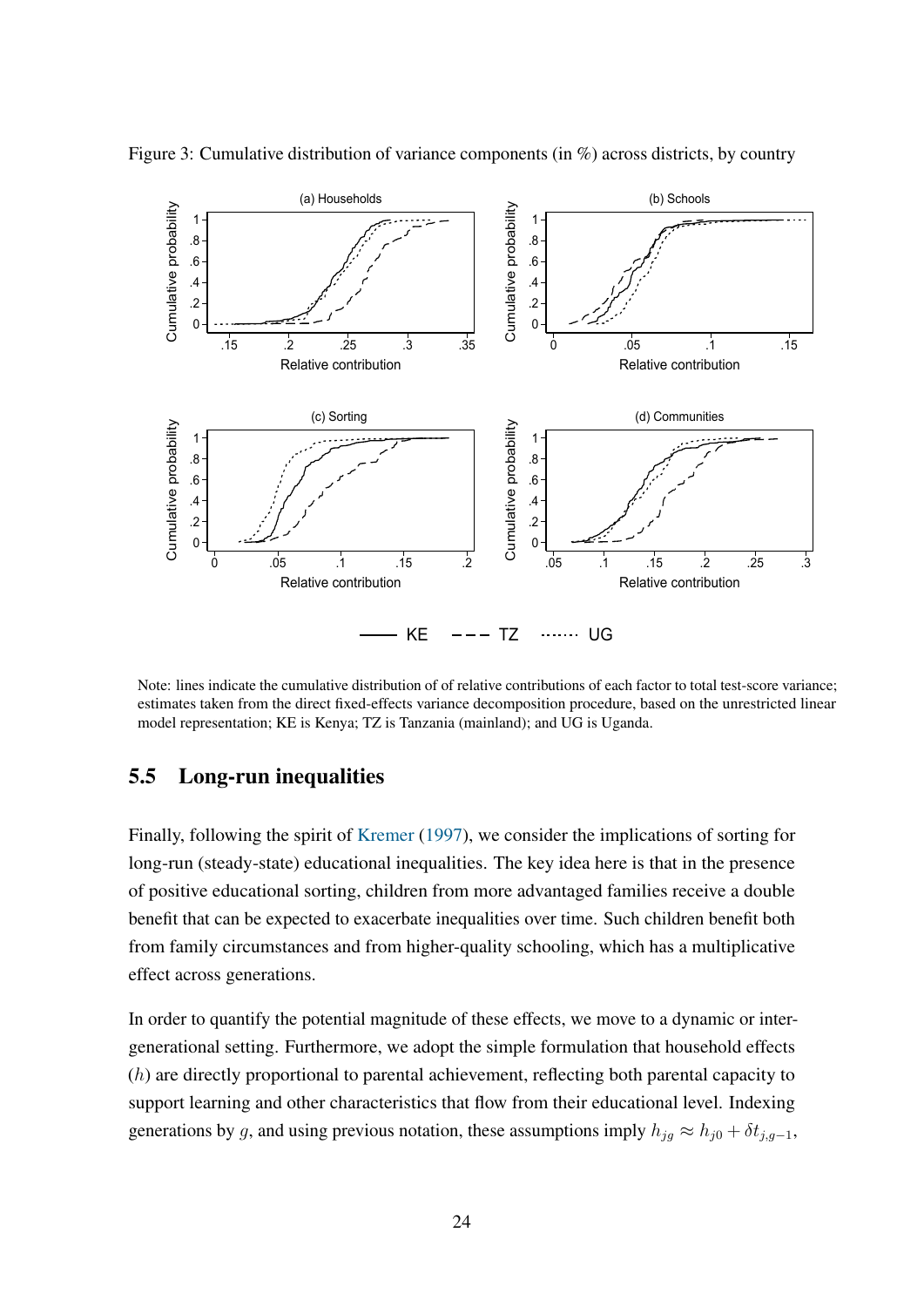

<span id="page-26-0"></span>Figure 4: Household-school factor correlation across districts, by country

Note: lines indicate the cumulative distribution of estimates for the household-school pairwise correlation coefficient under different decomposition procedures (MLM and fixed effects direct), based on the unrestricted linear model representation; KE is Kenya; TZ is Tanzania (mainland); and UG is Uganda.

which in turn means:

<span id="page-26-1"></span>
$$
\delta^2 = \frac{\sigma_{h_g}^2}{\sigma_{t_{g-1}}^2} = \frac{\sigma_{\omega_g}^2}{(1 - \rho_{hs,g}^2)\sigma_{t_{g-1}}^2} = \frac{\bar{\delta}^2}{1 - \rho_{hs,g}^2}
$$
(7)

where  $\bar{\delta} = \sigma_{\omega_g}^2 / \sigma_{t_{g-1}}^2$  is the sorting-invariant or raw inter-generational persistence parameter. From this, we can then solve for the long-run steady-state level of educational inequality:

$$
\sigma_{\tilde{t}}^2 = \frac{\sigma_{\nu}^2 + 2\bar{\delta}\rho\sigma_{\nu}\sigma_{\tilde{t}} + (\sigma_c^2 + \sigma_e^2)(1 - \rho^2)}{1 - \rho^2 - \bar{\delta}^2}
$$
(8)

where  $\sigma_c^2$  is the upper-bound variance contribution associated with residential location (which we treat as exogenous, for simplicity). (See Appendix [A](#page-36-0) for derivation).

To simulate this model, a value for the raw persistence parameter needs to be chosen. To do so, we opt for a data-driven approach and make the assumption that currently-observed inequality is approximately at the steady-state (i.e.,  $\sigma_t^2 = \sigma_{\tilde{t}}^2$ ), allowing us to solve for  $\bar{\delta}$ using equation  $(A3c)$  based on previously-estimated values of the primitives. This gives us the magnitude of the persistence parameter that would maintain achievement inequality at current levels. Fixing  $\bar{\delta}$  at this also means that simulations based on changes to (other)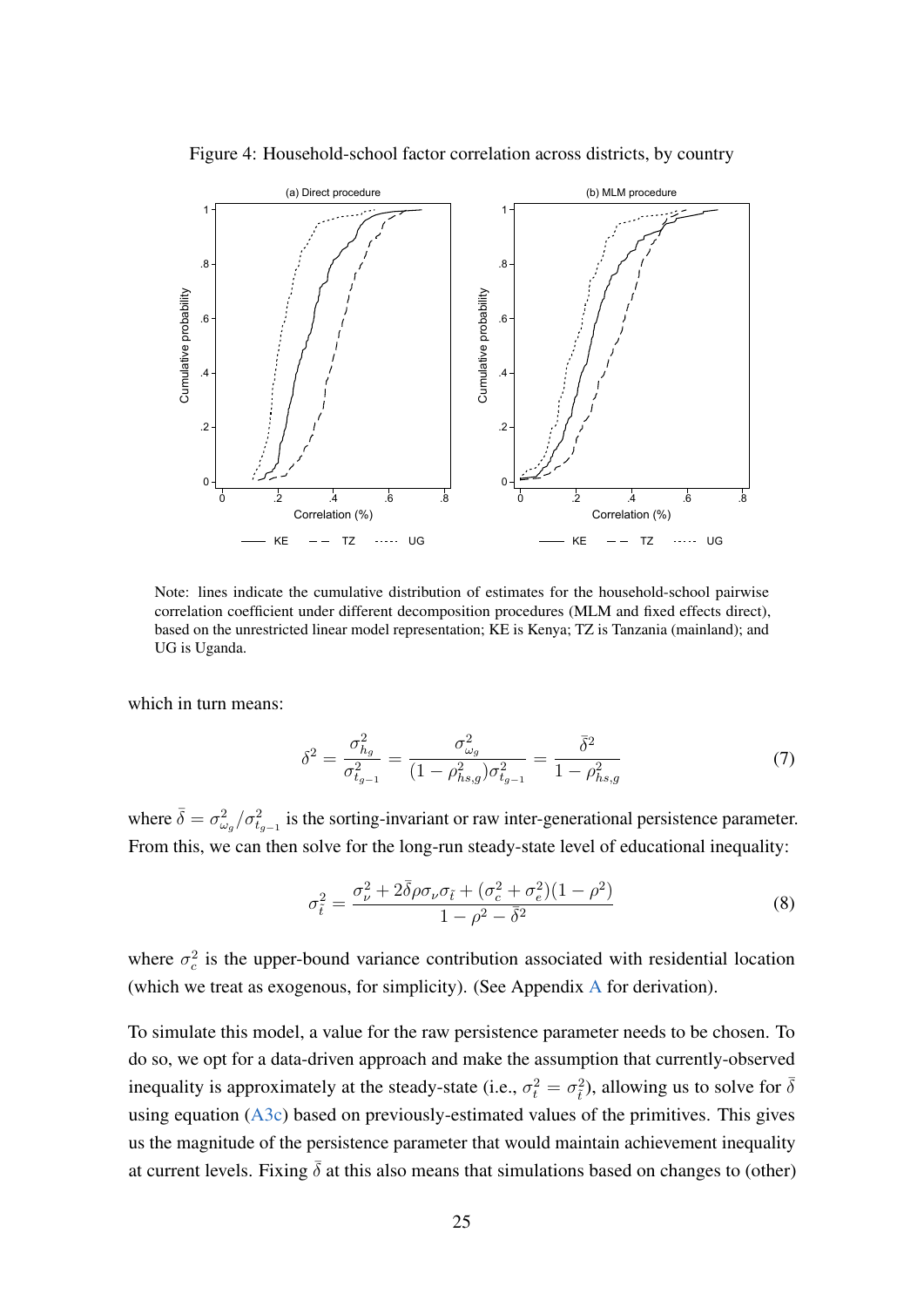primitives in the model can be interpreted directly with reference to the current magnitude of achievement inequality. Appendix Figure [E1](#page-47-0) plots the resulting district-level cumulative distributions of the inequality-constant persistence parameter, which range from 0.30 to 0.56; and the corresponding pooled overall coefficient is 0.46. Notably, these magnitudes are broadly consistent with estimates of intergenerational regression coefficients in educational attainment found elsewhere.<sup>15</sup> In other words, our baseline assumption is likely to be conservative.

With the constant-inequality persistence parameter in hand, we now use equation [\(A3c\)](#page-36-1) to simulate the steady-state level of inequality under alternative assumptions for other inputs. First, we set the sorting correlation coefficient  $\rho$  to zero, under which the same equation simplifies to  $\sigma_{\tilde{t}}^2 = (\sigma_{\nu}^2 + \sigma_{e}^2 + \sigma_{e}^2)/(1 - \bar{\delta}^2)$ . Figure [5\(](#page-28-1)a) plots the results of this exercise, taking districts as the unit of observation, and where the magnitudes of the primitives entering each unit-level calculation are taken from the earlier fixed-effects direct (FEd) estimates. At the average magnitude of the sorting coefficient, indicated by the blue vertical lines, steady-state inequality falls by about 12 percent relative to the baseline; but in a non-trivial number of districts, the reduction is more than 20 percent. In light of earlier results, this reveals that eliminating educational sorting would lead to a substantially larger reduction in long-run inequality than might be suggested by the relative variance contribution of sorting itself (Figure [3\)](#page-25-0). Indeed, the relative variance contribution due to sorting is roughly only half the expected proportional decline in inequality if sorting were to be reduced.

Eliminating within-community sorting does not address segregation of either households or teachers (schools) by residential location, as captured by the community effect. Our earlier results indicated this term was material, potentially reflecting significant barriers to internal mobility in the East African context. To look at the implications of this more general form of sorting for long-run educational inequality, Figure [5\(](#page-28-1)b) estimates the unique impact of halving the variance contribution due to community effects. For the average district, the reduction in inequality compared to the baseline is similar to the first simulation, falling by 10 percent. And combining these two scenarios equates to more than a 20 percent fall in long-run inequality, on average – see Figure  $5(c)$  $5(c)$ . To put this magnitude of reduction

 $\frac{15}{15}$  For instance, [Hertz et al.](#page-32-8) [\(2007\)](#page-32-8) estimate an average persistence parameter of 0.42 for a range of mostly developed countries. However, existing estimates for (low income) developing countries typically point to somewhat larger values. For instance, [Emran and Shilpi](#page-31-5) [\(2015\)](#page-31-5) find a persistence parameter of around 0.50 in India; and in a sample of African countries, [Azomahou and Yitbarek](#page-30-11) [\(2016\)](#page-30-11) find an average persistence of 0.66. These values are generally larger than our own estimates, implying a higher steady-state level of educational inequality than observed today. Employing the alternative assumption:  $\delta = \overline{\delta}\sqrt{1 - \rho_{hs}^2}$  $0.66\sqrt{1-\rho_{hs}^2}$ , we find steady-state inequality is expected to be 40 percent larger than at present (for the region as a whole).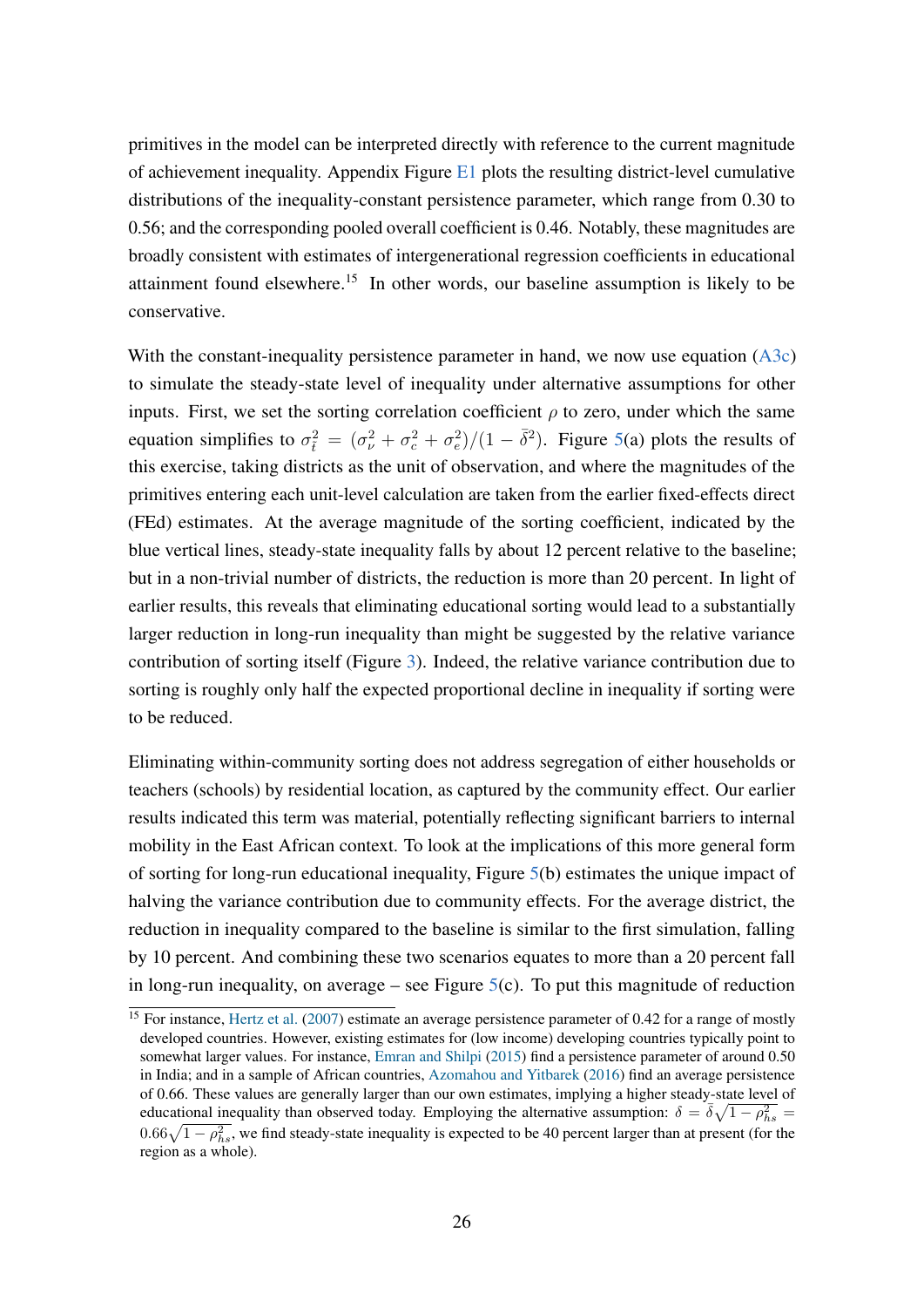

<span id="page-28-1"></span>Figure 5: Simulations of steady-state inequality

Kenya ● Tanzania ■ Uganda

Note: panels (a)-(c) plot the ratio of long-run inequality to present inequality under different assumptions; in (a) we assume sorting is eliminated; in (b) we halve the variance contribution due to community effects; and in (c) we combine the latter two; panel (d) indicates the relative reduction in the intergenerational persistence parameter required to achieve the fall in long-run inequality indicated in panel (c) (e.g., 0.1 implies a 10 percent reduction); vertical blue line is the pooled correlation coefficient, given in the  $x$ -axis.

in inequality in context, it is equivalent to a very substantial fall in the intergenerational persistence of educational achievement. Figure [5\(](#page-28-1)d) reports the percentage reduction in the persistence parameter required to match the effect of both eliminating within-community sorting and halving between-community segregation. On average, the equivalent reduction is over 40 percent, implying a required persistence parameter of 0.27 (versus 0.42 in the baseline).

# <span id="page-28-0"></span>6 Conclusions

There is continued debate regarding the extent to which sorting exacerbates inequalities, including in educational attainment and achievement. We contribute to this debate by undertaking a variance decomposition, treating sorting as the contribution of the covariance between household- and school-effects to variation in educational outcomes. We quantify the contribution of sorting to learning inequalities among over 1,000,000 children in three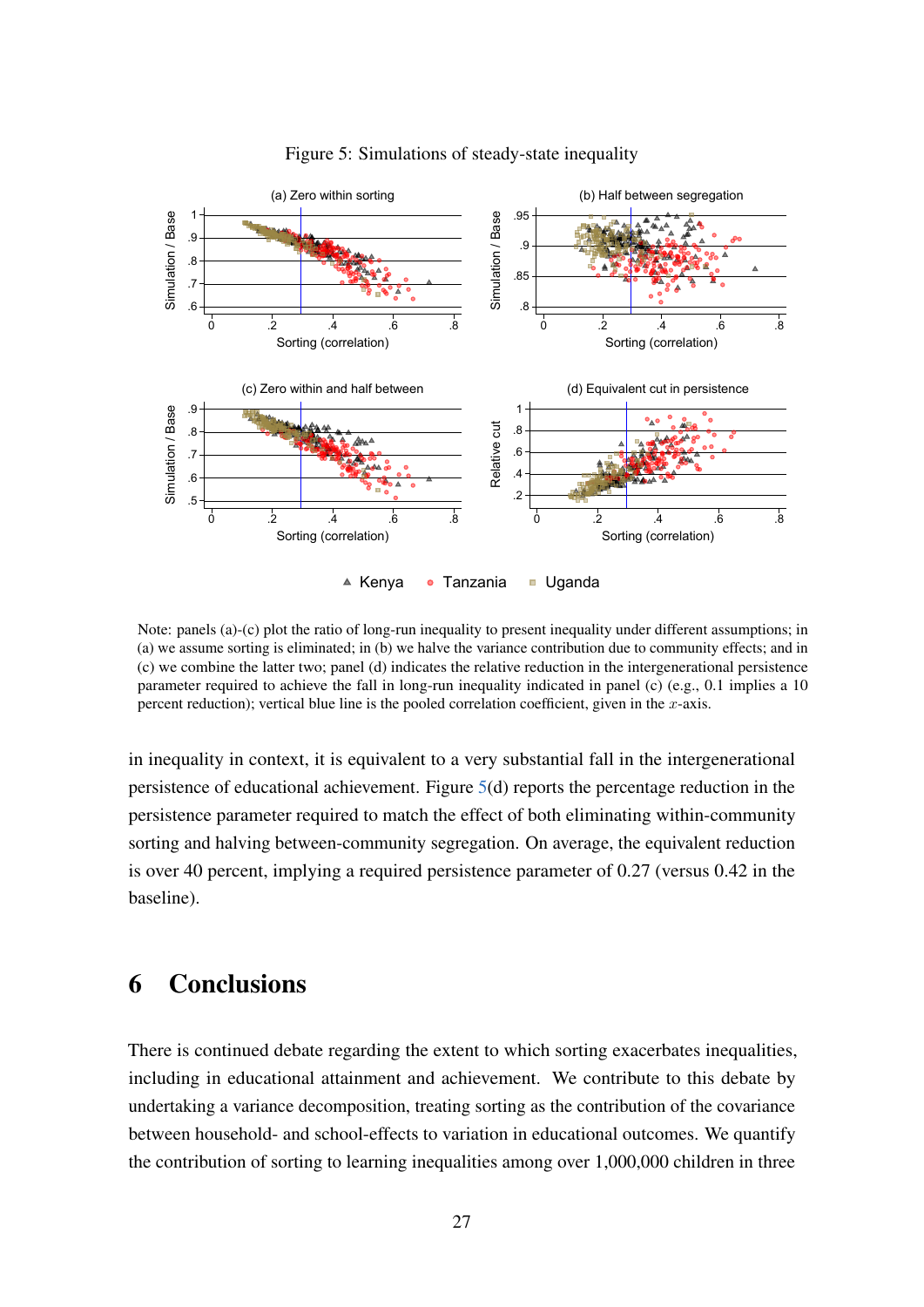East African countries: Kenya, mainland Tanzania and Uganda.

To estimate the contribution of sorting, we propose three complementary approaches. First, we show how an indirect procedure, based on separate one-way fixed-effects estimators, can identify the lower-bound or uncorrelated variance contributions of both schools and households, which are then used as necessary primitives to derive the sorting component. Second, we adopt the approach of AM18 [\(Altonji and Mansfield,](#page-30-2) [2018\)](#page-30-2), who show how group means of observed factors can absorb confounding effects of sorting on unobserved characteristics. This helps isolate the independent contributions of the factors of interest, from which lower-bound variance contributions can be estimated using mixed-effects estimators. Third, we extend the AM18 approach to allow for fixed- as opposed to randomeffects, which is both computationally more tractable and better suited to explore sub-group heterogeneity.

Empirically, all three estimation procedures indicate positive sorting of pupils across schools that accounts for up to 8 percent of the total test-score variance and almost a fifth of the joint variation in test-scores due to schools, communities and households. The sorting contribution tends to be larger among families at the top and bottom ends of the socioeconomic distribution, among those sending their children to private schools, as well as in specific locations.

To explore the implications of these results, we conduct simulations of how learning inequality evolves over time. These show that for the average district in the region, the steady-state level of educational inequality would fall by around 10 percent if sorting were to be fully eliminated. Moreover, in a number of districts, the reduction in inequality from eliminating sorting would be over 20 percent of the total variance and over 40 percent of IEO. As such, this suggests that policies that take sorting into account, and even actively counteract it, merit consideration.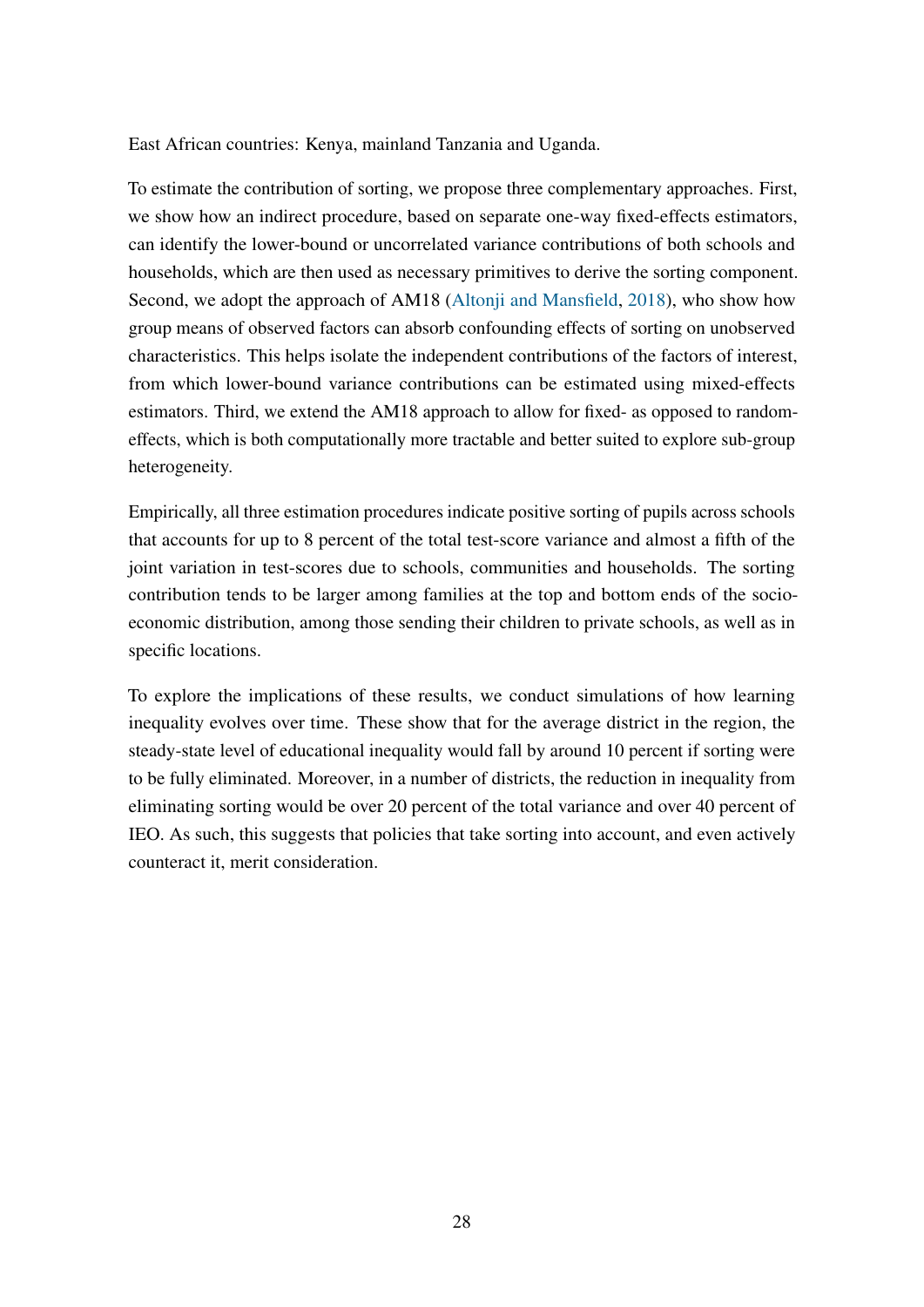### References

- <span id="page-30-7"></span>Abowd, J.M., Creecy, R.H. and Kramarz, F. (2002). Computing Person and Firm Effects Using Linked Longitudinal Employer-Employee Data. Longitudinal Employer-Household Dynamics Technical Papers 2002-06, Center for Economic Studies, U.S. Census Bureau.
- <span id="page-30-2"></span>Altonji, J.G. and Mansfield, R.K. (2018). Estimating group effects using averages of observables to control for sorting on unobservables: School and neighborhood effects. *American Economic Review*, 108(10):2902–46.
- <span id="page-30-8"></span>Andrews, M.J., Gill, L., Schank, T. and Upward, R. (2008). High wage workers and low wage firms: negative assortative matching or limited mobility bias? *Journal of the Royal Statistical Society: Series A (Statistics in Society)*, 171(3):673–697.
- <span id="page-30-9"></span> $-$  (2012). High wage workers match with high wage firms: Clear evidence of the effects of limited mobility bias. *Economics Letters*, 117(3):824–827.
- <span id="page-30-11"></span>Azomahou, T.T. and Yitbarek, E.A. (2016). Intergenerational education mobility in Africa: has progress been inclusive? Policy Research Working Paper 7843, The World Bank.
- <span id="page-30-10"></span>Bates, D.M. (2010). lme4*: Mixed-Effects Modeling with R*. New York: Springer.
- <span id="page-30-4"></span>Behrman, J.R., Gaviria, A. and Székely, M. (2001). Intergenerational mobility in Latin America. *Economía*, 2(1):1–31.
- <span id="page-30-1"></span>Björklund, A. and Salvanes, K.G. (2011). Education and family background: Mechanisms and policies. In E. Hanushek, S. Machin and L. Wößmann (Eds.), *Handbook of the Economics of Education*, volume 3, chapter 3, pp. 201–247. Elsevier.
- <span id="page-30-0"></span>Bowles, S. (1970). Towards an educational production function. In W.L. Hansen (Ed.), *Education, Income, and Human Capital*, pp. 11–70. National Bureau of Economic Research, Inc.
- <span id="page-30-5"></span>Carneiro, P. (2008). Equality of opportunity and educational achievement in Portugal. *Portuguese Economic Journal*, 7(1):17–41.
- <span id="page-30-3"></span>Chakravarty, S.R. (2001). The variance as a subgroup decomposable measure of inequality. *Social Indicators Research*, 53(1):79–95.
- <span id="page-30-6"></span>Chetty, R. and Hendren, N. (2018). The impacts of neighborhoods on intergenerational mobility i: Childhood exposure effects. *The Quarterly Journal of Economics*, 133(3):1107– 1162.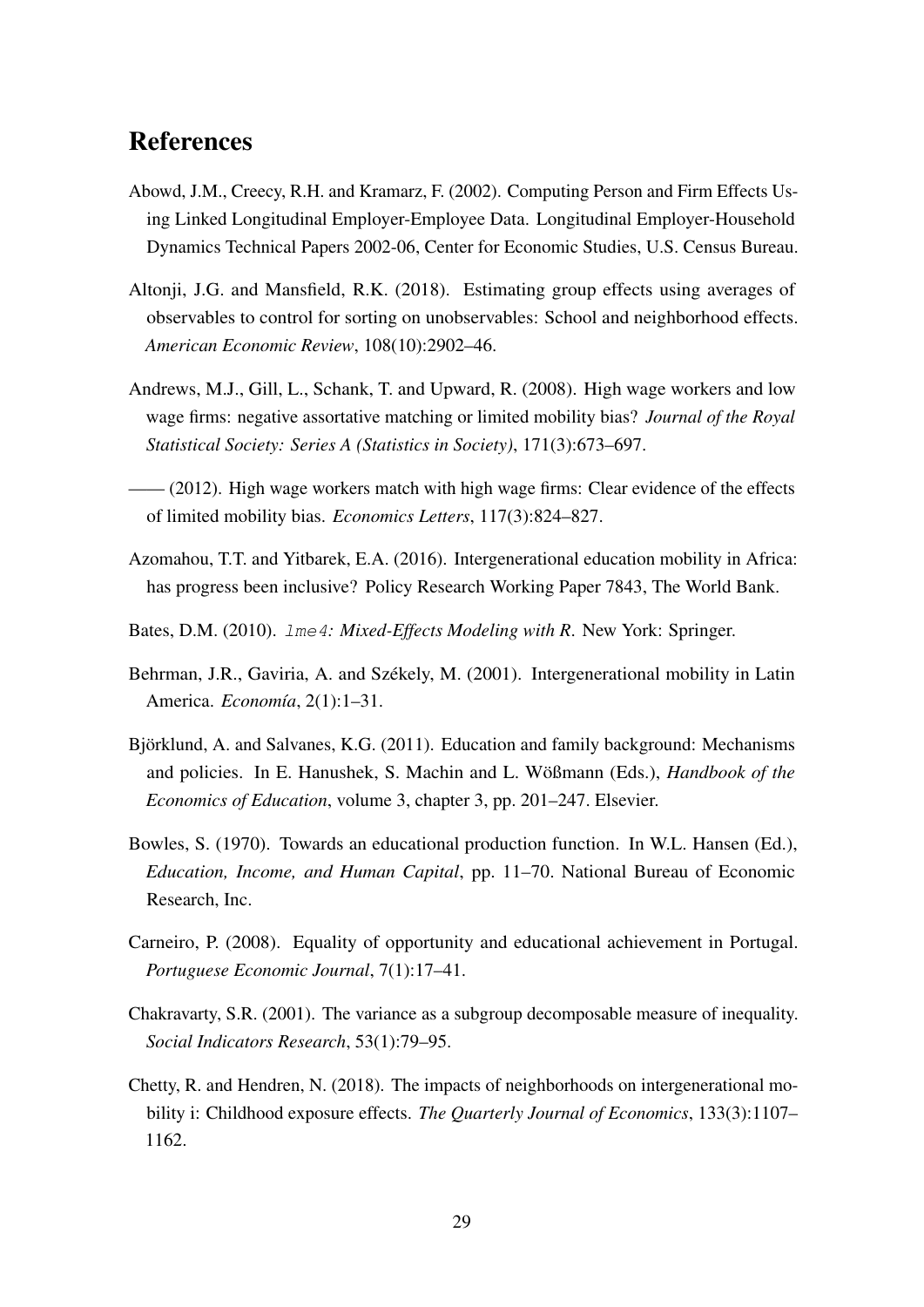- <span id="page-31-9"></span>Chetty, R., Hendren, N. and Katz, L.F. (2016). The effects of exposure to better neighborhoods on children: New evidence from the Moving to Opportunity experiment. *American Economic Review*, 106(4):855–902.
- <span id="page-31-0"></span>Clotfelter, C.T., Ladd, H.F. and Vigdor, J.L. (2011). Teacher mobility, school segregation, and pay-based policies to level the playing field. *Education Finance and Policy*, 6(3):399– 438.
- <span id="page-31-5"></span>Emran, M.S. and Shilpi, F. (2015). Gender, geography, and generations: Intergenerational educational mobility in post-reform India. *World Development*, 72:362–380.
- <span id="page-31-2"></span>Fernandez, R. (2003). Sorting, education, and inequality. In M. Dewatripont, L.P. Hansen and S.J. Turnovsky (Eds.), *Advances in Economics and Econometrics: Theory and Applications, Eighth World Congress*, volume II, chapter 1, pp. 1–40. Cambridge University Press.
- <span id="page-31-1"></span>Fernández, R. and Rogerson, R. (2001). Sorting and long-run inequality. *The Quarterly Journal of Economics*, 116(4):1305–1341.
- <span id="page-31-4"></span>Ferreira, F.H. and Gignoux, J. (2014). The measurement of educational inequality: Achievement and opportunity. *The World Bank Economic Review*, 28(2):210–246.
- <span id="page-31-7"></span>Freeman, R.B. and Viarengo, M. (2014). School and family effects on educational outcomes across countries. *Economic Policy*, 29(79):395–446.
- <span id="page-31-3"></span>Friesen, J. and Krauth, B. (2007). Sorting and inequality in Canadian schools. *Journal of public Economics*, 91(11-12):2185–2212.
- <span id="page-31-12"></span>—— (2010). Sorting, peers, and achievement of aboriginal students in British Columbia. *Canadian Journal of Economics/Revue canadienne d'économique*, 43(4):1273–1301.
- <span id="page-31-11"></span>Fryer, R.G. and Levitt, S.D. (2004). Understanding the black-white test score gap in the first two years of school. *Review of Economics and Statistics*, 86(2):447–464.
- <span id="page-31-10"></span>Gaure, S. (2014). Correlation bias correction in two-way fixed-effects linear regression. *Stat*, 3(1):379–390.
- <span id="page-31-8"></span>Gibbons, S., Overman, H.G. and Pelkonen, P. (2014). Area disparities in Britain: Understanding the contribution of people vs. place through variance decompositions. *Oxford Bulletin of Economics And Statistics*, 76(5):745–763.
- <span id="page-31-6"></span>Hanushek, E. and Rivkin, S. (2006). Teacher quality. *Handbook of the Economics of Education*, 2:1051–1078.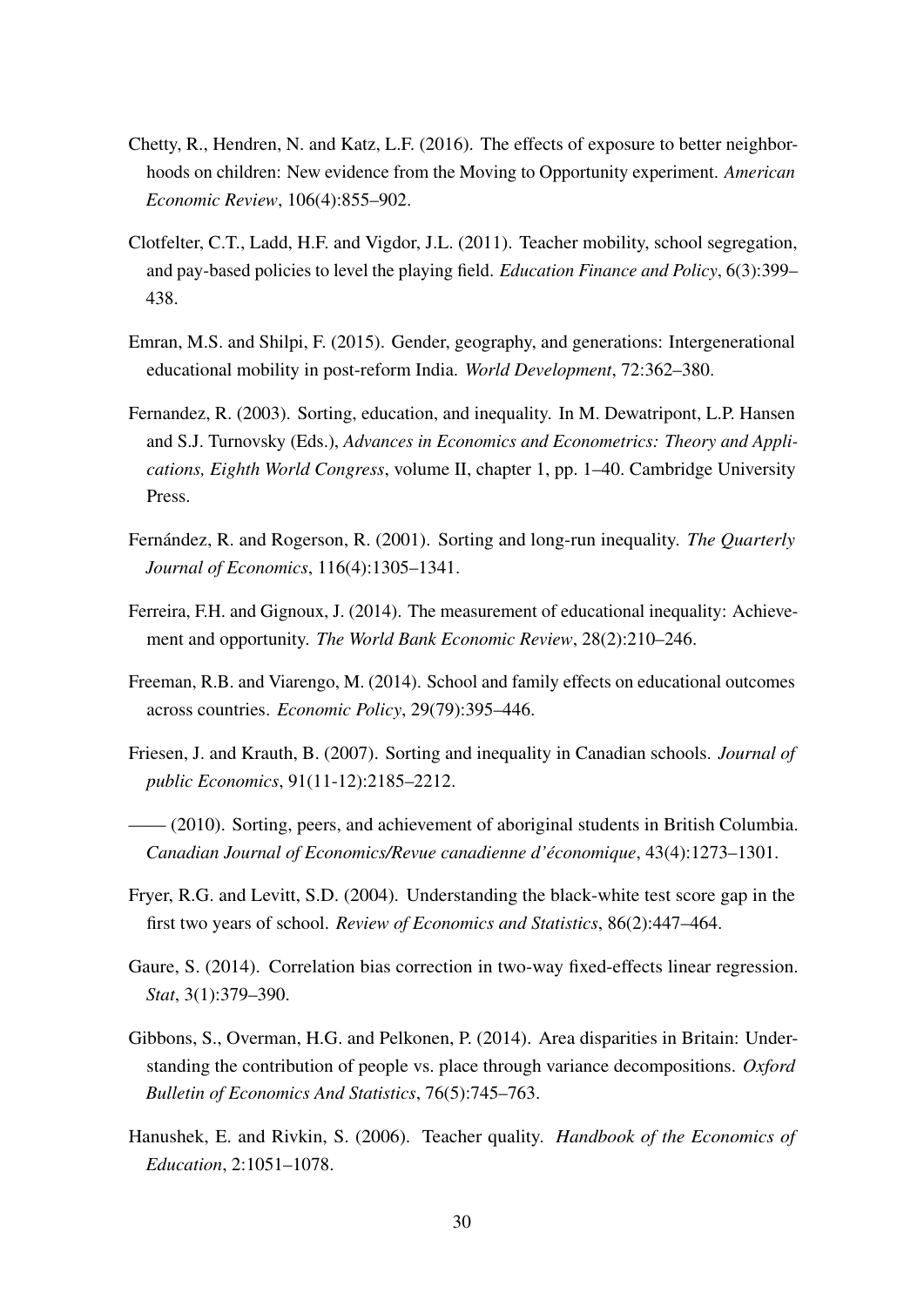- <span id="page-32-0"></span>Hanushek, E.A. and Rivkin, S.G. (2012). The distribution of teacher quality and implications for policy. *Annual Review of Economics*, 4(1):131–157.
- <span id="page-32-5"></span>Hanushek, E. and Wößmann, L. (2006). Does educational tracking affect performance and inequality? Differences-in-differences evidence across countries. *The Economic Journal*, 116(510):C63–C76.
- <span id="page-32-6"></span>Hanushek, E. and Yilmaz, K. (2007). The complementarity of Tiebout and Alonso. *Journal of Housing Economics*, 16(2):243–261.
- <span id="page-32-8"></span>Hertz, T., Jayasundera, T., Piraino, P., Selcuk, S., Smith, N. and Verashchagina, A. (2007). The inheritance of educational inequality: International comparisons and fifty-year trends. *The BE Journal of Economic Analysis & Policy*, 7(2).
- <span id="page-32-4"></span>Heyneman, S.P. and Stern, J.M. (2014). Low cost private schools for the poor: What public policy is appropriate? *International Journal of Educational Development*, 35:3–15.
- <span id="page-32-1"></span>Hsieh, C.T. and Urquiola, M. (2006). The effects of generalized school choice on achievement and stratification: Evidence from Chile's voucher program. *Journal of Public Economics*, 90(8):1477–1503.
- <span id="page-32-2"></span>Jackson, C.K. (2009). Student demographics, teacher sorting, and teacher quality: Evidence from the end of school desegregation. *Journal of Labor Economics*, 27(2):213–256.
- <span id="page-32-10"></span>Jones, S., Schipper, Y., Ruto, S. and Rajani, R. (2014). Can your child read and count? Measuring learning outcomes in East Africa. *Journal of African Economies*, 23(5):643– 672.
- <span id="page-32-9"></span>Koedel, C., Mihaly, K. and Rockoff, J.E. (2015). Value-added modeling: A review. *Economics of Education Review*, 47:180–195.
- <span id="page-32-3"></span>Kremer, M. (1997). How much does sorting increase inequality? *The Quarterly Journal of Economics*, 112(1):115–139.
- <span id="page-32-12"></span>Lindahl, L. (2011). A comparison of family and neighborhood effects on grades, test scores, educational attainment and income – evidence from Sweden. *The Journal of Economic Inequality*, 9(2):207–226.
- <span id="page-32-11"></span>Mazumder, B. (2008). Sibling similarities and economic inequality in the US. *Journal of Population Economics*, 21(3):685–701.
- <span id="page-32-7"></span>—— (2011). Family and community influences on health and socioeconomic status: sibling correlations over the life course. *The B.E. Journal of Economic Analysis & Policy*, 11(3):Article 1.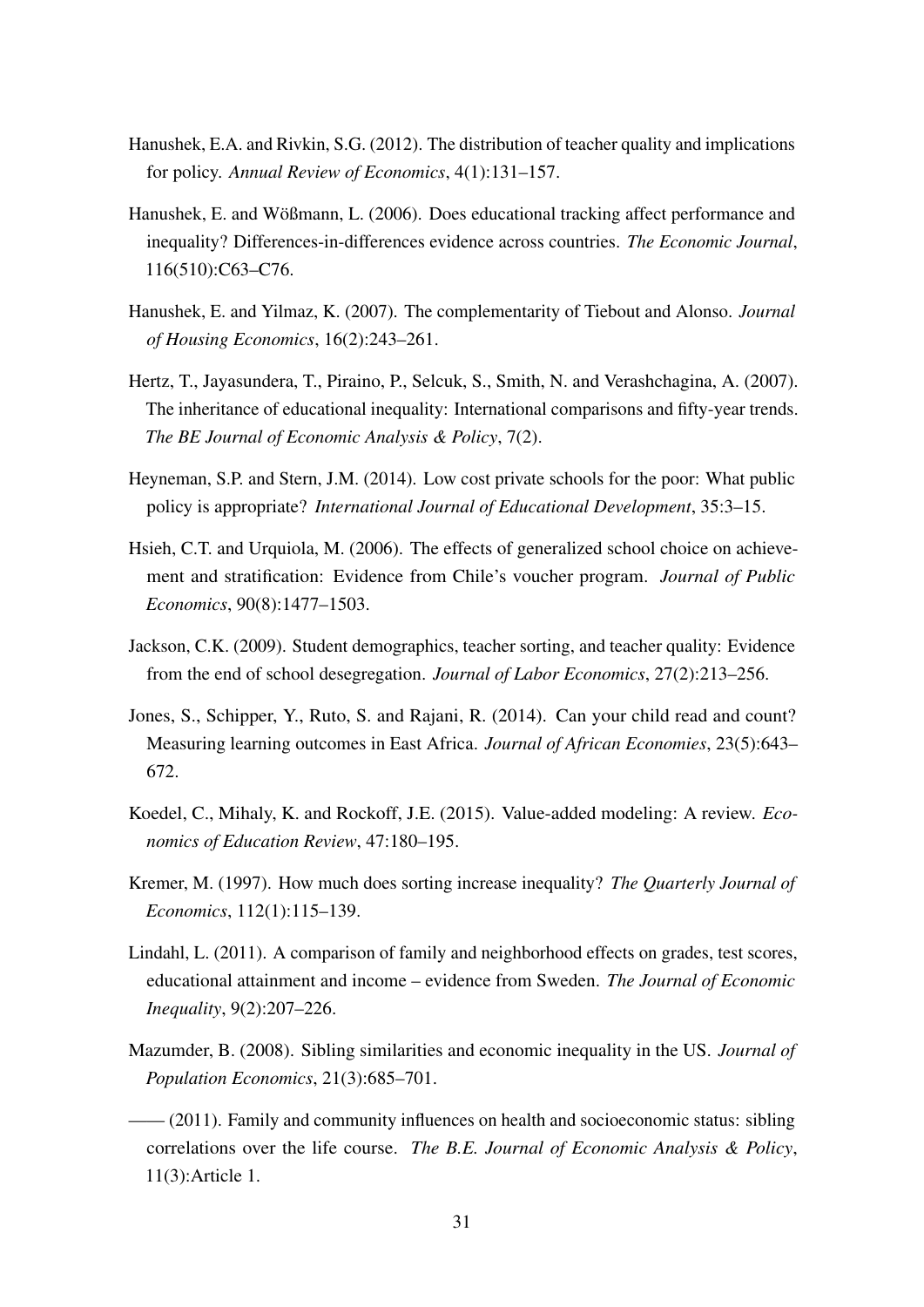- <span id="page-33-11"></span>Morris, J.S. (2002). The BLUPs are not "best" when it comes to bootstrapping. *Statistics & Probability Letters*, 56(4):425–430.
- <span id="page-33-0"></span>Nechyba, T.J. (2006). Income and peer quality sorting in public and private schools. In E.A. Hanushek and F. Welch (Eds.), *Handbook of the Economics of Education*, volume 2, pp. 1327–1368. Elsevier.
- <span id="page-33-5"></span>Nicoletti, C. and Rabe, B. (2013). Inequality in pupils' test scores: How much do family, sibling type and neighbourhood matter? *Economica*, 80(318):197–218.
- <span id="page-33-2"></span>OECD (2018). *Effective Teacher Policies*. doi:10.1787/9789264301603-en. URL [https://www.oecd-ilibrary.org/content/publication/](https://www.oecd-ilibrary.org/content/publication/9789264301603-en) [9789264301603-en](https://www.oecd-ilibrary.org/content/publication/9789264301603-en).
- <span id="page-33-7"></span>Oreopoulos, P. (2003). The long-run consequences of living in a poor neighborhood. *The Quarterly Journal of Economics*, 118(4):1533–1575.
- <span id="page-33-6"></span>Pritchett, L. and Viarengo, M. (2015). Does public sector control reduce variance in school quality? *Education Economics*, 23(5):557–576.
- <span id="page-33-9"></span>Raaum, O., Salvanes, K.G. and Sørensen, E.Ø. (2006). The neighbourhood is not what it used to be. *The Economic Journal*, 116(508):200–222.
- <span id="page-33-3"></span>Roemer, J.E. (2002). Equality of opportunity: A progress report. *Social Choice and Welfare*, 19(2):455–471.
- <span id="page-33-1"></span>Sass, T.R., Hannaway, J., Xu, Z., Figlio, D.N. and Feng, L. (2012). Value added of teachers in high-poverty schools and lower poverty schools. *Journal of Urban Economics*, 72(2):104–122.
- <span id="page-33-4"></span>Shorrocks, A.F. (1982). Inequality decomposition by factor components. *Econometrica:*, pp. 193–211.
- <span id="page-33-8"></span>Solon, G., Page, M.E. and Duncan, G.J. (2000). Correlations between neighboring children in their subsequent educational attainment. *Review of Economics and Statistics*, 82(3):383– 392.
- <span id="page-33-10"></span>Stanek, E.J., Well, A. and Ockene, I. (1999). Why not routinely use best linear unbiased predictors (BLUPs) as estimates of cholesterol, per cent fat from Kcal and physical activity? *Statistics in Medicine*, 18(21):2943–2959.
- <span id="page-33-12"></span>Uwezo (2012). Are our children learning? literacy and numeracy across East Africa. Technical report, Uwezo. URL [www.uwezo.net/wp-content/uploads/2012/](www.uwezo.net/wp-content/uploads/2012/08/RO_2012_UwezoEastAfricaREport.pdf) 08/RO 2012 UwezoEastAfricaREport.pdf.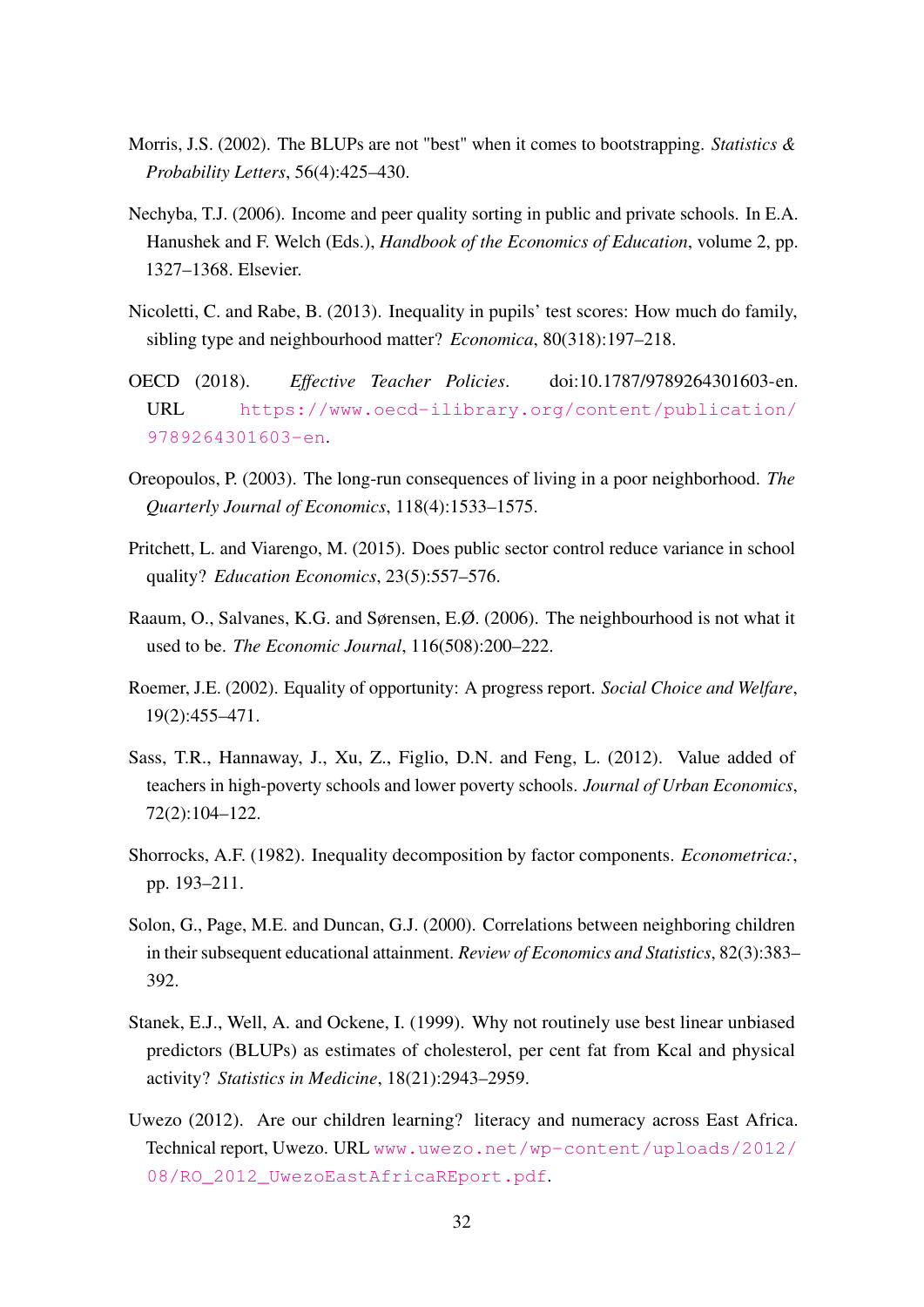- <span id="page-34-1"></span>Walsh, P. (2009). Effects of school choice on the margin: The cream is already skimmed. *Economics of Education Review*, 28(2):227–236.
- <span id="page-34-0"></span>Watkins, K. (2012). The power of circumstance: A new approach to measuring education inequality. Center for Universal Education Working Paper 5, Brookings Institute.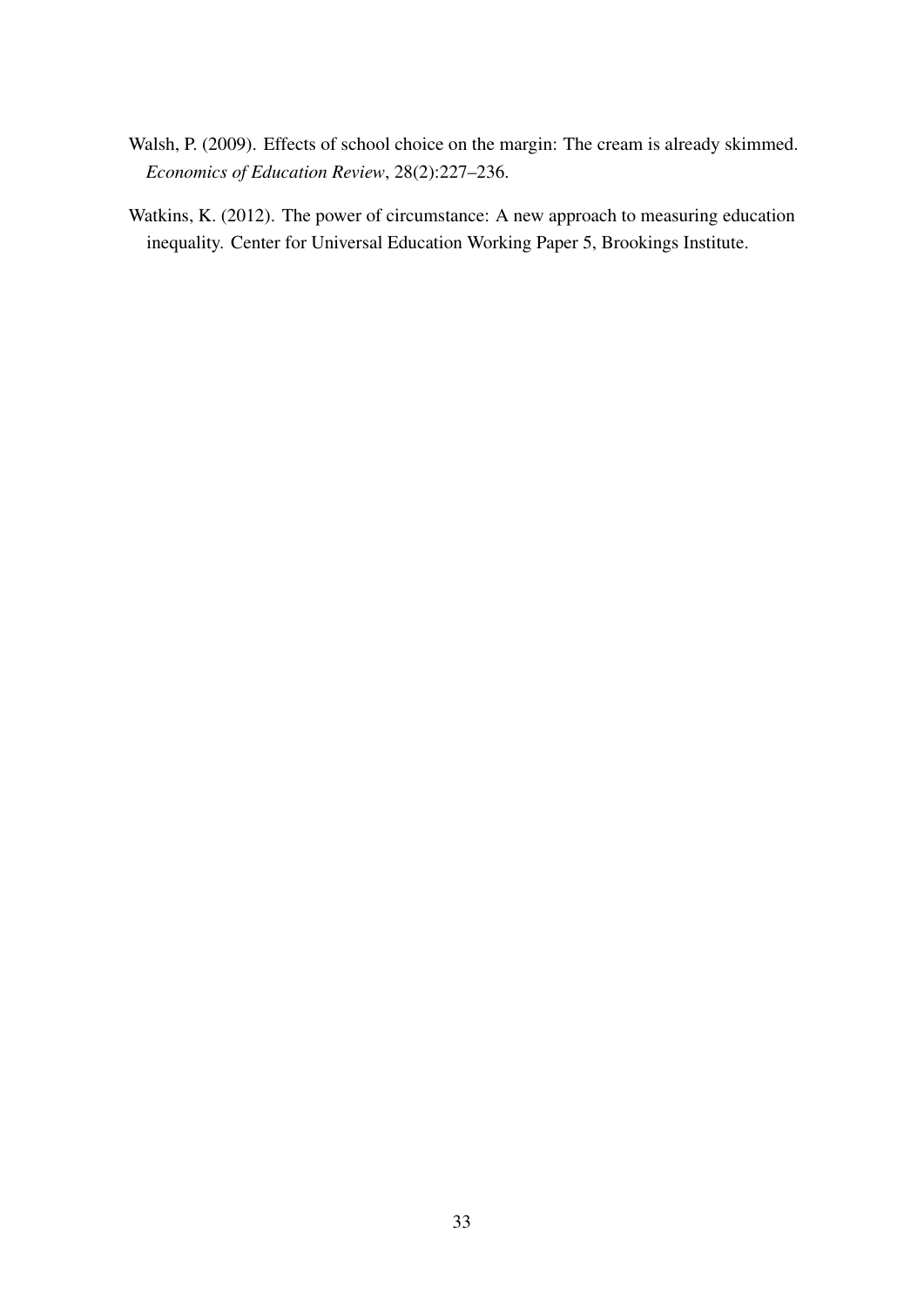# SUPPLEMENTARY MATERIAL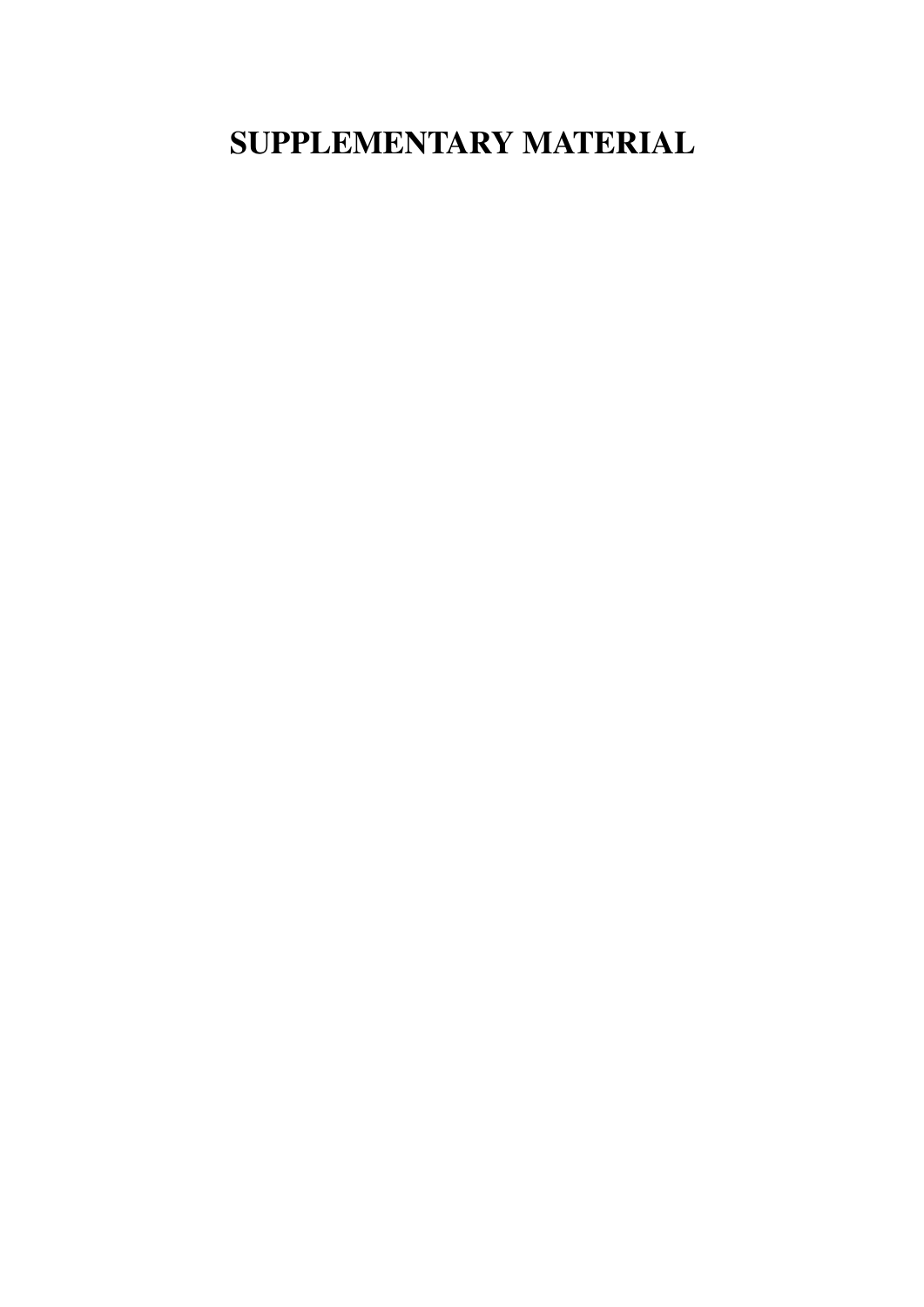# <span id="page-36-0"></span>A Derivations

#### A.1 Correlated and uncorrelated components

To show the relationship between the uncorrelated and correlated school component, we start with the household upper-bound model from Table [1:](#page-5-0)

$$
\sigma_{\nu}^2 = \sigma_t^2 - (1+\gamma)^2 \sigma_h^2 - \sigma_e^2 \tag{A1a}
$$

$$
=\sigma_h^2 + \sigma_s^2 + 2\Sigma_{hs} - (1+\gamma)^2 \sigma_h^2 \tag{A1b}
$$

<span id="page-36-1"></span>
$$
=\sigma_h^2 + \sigma_s^2 + 2\rho_{sh}\sigma_h\sigma_s - (1+\gamma)^2\sigma_h^2
$$
 (A1c)

$$
=\sigma_s^2 - \gamma^2 \sigma_h^2 \tag{A1d}
$$

$$
= (1 - \rho_{hs}^2) \sigma_s^2 \tag{A1e}
$$

where  $\sigma_t^2$  is the total variance to be decomposed. Movement from the third to the fourth line derives from the definition of the covariance term, using equation [\(2\)](#page-5-1), as:  $Cov(h_j, s_k) \equiv$  $\Sigma_{sh} = \gamma \text{Var}(h_j)$ ; and movement from the fourth to the final line uses the fact that  $\gamma$  defines the slope of the (approximate) linear relation between  $\bar{h}$  and s:  $\gamma = \rho_{hs}(\sigma_s/\sigma_h)$ .

#### A.2 Steady-state inequality

Based on the unrestricted linear model of Table [1,](#page-5-0) combined with equations [\(4\)](#page-8-0) and [\(7\)](#page-26-1), education inequality evolves as follows:

$$
\sigma_t^2 = \delta^2 \sigma_{t_{g-1}}^2 + \sigma_s^2 + 2\delta \rho \sigma_s \sigma_{t_{g-1}} + \sigma_c^2 + \sigma_e^2 \tag{A2}
$$

In long-run equilibrium it must hold that  $\forall n > 0 : \sigma_{t_{g+n}}^2 = \sigma_{t_g}^2 = \sigma_{\tilde{t}}^2$ , thus:

$$
\sigma_{\tilde{t}}^2 (1 - \delta^2) = \sigma_s^2 + 2\delta \rho_{hs} \sigma_s \sigma_{\tilde{t}} + \sigma_c^2 + \sigma_e^2 \tag{A3a}
$$

$$
\sigma_{\tilde{t}}^2 (1 - \delta^2) = \frac{\sigma_{\nu}^2}{1 - \rho^2} + \frac{2\delta\rho\sigma_{\nu}\sigma_{\tilde{t}}}{\sqrt{1 - \rho^2}} + \sigma_c^2 + \sigma_e^2
$$
 (A3b)

$$
\sigma_{\tilde{t}}^2 = \frac{\sigma_{\nu}^2 + 2\bar{\delta}\rho\sigma_{\nu}\sigma_{\tilde{t}} + (\sigma_c^2 + \sigma_e^2)(1 - \rho^2)}{1 - \rho^2 - \bar{\delta}^2}
$$
(A3c)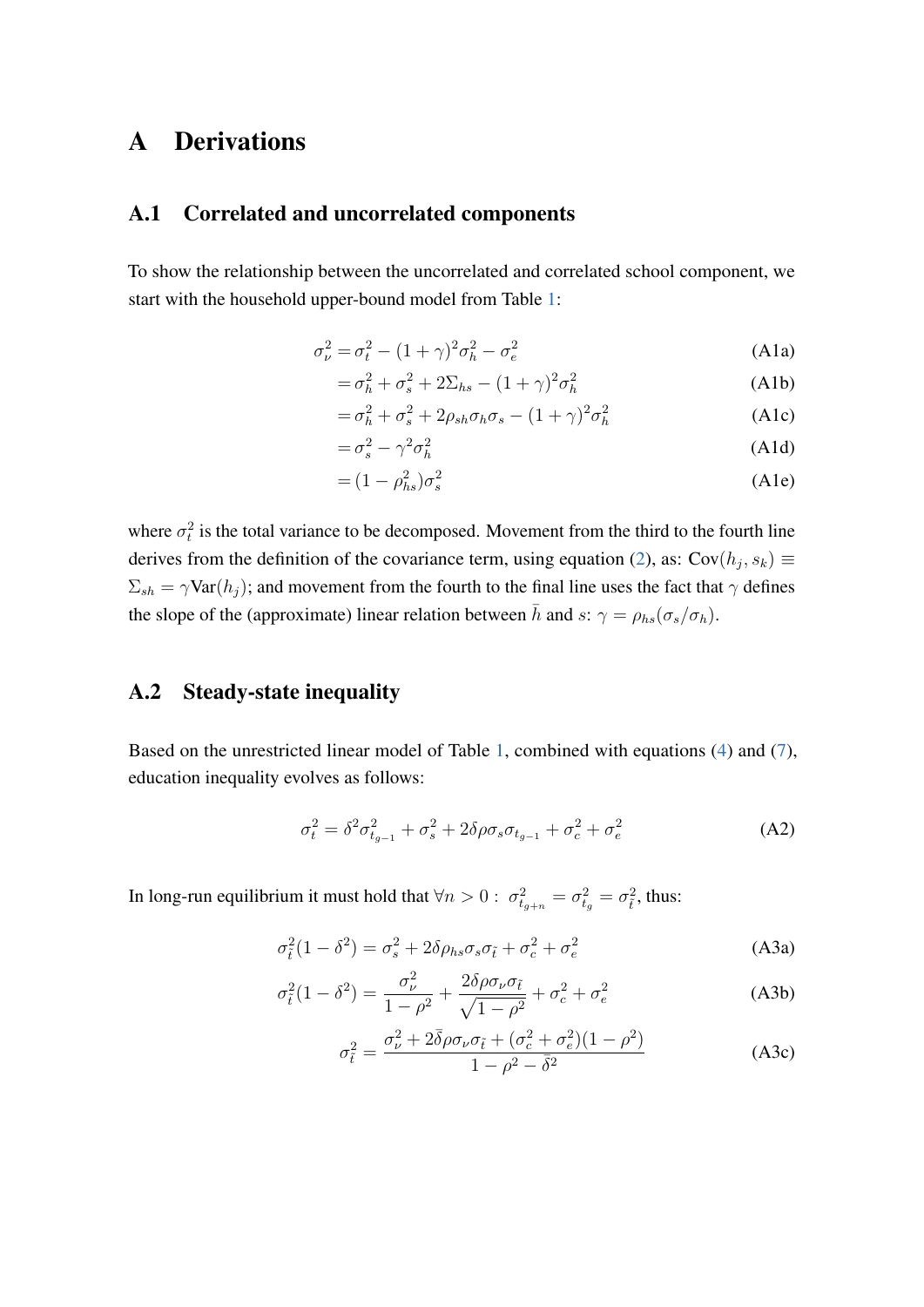# <span id="page-37-0"></span>B Empirical steps

Following Section [3,](#page-7-0) we recognise that estimates of separate fixed-effects (e.g., household and schools) in a two-way setting are expected to be biased from a mechanical negative pairwise covariance. As such and excluding the distinct issue of measurement error, there is no reason to suspect this concern affects estimates of their joint contribution. In light of this, to undertake the variance decompositions we begin by running a full model with multiple fixed effects. Then we apply a sequence of orthogonal projections to identify the uncorrelated components of the estimated joint effect.

Concretely, for the indirect fixed-effects procedure (FEi) we proceed as follows:

- 1. use the fully-specified model to obtain the joint contribution of the latent factors  $(z_{ikl});$
- 2. project  $\hat{z}_{jkl}$  on the location indexes to obtain the (upper-bound) location-specific effect;
- 3. separately project the household- and school-effect indexes on the fitted residual joint factor from Step 2,  $(\hat{z}_{jkl} - \hat{c}_l)$ , in each case obtaining their corresponding upper-bound contributions; and
- 4. separately project the household- and school-effect indexes on the relevant residuals from Step 3 to obtain their lower-bound contributions (e.g., the school lower-bound is estimated from the residual from the household upper-bound:  $\hat{z}_{jkl} - \hat{c}_l - \hat{h}_k^*$ ,  $h_k^* =$  $h_j + \gamma \bar{h}_{jk}$ ).

For the extension of the AM18 approach to allow for fixed-effects (FEd), we proceed as follows:

- 1. estimate a fully-specified model, including two-way fixed-effects, to obtain the joint contribution of the latent factors  $(z_{jkl}, \text{see equation 4});$
- 2. project  $\hat{z}_{ikl}$  on the location indexes to obtain the (upper-bound) location-specific effect  $(\hat{c}_l)$ ;
- 3. project the residual from Step 2  $(\hat{z}_{jkl} \hat{c}_l)$  on the set of sorting proxies  $(\bar{h}'_{O,k})$ ;<sup>16</sup>
- 4. project the school indexes (only) on the residual component of the joint factor obtained from Step 3  $(\hat{z}_{jkl} - \hat{c}_l - \bar{h}'_{O,k}\hat{\beta})$  to obtain the uncorrelated school contribution;

<sup>&</sup>lt;sup>16</sup> Where,  $\bar{h}'_{O,k}$  refer to school-level means derived from observed household- and pupil-level variables.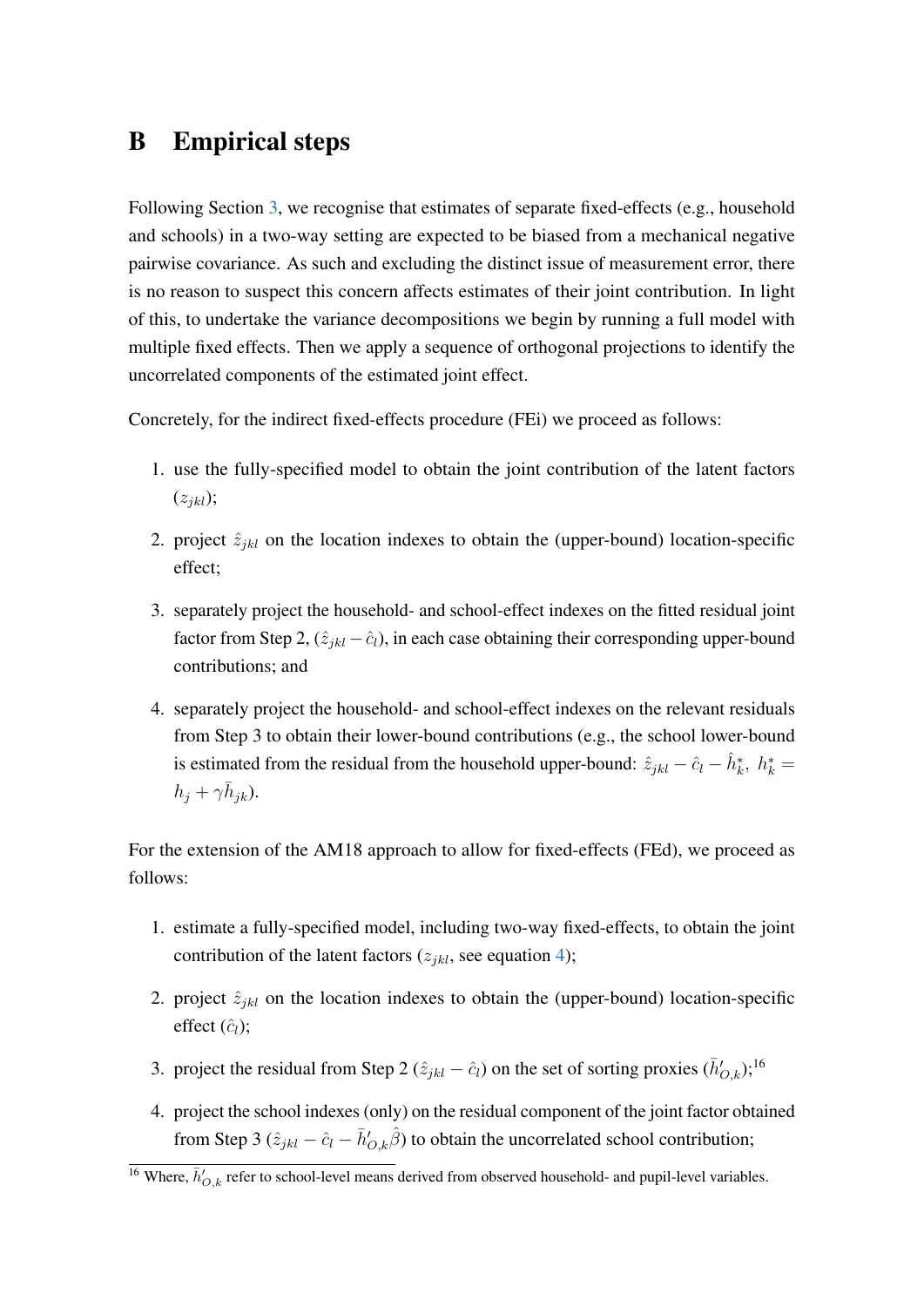5. project the household indexes (only) on the final residual taken from Step 4 to obtain the uncorrelated household lower-bound contribution  $(\hat{\omega_k})$ .

In both the above approaches, the sequential orthogonal projections ensure that the primitives of interest are not only mutually uncorrelated but also uncorrelated with any observed variables that enter the model, including the sorting proxies. Furthermore, any such additional control variables can be entered in a straightforward manner. For instance, individual-specific observed variables would enter the fully-specified model in Step 1 of each procedure. Also, observed household (school) characteristics are added in Step 3 of each procedure, thereby tightening the one-way estimates of the school (household) effects (see [Raaum et al.,](#page-33-9) [2006\)](#page-33-9).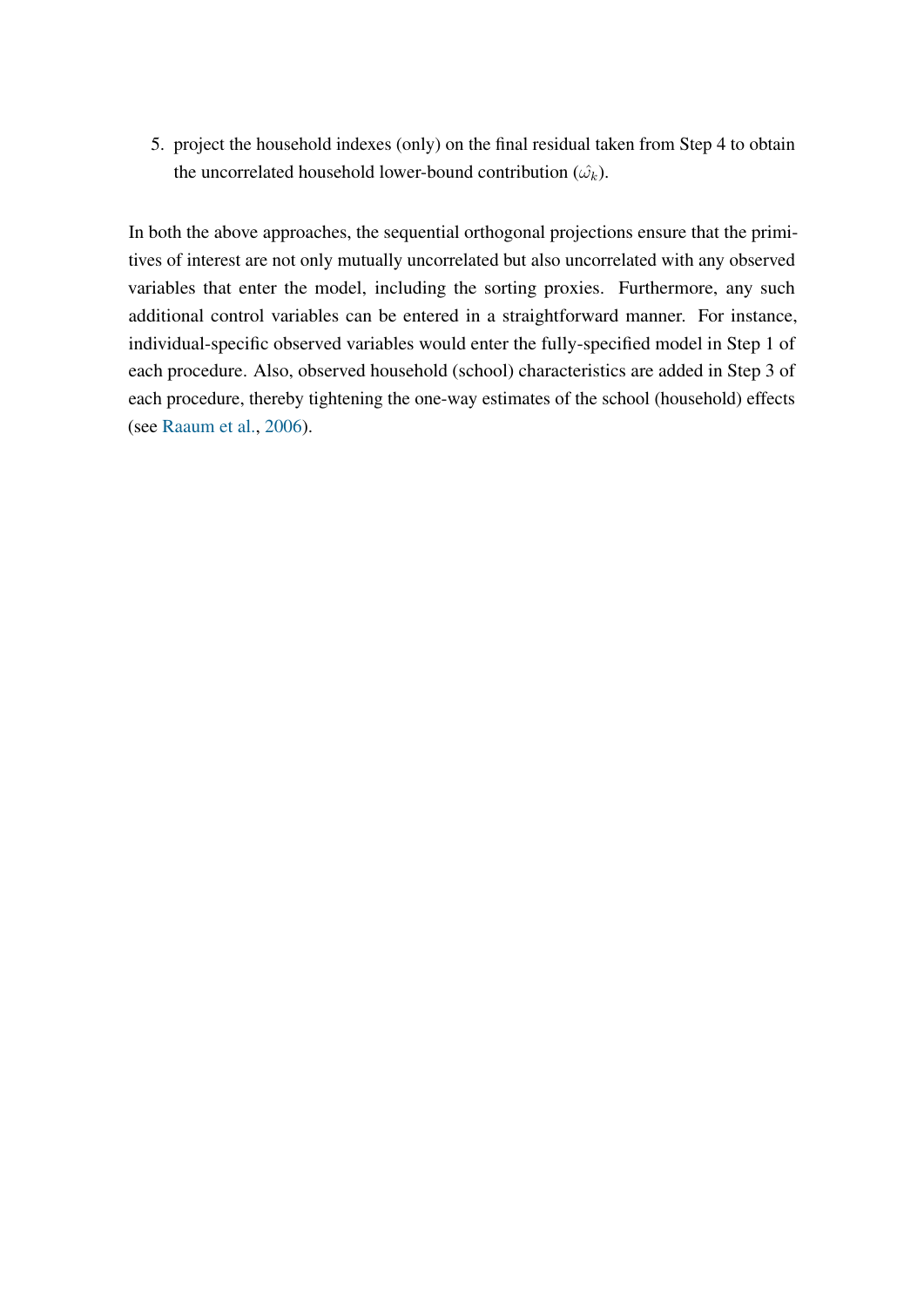# <span id="page-39-0"></span>C Regional aggregates

| Country   | Aggregated         | Original           | Obs.   |
|-----------|--------------------|--------------------|--------|
| KE        | Central            | Central            | 22117  |
| KE        | Central            | Nairobi            | 3220   |
| KЕ        | Coast              | Coast              | 34667  |
| KE        | Eastern            | Eastern            | 56916  |
| KE        | North Eastern      | North Eastern      | 40239  |
| KE        | Nyanza             | Nyanza             | 52681  |
| KЕ        | <b>Rift Valley</b> | <b>Rift Valley</b> | 119236 |
| KЕ        | Western            | Western            | 57200  |
| TZ        | Arusha             | Arusha             | 11006  |
| TZ        | Arusha             | Kilimanjaro        | 9410   |
| <b>TZ</b> | Arusha             | Mara               | 12119  |
| TZ        | Dar Es Salaam      | Dar Es Salaam      | 3236   |
| <b>TZ</b> | Dar Es Salaam      | Pwani              | 10559  |
| <b>TZ</b> | Iringa             | Dodoma             | 10405  |
| TZ        | Iringa             | Iringa             | 9312   |
| TZ        | Iringa             | Morogoro           | 8060   |
| TZ        | Iringa             | Njombe             | 1574   |
| <b>TZ</b> | Kagera             | Geita              | 3276   |
| <b>TZ</b> | Kagera             | Kagera             | 13242  |
| TZ        | Kagera             | Mwanza             | 16146  |
| <b>TZ</b> | Kigoma             | Katavi             | 1412   |
| <b>TZ</b> | Kigoma             | Kigoma             | 9261   |
| <b>TZ</b> | Kigoma             | Rukwa              | 10321  |
| TZ        | Ruvuma             | Lindi              | 6166   |
| <b>TZ</b> | Ruvuma             | Mtwara             | 3781   |
| <b>TZ</b> | Ruvuma             | Ruvuma             | 7567   |
| <b>TZ</b> | Singida            | Mbeya              | 10862  |
| <b>TZ</b> | Singida            | Singida            | 9064   |
| TZ        | Tabora             | Shinyanga          | 16656  |
| <b>TZ</b> | Tabora             | Simiyu             | 3245   |
| TZ        | Tabora             | Tabora             | 13226  |
| <b>TZ</b> | Tanga              | Manyara            | 10846  |
| TZ        | Tanga              | Tanga              | 13715  |
| <b>UG</b> | Central            | Central            | 46474  |
| <b>UG</b> | Eastern            | Eastern            | 86761  |
| <b>UG</b> | Northern           | Northern           | 72306  |
| <b>UG</b> | Western            | Western            | 52746  |

Table C1: Definition of aggregated regions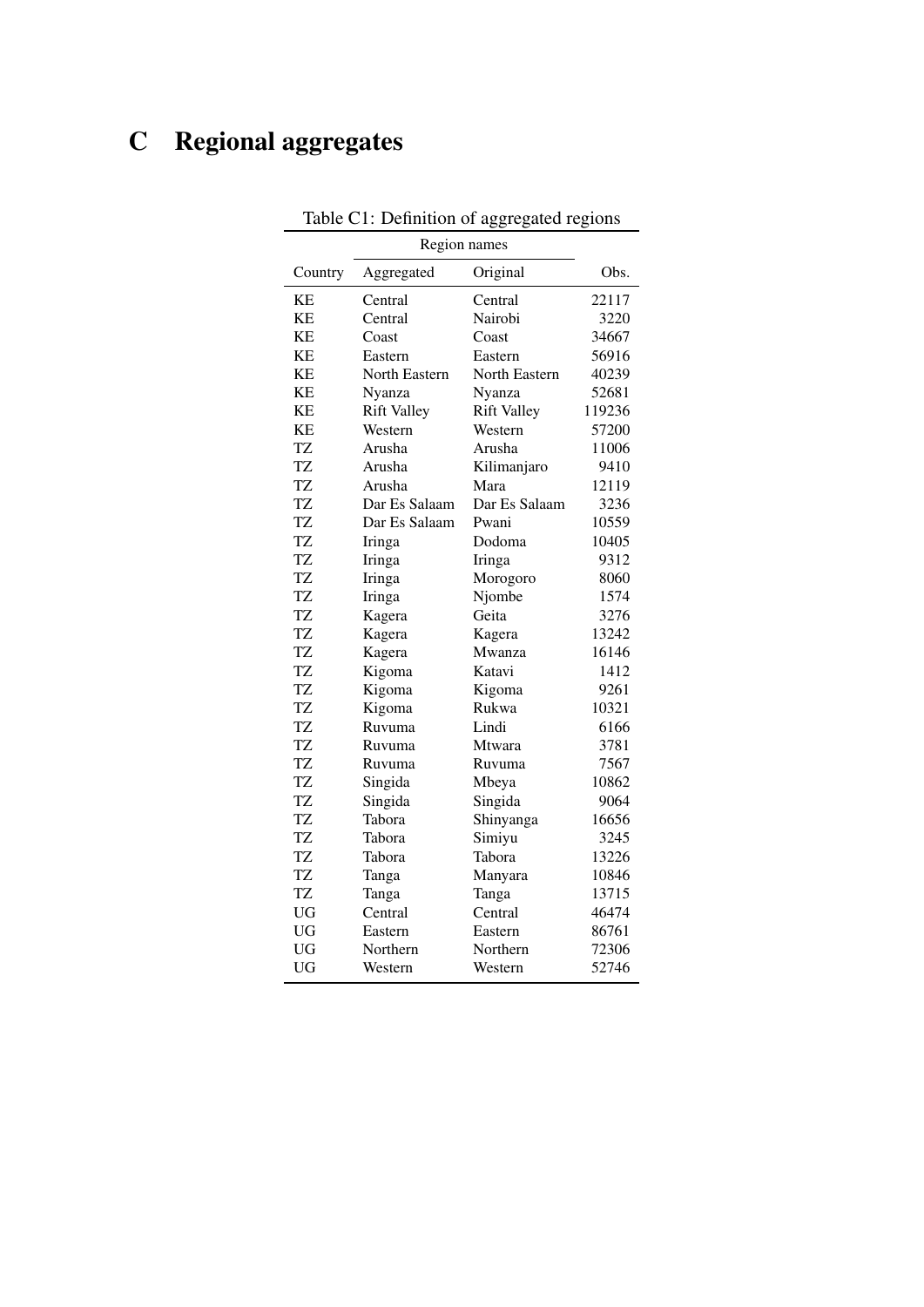# D Additional tables

| Component | Lower-bound                                               | Upper-bound                                                                                                                                                                                                    |
|-----------|-----------------------------------------------------------|----------------------------------------------------------------------------------------------------------------------------------------------------------------------------------------------------------------|
| Household | $\sigma_{\omega}^2 = (1 - \rho_{he}^2) \sigma_h^2$        | $(1+\gamma)^2 \sigma_b^2 = \sigma_b^2 + \rho_{bs}^2 \sigma_s^2 + 2\rho_{bs} \sigma_b \sigma_s$<br>$=\frac{\sigma_{\omega}^2+\rho_{hs}^2\sigma_{\nu}^2+2\rho_{hs}\sigma_{\nu}\sigma_{\omega}}{1-\rho_{\tau}^2}$ |
| School    | $\sigma_{\nu}^2 = (1 - \rho_{\rm bc}^2) \sigma_{\rm c}^2$ | $(1+\theta)^2\sigma_s^2 = \sigma_s^2 + \rho_{hs}^2\sigma_h^2 + 2\rho_{hs}\sigma_h\sigma_s$<br>$=\frac{\sigma_{\nu}^2+\rho_{hs}^2\sigma_{\omega}^2+2\rho_{hs}\sigma_{\nu}\sigma_{\omega}}{1-\rho_{hs}^2}$       |
| Sorting   | $\Omega$                                                  | $2\rho_{hs}\sigma_h\sigma_s=\frac{2\rho_{hs}\sigma_\nu\sigma_\omega}{1-\rho_s^2}$                                                                                                                              |

<span id="page-40-0"></span>Table D1: Bounds on variance components

Note: the table shows how the various variance bounds (c.f., Table [6\)](#page-18-0) can be calculated directly from the underling primitives (c.f., Table [5\)](#page-17-0).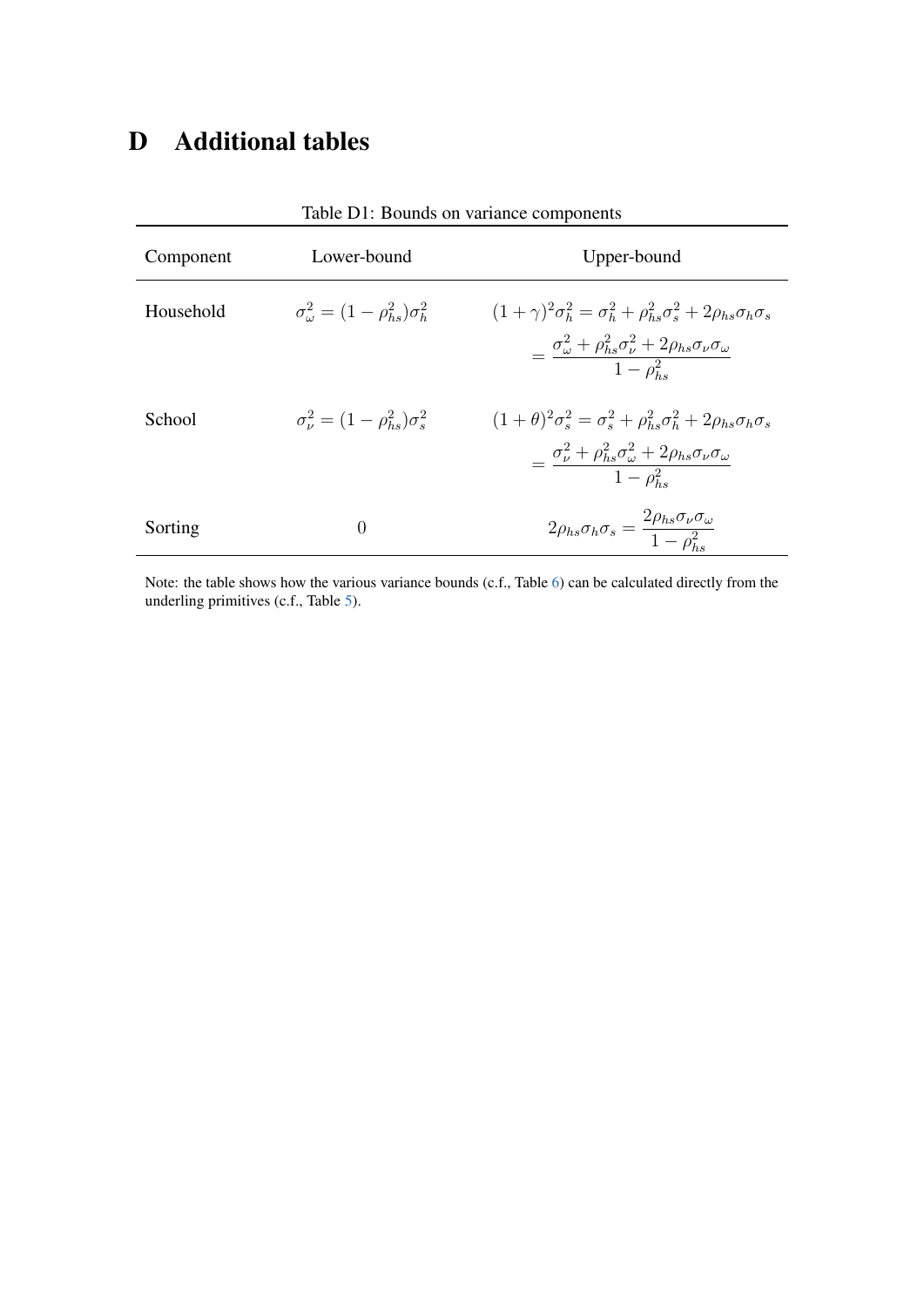| Group          | Level          | Indiv.       | Hhld         | Sch.         | Sort         | $\mu$ sup variance accomposition (in state acts and $\lambda$ 100) | Comm. Resid. | Total        | Correl.     |
|----------------|----------------|--------------|--------------|--------------|--------------|--------------------------------------------------------------------|--------------|--------------|-------------|
|                |                | $\sigma_x^2$ | $\sigma_h^2$ | $\sigma_s^2$ | $\sigma_c^2$ | $2\Sigma_{hs}$                                                     | $\sigma_e^2$ | $\sigma_t^2$ | $\rho_{hs}$ |
| Female         | N <sub>o</sub> | 0.09         | 0.47         | 0.22         | 0.25         | 0.37                                                               | 0.72         | 1.00         | 0.30        |
|                |                | (0.00)       | (0.00)       | (0.00)       | (0.00)       | (0.00)                                                             | (0.01)       | (0.01)       | (0.01)      |
|                | Yes            | 0.09         | 0.47         | 0.22         | 0.24         | 0.37                                                               | 0.72         | 1.00         | 0.29        |
|                |                | (0.00)       | (0.00)       | (0.00)       | (0.00)       | (0.00)                                                             | (0.01)       | (0.01)       | (0.01)      |
| Age group      | $6-9$          | 0.12         | 0.47         | 0.23         | 0.25         | 0.37                                                               | 0.68         | 0.97         | 0.29        |
|                |                | (0.00)       | (0.00)       | (0.00)       | (0.00)       | (0.00)                                                             | (0.02)       | (0.01)       | (0.01)      |
|                | $10-13$        | 0.08         | 0.48         | 0.21         | 0.25         | 0.37                                                               | 0.75         | 1.02         | 0.30        |
|                |                | (0.00)       | (0.00)       | (0.00)       | (0.01)       | (0.00)                                                             | (0.01)       | (0.01)       | (0.01)      |
| SES quintile   | $\mathbf{1}$   | 0.11         | 0.49         | 0.24         | 0.27         | 0.39                                                               | 0.69         | 1.00         | 0.33        |
|                |                | (0.00)       | (0.00)       | (0.00)       | (0.01)       | (0.01)                                                             | (0.01)       | (0.01)       | (0.01)      |
|                | $\overline{2}$ | 0.11         | 0.47         | 0.23         | 0.26         | 0.37                                                               | 0.69         | 0.99         | 0.32        |
|                |                | (0.00)       | (0.00)       | (0.00)       | (0.01)       | (0.00)                                                             | (0.01)       | (0.01)       | (0.01)      |
|                | 3              | 0.10         | 0.46         | 0.22         | 0.24         | 0.36                                                               | 0.68         | 0.96         | 0.28        |
|                |                | (0.00)       | (0.00)       | (0.00)       | (0.00)       | (0.00)                                                             | (0.00)       | (0.00)       | (0.01)      |
|                | $\overline{4}$ | 0.10         | 0.45         | 0.22         | 0.24         | 0.36                                                               | 0.68         | 0.95         | 0.28        |
|                |                | (0.00)       | (0.00)       | (0.00)       | (0.00)       | (0.00)                                                             | (0.00)       | (0.00)       | (0.01)      |
|                | 5              | 0.09         | 0.42         | 0.21         | 0.23         | 0.36                                                               | 0.66         | 0.92         | 0.30        |
|                |                | (0.00)       | (0.00)       | (0.00)       | (0.00)       | (0.00)                                                             | (0.01)       | (0.01)       | (0.01)      |
| Enrolled       | No             | 0.13         | 0.43         | 0.32         | 0.21         | 0.38                                                               | 0.72         | 1.01         | 0.16        |
|                |                | (0.00)       | (0.00)       | (0.00)       | (0.01)       | (0.01)                                                             | (0.02)       | (0.01)       | (0.02)      |
|                | Yes            | 0.06         | 0.46         | 0.20         | 0.19         | 0.37                                                               | 0.71         | 0.97         | 0.20        |
|                |                | (0.00)       | (0.00)       | (0.00)       | (0.00)       | (0.00)                                                             | (0.01)       | (0.01)       | (0.00)      |
| Private school | N <sub>o</sub> | 0.06         | 0.46         | 0.19         | 0.18         | 0.37                                                               | 0.70         | 0.95         | 0.18        |
|                |                | (0.00)       | (0.00)       | (0.00)       | (0.00)       | (0.00)                                                             | (0.01)       | (0.00)       | (0.00)      |
|                | Yes            | 0.05         | 0.44         | 0.23         | 0.21         | 0.35                                                               | 0.69         | 0.94         | 0.21        |
|                |                | (0.00)       | (0.00)       | (0.00)       | (0.01)       | (0.01)                                                             | (0.01)       | (0.01)       | (0.01)      |
| All            |                | 0.10         | 0.47         | 0.22         | 0.25         | 0.37                                                               | 0.72         | 1.00         | 0.30        |
|                |                | (0.00)       | (0.00)       | (0.00)       | (0.00)       | (0.00)                                                             | (0.01)       | (0.01)       | (0.01)      |

<span id="page-41-0"></span>Table D2: Sub-group variance decomposition (in std. dev. units  $\times 100$ )

Note: the table reports direct fixed-effects variance decomposition estimates, based on the unrestricted linear model representation; standard errors (in parentheses) are calculated via a clustered bootstrap procedure.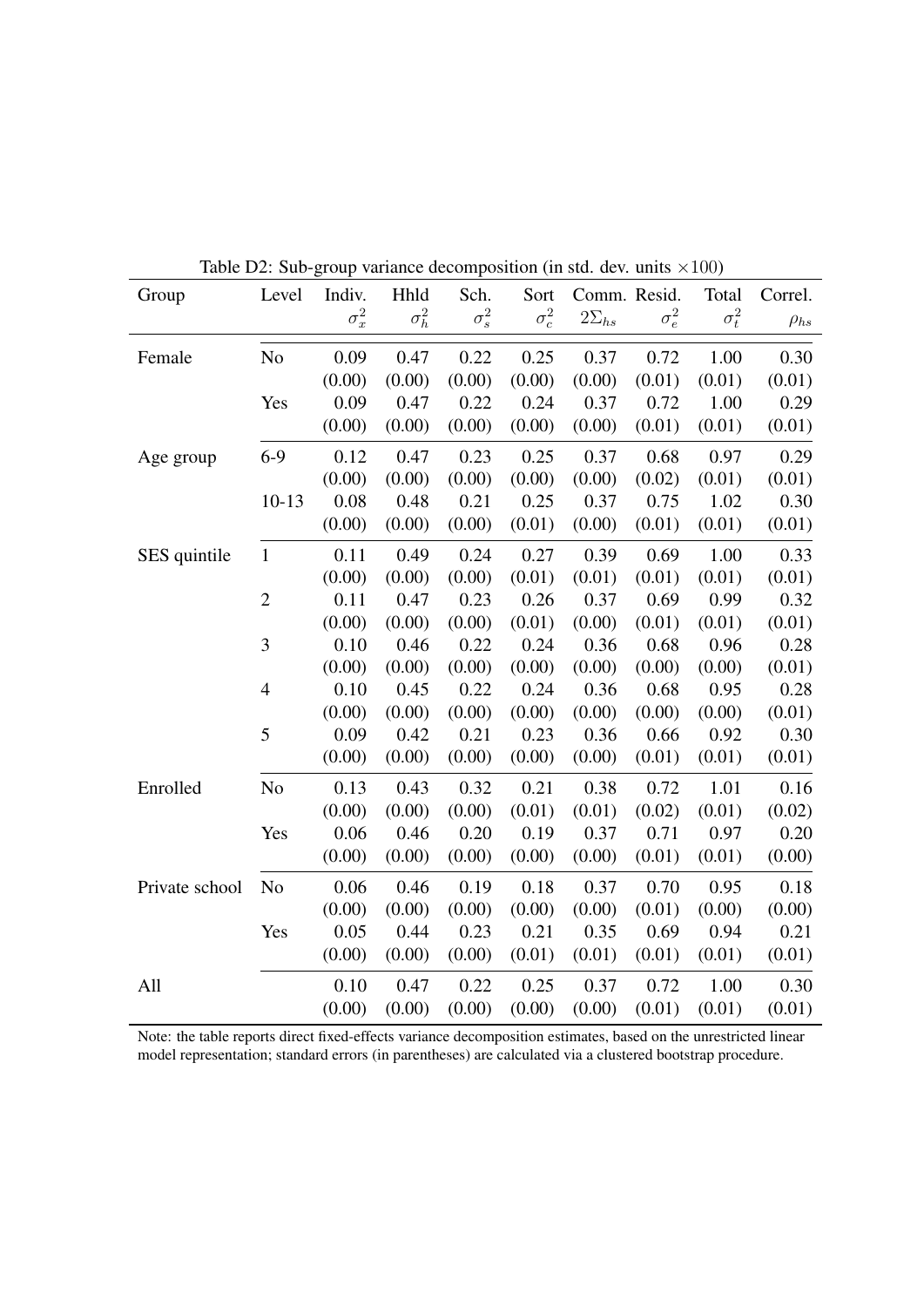| Group          | Level          | Indiv.       | Hhld         | Sch.         | Sort         | raone Do. Suo group variance accomposition (in percent), mani procedure | Comm. Resid. | Total                                                    | Correl.     |
|----------------|----------------|--------------|--------------|--------------|--------------|-------------------------------------------------------------------------|--------------|----------------------------------------------------------|-------------|
|                |                | $\sigma_x^2$ | $\sigma_h^2$ | $\sigma_s^2$ | $\sigma_c^2$ | $2\Sigma_{hs}$                                                          | $\sigma_e^2$ | $\sigma_t^2$                                             | $\rho_{hs}$ |
| Female         | N <sub>o</sub> | 0.7          | 24.9         | 9.0          | 16.4         | 11.8                                                                    | 37.2         | 100.0                                                    | 0.39        |
|                |                | (0.0)        | (0.3)        | (0.1)        | (0.3)        | (0.6)                                                                   | (0.9)        | $\sim$ $-$                                               | (0.02)      |
|                | Yes            | 0.6          | 25.3         | 9.1          | 16.5         | 12.1                                                                    | 36.4         | 100.0                                                    | 0.40        |
|                |                | (0.0)        | (0.4)        | (0.1)        | (0.3)        | (0.7)                                                                   | (1.0)        | $\sim$ $-$                                               | (0.02)      |
| Age group      | $6-9$          | 0.9          | 27.1         | 10.1         | 17.2         | 14.0                                                                    | 30.6         | 100.0                                                    | 0.42        |
|                |                | (0.0)        | (0.3)        | (0.1)        | (0.3)        | (0.6)                                                                   | (0.8)        | $\sim$ $-$                                               | (0.02)      |
|                | $10-13$        | 0.3          | 23.4         | 8.2          | 15.7         | 10.2                                                                    | 42.2         | 100.0                                                    | 0.37        |
|                |                | (0.0)        | (0.4)        | (0.1)        | (0.3)        | (0.5)                                                                   | (0.9)        | $\sim$ $-$                                               | (0.01)      |
| SES quintile   | $\mathbf{1}$   | 0.8          | 22.0         | 8.7          | 18.0         | 9.2                                                                     | 41.3         | 100.0                                                    | 0.34        |
|                |                | (0.0)        | (0.3)        | (0.1)        | (0.4)        | (0.4)                                                                   | (0.7)        | $\sim$ $-$                                               | (0.02)      |
|                | $\overline{2}$ | 0.8          | 22.9         | 9.0          | 17.6         | 9.7                                                                     | 40.0         | 100.0                                                    | 0.34        |
|                |                | (0.0)        | (0.3)        | (0.1)        | (0.3)        | (0.5)                                                                   | (0.7)        | $\sim$                                                   | (0.02)      |
|                | 3              | 0.7          | 22.7         | 8.7          | 17.5         | 7.6                                                                     | 42.8         | 100.0                                                    | 0.27        |
|                |                | (0.0)        | (0.3)        | (0.1)        | (0.3)        | (0.3)                                                                   | (0.6)        | $\sim 100$ km $^{-1}$                                    | (0.01)      |
|                | $\overline{4}$ | 0.7          | 23.7         | 9.3          | 17.3         | 8.6                                                                     | 40.4         | 100.0                                                    | 0.29        |
|                |                | (0.0)        | (0.3)        | (0.1)        | (0.3)        | (0.4)                                                                   | (0.7)        | $\sim 100$ km $^{-1}$                                    | (0.01)      |
|                | 5              | 0.6          | 25.6         | 10.0         | 18.0         | 10.2                                                                    | 35.5         | 100.0                                                    | 0.32        |
|                |                | (0.0)        | (0.5)        | (0.1)        | (0.4)        | (0.5)                                                                   | (1.0)        | $\sim$ $-$                                               | (0.01)      |
| Enrolled       | N <sub>0</sub> | 1.1          | 21.1         | 11.8         | 18.8         | 7.2                                                                     | 40.0         | 100.0                                                    | 0.23        |
|                |                | (0.1)        | (0.5)        | (0.3)        | (0.6)        | (0.7)                                                                   | (1.0)        | $\sim 100$ $\mu$                                         | (0.02)      |
|                | Yes            | 0.2          | 24.4         | 8.3          | 17.2         | 7.6                                                                     | 42.2         | 100.0                                                    | 0.27        |
|                |                | (0.0)        | (0.3)        | (0.1)        | (0.3)        | (0.7)                                                                   | (0.9)        | $\sim 100$ $\mu$                                         | (0.02)      |
| Private school | N <sub>0</sub> | 0.3          | 23.7         | 8.2          | 18.2         | 5.8                                                                     | 43.8         | 100.0                                                    | 0.21        |
|                |                | (0.0)        | (0.2)        | (0.1)        | (0.3)        | (0.4)                                                                   | (0.6)        | $\sim 10^{-10}$                                          | (0.01)      |
|                | Yes            | 0.2          | 27.0         | 9.4          | 15.6         | 8.9                                                                     | 39.0         | 100.0                                                    | 0.28        |
|                |                | (0.0)        | (0.5)        | (0.2)        | (0.4)        | (0.8)                                                                   | (1.3)        | $\sim 10^{-1}$                                           | (0.02)      |
| All            |                | 0.6          | 25.1         | 9.1          | 16.4         | 11.9                                                                    | 36.9         | 100.0                                                    | 0.40        |
|                |                | (0.0)        | (0.3)        | (0.1)        | (0.3)        | (0.6)                                                                   | (0.8)        | $\mathcal{L}^{\mathcal{L}}(\mathcal{L}^{\mathcal{L}})$ . | (0.02)      |

<span id="page-42-0"></span>Table D3: Sub-group variance decomposition (in percent), MLM procedure

Note: the table reports mixed-effects variance decomposition estimates, based on the unrestricted linear model representation; standard errors (in parentheses) are calculated via a clustered bootstrap procedure.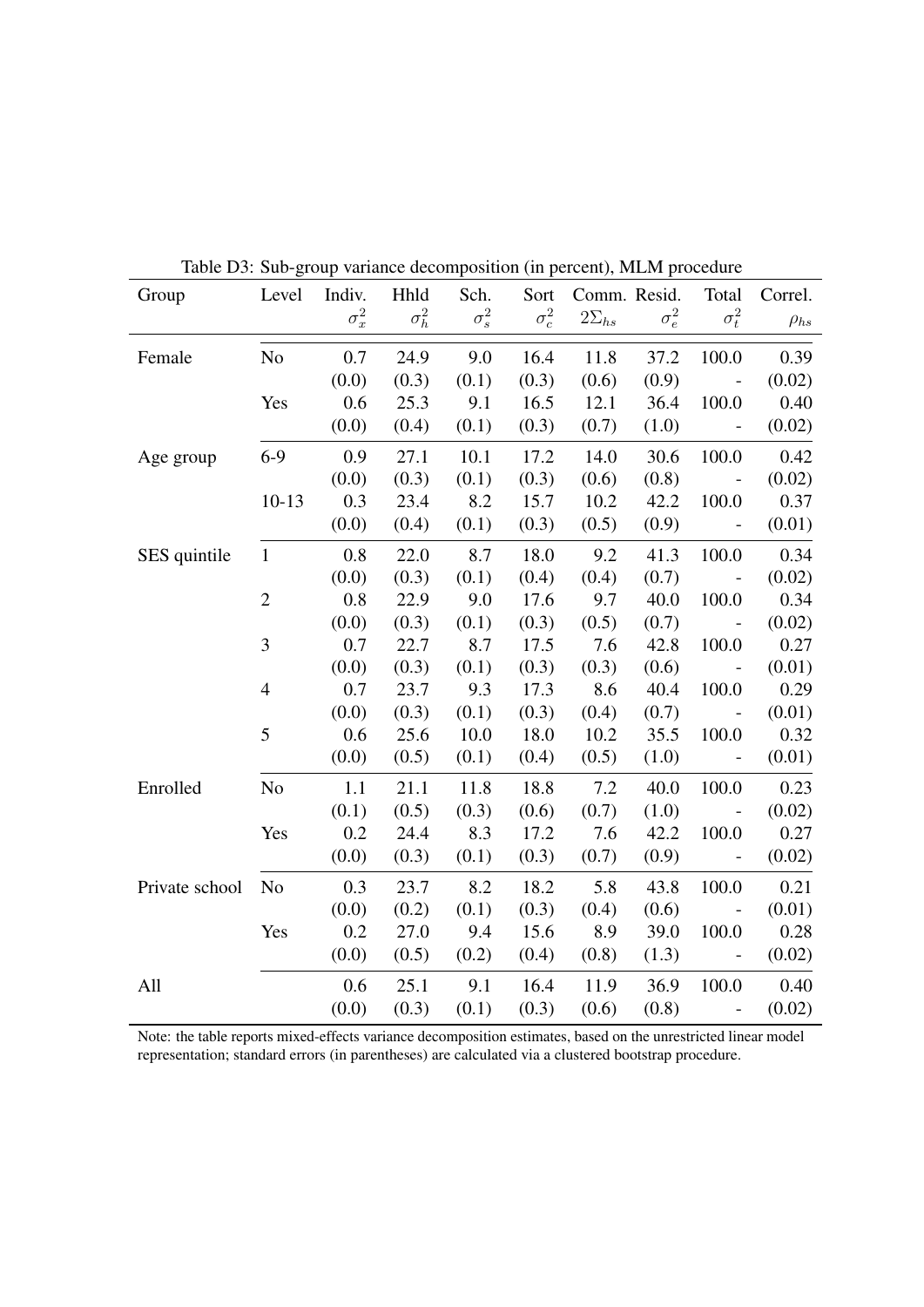| Group          | Level          | Indiv.       | Hhld         | Sch.         | Sort         | Comm. Resid.   |              | Total        | Correl.     |
|----------------|----------------|--------------|--------------|--------------|--------------|----------------|--------------|--------------|-------------|
|                |                | $\sigma_x^2$ | $\sigma_h^2$ | $\sigma_s^2$ | $\sigma_c^2$ | $2\Sigma_{hs}$ | $\sigma_e^2$ | $\sigma_t^2$ | $\rho_{hs}$ |
| Female         | No             | 0.08         | 0.50         | 0.30         | 0.34         | 0.41           | 0.61         | 1.00         | 0.39        |
|                |                | (0.00)       | (0.01)       | (0.00)       | (0.01)       | (0.00)         | (0.01)       | (0.01)       | (0.02)      |
|                | Yes            | 0.08         | 0.50         | 0.30         | 0.35         | 0.40           | 0.60         | 1.00         | 0.40        |
|                |                | (0.00)       | (0.01)       | (0.00)       | (0.01)       | (0.00)         | (0.01)       | (0.01)       | (0.02)      |
| Age group      | $6-9$          | 0.09         | 0.51         | 0.31         | 0.36         | 0.40           | 0.54         | 0.97         | 0.42        |
|                |                | (0.00)       | (0.01)       | (0.00)       | (0.01)       | (0.00)         | (0.01)       | (0.01)       | (0.02)      |
|                | $10 - 13$      | 0.05         | 0.49         | 0.29         | 0.33         | 0.41           | 0.66         | 1.02         | 0.37        |
|                |                | (0.00)       | (0.00)       | (0.00)       | (0.01)       | (0.00)         | (0.01)       | (0.01)       | (0.01)      |
| SES quintile   | $\mathbf{1}$   | 0.09         | 0.47         | 0.29         | 0.30         | 0.43           | 0.64         | 1.00         | 0.34        |
|                |                | (0.00)       | (0.00)       | (0.00)       | (0.01)       | (0.01)         | (0.01)       | (0.01)       | (0.02)      |
|                | $\overline{2}$ | 0.09         | 0.47         | 0.29         | 0.31         | 0.41           | 0.62         | 0.99         | 0.34        |
|                |                | (0.00)       | (0.00)       | (0.00)       | (0.01)       | (0.00)         | (0.01)       | (0.01)       | (0.02)      |
|                | 3              | 0.08         | 0.46         | 0.28         | 0.27         | 0.40           | 0.63         | 0.96         | 0.27        |
|                |                | (0.00)       | (0.00)       | (0.00)       | (0.01)       | (0.00)         | (0.01)       | (0.00)       | (0.01)      |
|                | $\overline{4}$ | 0.08         | 0.46         | 0.29         | 0.28         | 0.40           | 0.61         | 0.95         | 0.29        |
|                |                | (0.00)       | (0.00)       | (0.00)       | (0.01)       | (0.00)         | (0.01)       | (0.00)       | (0.01)      |
|                | 5              | 0.07         | 0.47         | 0.29         | 0.29         | 0.39           | 0.55         | 0.92         | 0.32        |
|                |                | (0.00)       | (0.00)       | (0.00)       | (0.01)       | (0.00)         | (0.01)       | (0.01)       | (0.01)      |
| Enrolled       | No             | 0.10         | 0.46         | 0.35         | 0.27         | 0.44           | 0.64         | 1.01         | 0.23        |
|                |                | (0.00)       | (0.00)       | (0.00)       | (0.02)       | (0.01)         | (0.01)       | (0.01)       | (0.02)      |
|                | Yes            | 0.05         | 0.48         | 0.28         | 0.27         | 0.40           | 0.63         | 0.97         | 0.27        |
|                |                | (0.00)       | (0.01)       | (0.00)       | (0.01)       | (0.00)         | (0.01)       | (0.01)       | (0.02)      |
| Private school | N <sub>o</sub> | 0.05         | 0.46         | 0.27         | 0.23         | 0.41           | 0.63         | 0.95         | 0.21        |
|                |                | (0.00)       | (0.00)       | (0.00)       | (0.01)       | (0.00)         | (0.00)       | (0.00)       | (0.01)      |
|                | Yes            | 0.04         | 0.49         | 0.29         | 0.28         | 0.37           | 0.59         | 0.94         | 0.28        |
|                |                | (0.00)       | (0.01)       | (0.00)       | (0.01)       | (0.01)         | (0.01)       | (0.01)       | (0.02)      |
| All            |                | 0.08         | 0.50         | 0.30         | 0.35         | 0.40           | 0.61         | 1.00         | 0.40        |
|                |                | (0.00)       | (0.01)       | (0.00)       | (0.01)       | (0.00)         | (0.01)       | (0.01)       | (0.02)      |

<span id="page-43-0"></span>Table D4: Sub-group variance decomposition (in std. dev. units  $\times 100$ ), MLM procedure

Note: the table reports mixed-effects variance decomposition estimates, based on the unrestricted linear model representation; standard errors (in parentheses) are calculated via a clustered bootstrap procedure.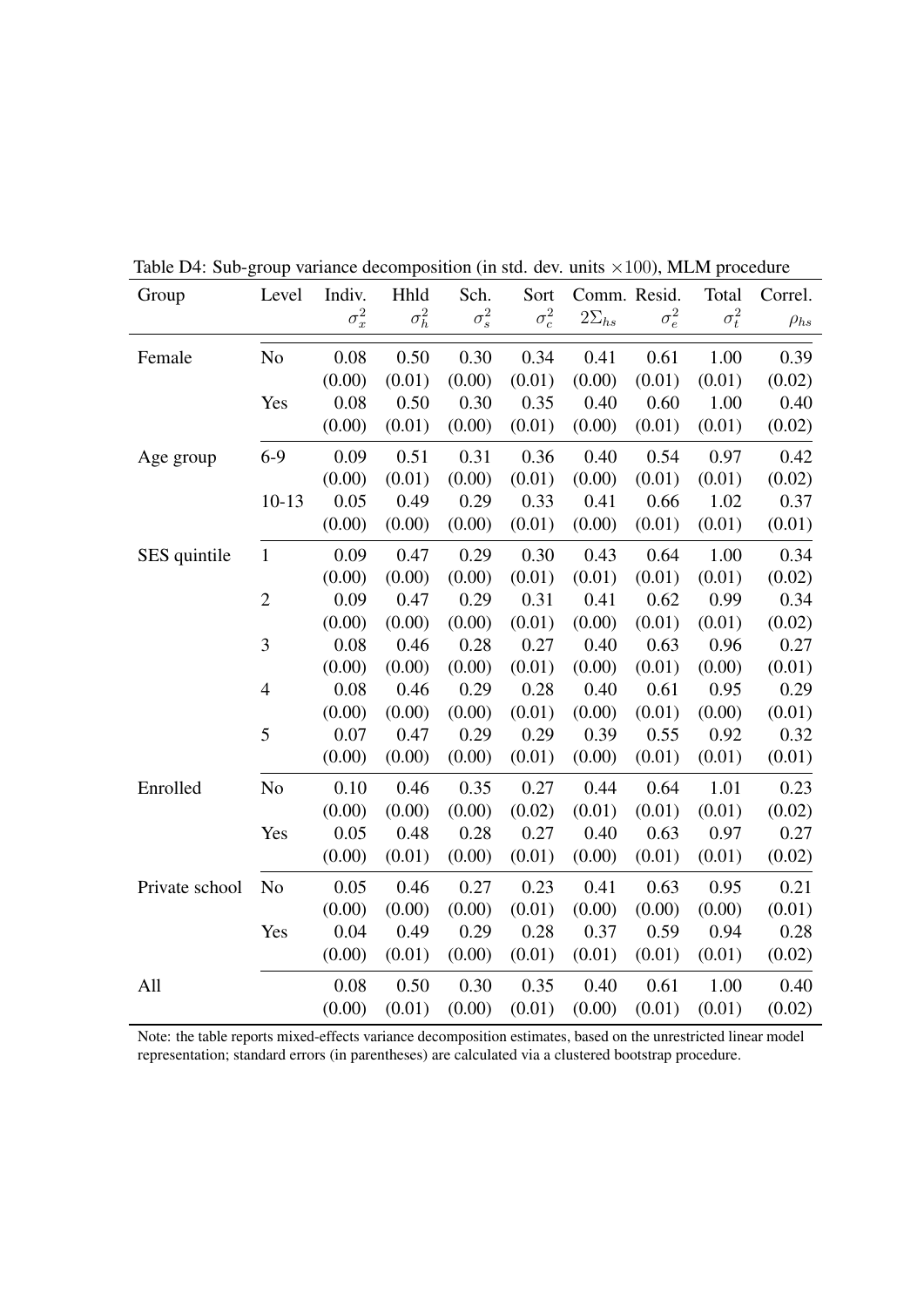| raoic Do. Regional variance accomposition for Religa<br>Indiv.<br>Hhld<br>Sch.<br>Sort<br>Comm.<br>Resid.<br>Total<br>Correl. |              |              |              |              |                |              |                          |             |  |
|-------------------------------------------------------------------------------------------------------------------------------|--------------|--------------|--------------|--------------|----------------|--------------|--------------------------|-------------|--|
| Region                                                                                                                        | $\sigma_x^2$ | $\sigma_h^2$ | $\sigma_s^2$ | $\sigma_v^2$ | $2\Sigma_{hs}$ | $\sigma_e^2$ | $\sigma_t^2$             | $\rho_{hs}$ |  |
|                                                                                                                               |              |              |              |              |                |              |                          |             |  |
| (a) Absolute contributions (st. dev. units $\times$ 100):                                                                     |              |              |              |              |                |              |                          |             |  |
| Central                                                                                                                       | 0.08         | 0.39         | 0.15         | 0.21         | 0.27           | 0.62         | 0.83                     | 0.38        |  |
|                                                                                                                               | (0.00)       | (0.00)       | (0.00)       | (0.01)       | (0.01)         | (0.01)       | (0.01)                   | (0.03)      |  |
| Coast                                                                                                                         | 0.09         | 0.48         | 0.24         | 0.27         | 0.37           | 0.72         | 1.01                     | 0.31        |  |
|                                                                                                                               | (0.00)       | (0.01)       | (0.01)       | (0.01)       | (0.02)         | (0.02)       | (0.01)                   | (0.01)      |  |
| Eastern                                                                                                                       | 0.08         | 0.45         | 0.19         | 0.23         | 0.35           | 0.70         | 0.95                     | 0.32        |  |
|                                                                                                                               | (0.00)       | (0.01)       | (0.01)       | (0.01)       | (0.01)         | (0.02)       | (0.02)                   | (0.01)      |  |
| North Eastern                                                                                                                 | 0.08         | 0.50         | 0.32         | 0.37         | 0.53           | 0.71         | 1.13                     | 0.42        |  |
|                                                                                                                               | (0.00)       | (0.01)       | (0.01)       | (0.02)       | (0.02)         | (0.01)       | (0.02)                   | (0.02)      |  |
| Nyanza                                                                                                                        | 0.08         | 0.46         | 0.22         | 0.23         | 0.33           | 0.68         | 0.95                     | 0.26        |  |
|                                                                                                                               | (0.00)       | (0.01)       | (0.01)       | (0.01)       | (0.01)         | (0.01)       | (0.01)                   | (0.01)      |  |
| <b>Rift Valley</b>                                                                                                            | 0.08         | 0.48         | 0.24         | 0.26         | 0.39           | 0.75         | 1.03                     | 0.30        |  |
|                                                                                                                               | (0.00)       | (0.01)       | (0.01)       | (0.01)       | (0.01)         | (0.02)       | (0.03)                   | (0.02)      |  |
| Western                                                                                                                       | 0.08         | 0.50         | 0.22         | 0.22         | 0.34           | 0.70         | 0.98                     | 0.22        |  |
|                                                                                                                               | (0.00)       | (0.00)       | (0.00)       | (0.00)       | (0.01)         | (0.01)       | (0.01)                   | (0.01)      |  |
| All                                                                                                                           | 0.08         | 0.47         | 0.22         | 0.24         | 0.36           | 0.73         | 1.00                     | 0.29        |  |
|                                                                                                                               | (0.00)       | (0.00)       | (0.00)       | (0.00)       | (0.01)         | (0.01)       | (0.01)                   | (0.01)      |  |
| (b) Relative contributions (percent):                                                                                         |              |              |              |              |                |              |                          |             |  |
| Central                                                                                                                       | 0.8          | 22.4         | 3.2          | 6.5          | 10.5           | 56.6         | 100.0                    | 0.38        |  |
|                                                                                                                               | (0.0)        | (0.4)        | (0.1)        | (0.5)        | (0.8)          | (0.7)        | $\overline{a}$           | (0.03)      |  |
| Coast                                                                                                                         | 0.7          | 22.8         | 5.6          | 6.9          | 13.4           | 50.6         | 100.0                    | 0.31        |  |
|                                                                                                                               | (0.0)        | (0.8)        | (0.4)        | (0.3)        | (0.9)          | (1.7)        | $\overline{\phantom{a}}$ | (0.01)      |  |
| Eastern                                                                                                                       | 0.7          | 22.2         | 3.9          | 5.8          | 13.6           | 53.8         | 100.0                    | 0.32        |  |
|                                                                                                                               | (0.0)        | (0.8)        | (0.2)        | (0.3)        | (0.5)          | (0.8)        | $\overline{\phantom{a}}$ | (0.01)      |  |
| North Eastern                                                                                                                 | 0.6          | 19.8         | 7.9          | 10.5         | 22.0           | 39.3         | 100.0                    | 0.42        |  |
|                                                                                                                               | (0.0)        | (0.6)        | (0.4)        | (0.7)        | (0.9)          | (1.1)        | $\qquad \qquad -$        | (0.02)      |  |
| Nyanza                                                                                                                        | 0.8          | 23.9         | 5.5          | 5.9          | 12.0           | 52.1         | 100.0                    | 0.26        |  |
|                                                                                                                               | (0.0)        | (0.4)        | (0.2)        | (0.2)        | (0.2)          | (0.6)        |                          | (0.01)      |  |
| <b>Rift Valley</b>                                                                                                            | 0.6          | 21.4         | 5.4          | 6.4          | 14.3           | 51.9         | 100.0                    | 0.30        |  |
|                                                                                                                               | (0.0)        | (0.6)        | (0.2)        | (0.4)        | (0.3)          | (0.7)        | $\overline{\phantom{a}}$ | (0.02)      |  |
| Western                                                                                                                       | 0.7          | 26.3         | 5.2          | 5.2          | 12.0           | 50.6         | 100.0                    | 0.22        |  |
|                                                                                                                               | (0.0)        | (0.3)        | (0.2)        | (0.1)        | (0.4)          | (0.4)        | $\overline{\phantom{a}}$ | (0.01)      |  |
| All                                                                                                                           | 0.7          | 21.7         | 4.9          | 5.9          | 13.1           | 53.7         | 100.0                    | 0.29        |  |
|                                                                                                                               | (0.0)        | (0.3)        | (0.1)        | (0.2)        | (0.3)          | (0.6)        | $\qquad \qquad -$        | (0.01)      |  |
|                                                                                                                               |              |              |              |              |                |              |                          |             |  |

<span id="page-44-0"></span>Table D5: Regional variance decomposition for Kenya

Note: the table reports direct fixed-effects variance decomposition estimates, based on the unrestricted linear model representation; standard errors (in parentheses) are calculated via a clustered bootstrap procedure.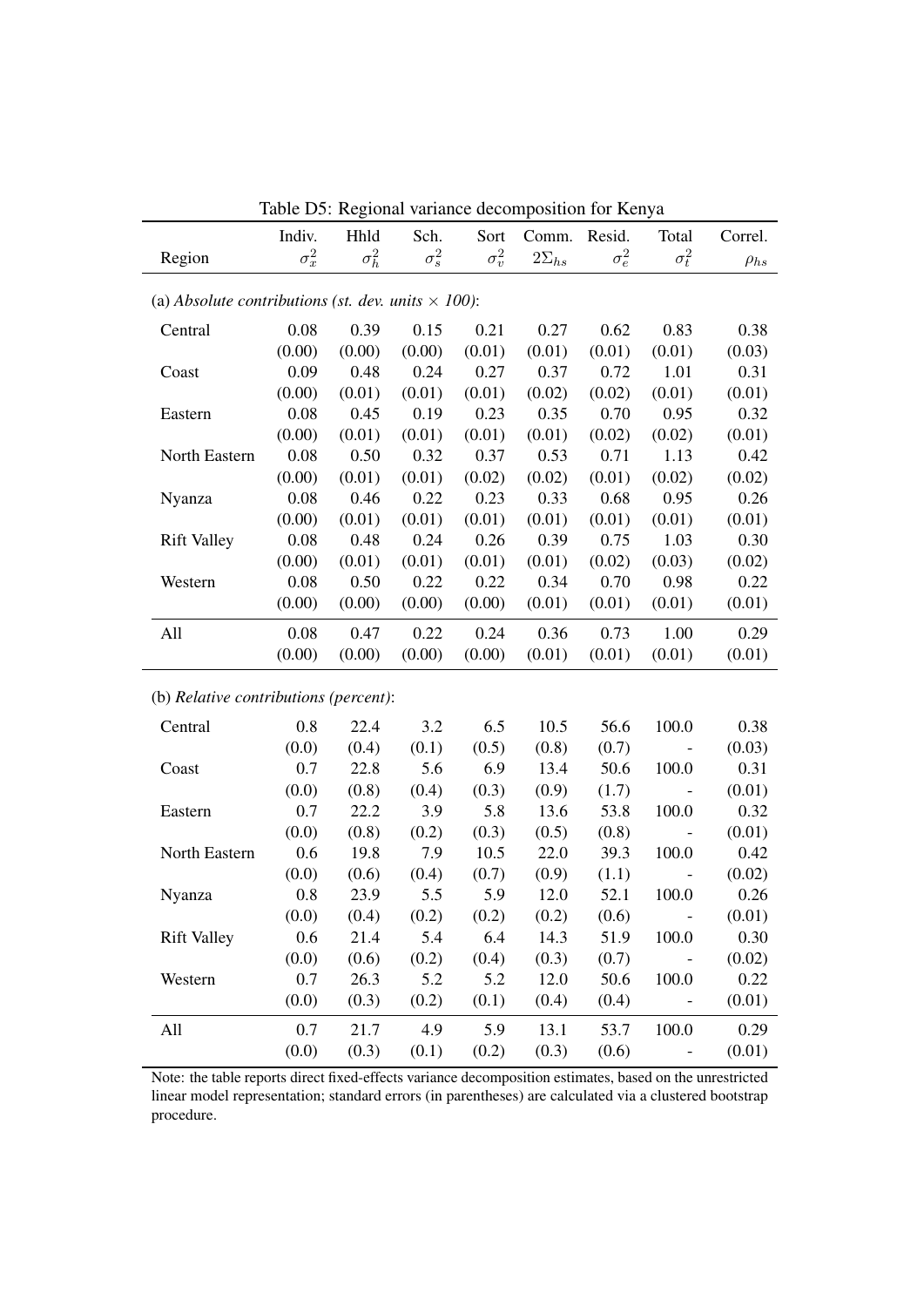|                                                           | Indiv.       | Hhld         | Sch.         | Sort         | Comm.          | Resid.       | Total                        | Correl.     |  |
|-----------------------------------------------------------|--------------|--------------|--------------|--------------|----------------|--------------|------------------------------|-------------|--|
| Region                                                    | $\sigma_x^2$ | $\sigma_h^2$ | $\sigma_s^2$ | $\sigma_v^2$ | $2\Sigma_{hs}$ | $\sigma_e^2$ | $\sigma_t^2$                 | $\rho_{hs}$ |  |
|                                                           |              |              |              |              |                |              |                              |             |  |
| (a) Absolute contributions (st. dev. units $\times$ 100): |              |              |              |              |                |              |                              |             |  |
| Arusha                                                    | 0.11         | 0.49         | 0.19         | 0.25         | 0.39           | 0.70         | 1.00                         | 0.35        |  |
|                                                           | (0.01)       | (0.01)       | (0.01)       | (0.01)       | (0.02)         | (0.02)       | (0.02)                       | (0.02)      |  |
| Dar Es Salaam                                             | 0.10         | 0.45         | 0.17         | 0.24         | 0.36           | 0.68         | 0.95                         | 0.38        |  |
|                                                           | (0.01)       | (0.01)       | (0.01)       | (0.01)       | (0.01)         | (0.02)       | (0.02)                       | (0.02)      |  |
| Iringa                                                    | 0.12         | 0.47         | 0.21         | 0.30         | 0.42           | 0.67         | 1.00                         | 0.45        |  |
|                                                           | (0.01)       | (0.01)       | (0.01)       | (0.02)       | (0.01)         | (0.03)       | (0.03)                       | (0.02)      |  |
| Kagera                                                    | 0.13         | 0.50         | 0.22         | 0.30         | 0.40           | 0.63         | 0.98                         | 0.40        |  |
|                                                           | (0.01)       | (0.01)       | (0.01)       | (0.01)       | (0.01)         | (0.02)       | (0.01)                       | (0.02)      |  |
| Kigoma                                                    | 0.14         | 0.50         | 0.24         | 0.33         | 0.40           | 0.58         | 0.96                         | 0.44        |  |
|                                                           | (0.01)       | (0.02)       | (0.01)       | (0.02)       | (0.01)         | (0.03)       | (0.02)                       | (0.03)      |  |
| Ruvuma                                                    | 0.11         | 0.50         | 0.15         | 0.27         | 0.36           | 0.65         | 0.96                         | 0.50        |  |
|                                                           | (0.00)       | (0.01)       | (0.01)       | (0.01)       | (0.01)         | (0.02)       | (0.02)                       | (0.03)      |  |
| Singida                                                   | 0.13         | 0.49         | 0.20         | 0.28         | 0.42           | 0.64         | 0.98                         | 0.41        |  |
|                                                           | (0.01)       | (0.01)       | (0.01)       | (0.02)       | (0.02)         | (0.02)       | (0.01)                       | (0.02)      |  |
| Tabora                                                    | 0.15         | 0.51         | 0.24         | 0.32         | 0.40           | 0.63         | 1.00                         | 0.43        |  |
|                                                           | (0.01)       | (0.01)       | (0.01)       | (0.01)       | (0.02)         | (0.01)       | (0.02)                       | (0.03)      |  |
| Tanga                                                     | 0.12         | 0.48         | 0.19         | 0.28         | 0.39           | 0.65         | 0.96                         | 0.41        |  |
|                                                           | (0.01)       | (0.01)       | (0.01)       | (0.01)       | (0.01)         | (0.02)       | (0.02)                       | (0.02)      |  |
|                                                           |              |              |              |              |                |              |                              |             |  |
| All                                                       | 0.13         | 0.49         | 0.21         | 0.29         | 0.40           | 0.68         | 1.00                         | 0.41        |  |
|                                                           | (0.00)       | (0.00)       | (0.01)       | (0.01)       | (0.01)         | (0.01)       | (0.01)                       | (0.01)      |  |
| (b) Relative contributions (percent):                     |              |              |              |              |                |              |                              |             |  |
|                                                           |              |              |              |              |                |              |                              |             |  |
| Arusha                                                    | 1.3          | 23.9         | 3.5          | 6.4          | 15.4           | 49.6         | 100.0                        | 0.35        |  |
|                                                           | (0.1)        | (0.7)        | (0.2)        | (0.4)        | (1.1)          | (1.6)        | $\qquad \qquad \blacksquare$ | (0.02)      |  |
| Dar Es Salaam                                             | 1.2          | 22.8         | 3.3          | 6.6          | 14.6           | 51.6         | 100.0                        | 0.38        |  |
|                                                           | (0.1)        | (0.8)        | (0.3)        | (0.5)        | (0.7)          | (1.7)        |                              | (0.02)      |  |
| Iringa                                                    | 1.5          | 22.2         | 4.4          | 8.9          | 17.4           | 45.5         | 100.0                        | 0.45        |  |
|                                                           | (0.2)        | (1.0)        | (0.5)        | (0.9)        | (1.0)          | (2.6)        | $\qquad \qquad -$            | (0.02)      |  |
| Kagera                                                    | 1.9          | 25.7         | 5.1          | 9.3          | 16.5           | 41.6         | 100.0                        | 0.40        |  |
|                                                           | (0.2)        | (0.7)        | (0.5)        | (0.9)        | (0.7)          | (1.6)        |                              | (0.02)      |  |
| Kigoma                                                    | 2.1          | 27.0         | 6.4          | 11.5         | 17.1           | 35.9         | 100.0                        | 0.44        |  |
|                                                           | (0.2)        | (1.4)        | (0.7)        | (1.1)        | (1.0)          | (2.5)        |                              | (0.03)      |  |
| Ruvuma                                                    | 1.3          | 26.9         | 2.5          | 8.1          | 14.5           | 46.8         | 100.0                        | 0.50        |  |
|                                                           | (0.1)        | (0.9)        | (0.3)        | (0.7)        | (1.0)          | (1.6)        |                              | (0.03)      |  |
| Singida                                                   | 1.7          | 25.2         | 4.1          | 8.3          | 18.4           | 42.3         | 100.0                        | 0.41        |  |
|                                                           | (0.2)        | (0.9)        | (0.5)        | (1.0)        | (1.4)          | (2.2)        |                              | (0.02)      |  |
| Tabora                                                    | 2.1          | 25.9         | 5.6          | 10.3         | 16.4           | 39.7         | 100.0                        | 0.43        |  |
|                                                           | (0.2)        | (0.7)        | (0.3)        | (0.8)        | (1.2)          | (1.6)        |                              | (0.03)      |  |
| Tanga                                                     | 1.6          | 25.1         | 3.9          | 8.2          | 16.0           | 45.2         | 100.0                        | 0.41        |  |
|                                                           | (0.2)        | (1.0)        | (0.4)        | (0.6)        | (1.0)          | (1.9)        | $\qquad \qquad \blacksquare$ | (0.02)      |  |
| All                                                       | 1.6          | 24.0         | 4.3          | 8.4          | 16.0           | 45.6         | 100.0                        | 0.41        |  |
|                                                           | (0.1)        | (0.5)        | (0.2)        | (0.4)        | (0.4)          | (1.2)        |                              | (0.01)      |  |

Table D6: Regional variance decomposition for Tanzania, unrestricted linear model

Note: the table reports direct fixed-effects variance decomposition estimates, based on the unrestricted linear model representation; standard errors (in parentheses) are calculated via a clustered bootstrap procedure; regions have been combined for simplicity (see Appendix [C\)](#page-39-0).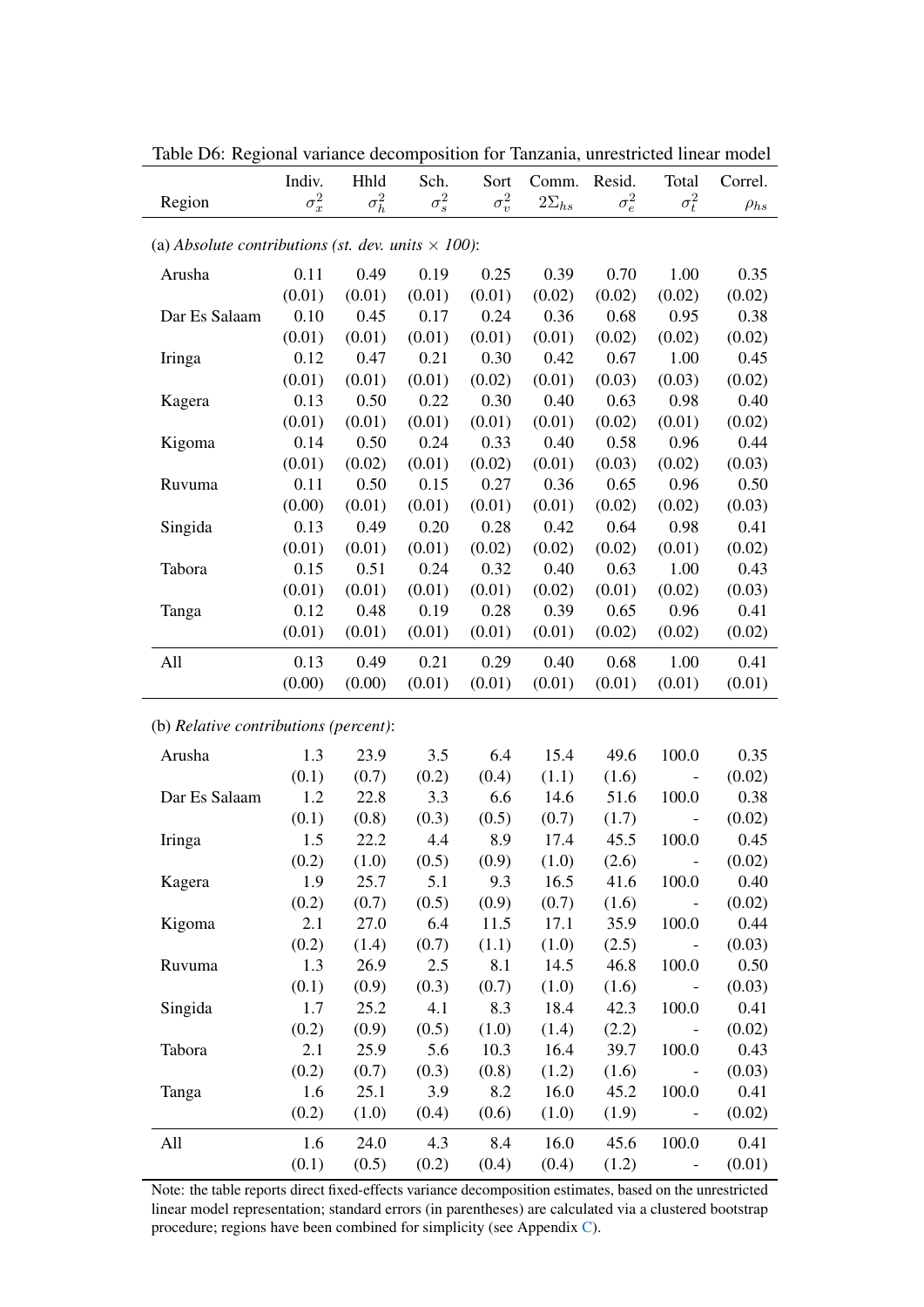<span id="page-46-0"></span>

|                                                           | Indiv.       | Hhld         | Sch.         | Sort         | Comm.          | Resid.       | Total                    | Correl.     |  |
|-----------------------------------------------------------|--------------|--------------|--------------|--------------|----------------|--------------|--------------------------|-------------|--|
| Region                                                    | $\sigma_x^2$ | $\sigma_h^2$ | $\sigma_s^2$ | $\sigma_v^2$ | $2\Sigma_{hs}$ | $\sigma_e^2$ | $\sigma_t^2$             | $\rho_{hs}$ |  |
| (a) Absolute contributions (st. dev. units $\times$ 100): |              |              |              |              |                |              |                          |             |  |
|                                                           |              |              |              |              |                |              |                          |             |  |
| Central                                                   | 0.09         | 0.43         | 0.23         | 0.21         | 0.35           | 0.71         | 0.96                     | 0.22        |  |
|                                                           | (0.00)       | (0.01)       | (0.01)       | (0.01)       | (0.01)         | (0.02)       | (0.02)                   | (0.01)      |  |
| Eastern                                                   | 0.08         | 0.47         | 0.22         | 0.19         | 0.33           | 0.68         | 0.94                     | 0.18        |  |
|                                                           | (0.00)       | (0.01)       | (0.01)       | (0.00)       | (0.01)         | (0.01)       | (0.01)                   | (0.01)      |  |
| Northern                                                  | 0.13         | 0.48         | 0.24         | 0.23         | 0.37           | 0.70         | 0.99                     | 0.22        |  |
|                                                           | (0.01)       | (0.01)       | (0.02)       | (0.02)       | (0.01)         | (0.01)       | (0.02)                   | (0.02)      |  |
| Western                                                   | 0.09         | 0.49         | 0.25         | 0.23         | 0.38           | 0.69         | 0.99                     | 0.23        |  |
|                                                           | (0.00)       | (0.01)       | (0.01)       | (0.01)       | (0.01)         | (0.01)       | (0.01)                   | (0.01)      |  |
| All                                                       | 0.10         | 0.47         | 0.23         | 0.21         | 0.36           | 0.74         | 1.00                     | 0.21        |  |
|                                                           | (0.00)       | (0.00)       | (0.00)       | (0.01)       | (0.01)         | (0.02)       | (0.01)                   | (0.01)      |  |
| (b) Relative contributions (percent):                     |              |              |              |              |                |              |                          |             |  |
| Central                                                   | 0.8          | 20.3         | 5.6          | 4.8          | 13.1           | 55.5         | 100.0                    | 0.22        |  |
|                                                           | (0.1)        | (1.1)        | (0.4)        | (0.4)        | (0.6)          | (2.2)        | $\qquad \qquad -$        | (0.01)      |  |
| Eastern                                                   | 0.7          | 25.1         | 5.2          | 4.2          | 12.2           | 52.5         | 100.0                    | 0.18        |  |
|                                                           | (0.0)        | (0.5)        | (0.3)        | (0.2)        | (0.6)          | (0.5)        | $\qquad \qquad -$        | (0.01)      |  |
| Northern                                                  | 1.6          | 23.2         | 5.9          | 5.2          | 14.1           | 50.0         | 100.0                    | 0.22        |  |
|                                                           | (0.2)        | (0.8)        | (0.6)        | (0.6)        | (0.6)          | (1.2)        |                          | (0.02)      |  |
| Western                                                   | 0.8          | 24.2         | 6.4          | 5.6          | 14.9           | 48.1         | 100.0                    | 0.23        |  |
|                                                           | (0.1)        | (0.4)        | (0.3)        | (0.3)        | (0.4)          | (0.6)        | $\overline{\phantom{0}}$ | (0.01)      |  |
| All                                                       | 0.9          | 21.8         | 5.4          | 4.5          | 12.7           | 54.7         | 100.0                    | 0.21        |  |
|                                                           | (0.1)        | (0.8)        | (0.3)        | (0.3)        | (0.4)          | (1.7)        | $\overline{\phantom{0}}$ | (0.01)      |  |

Note: the table reports direct fixed-effects variance decomposition estimates, based on the unrestricted linear model representation; standard errors (in parentheses) are calculated via a clustered bootstrap procedure.